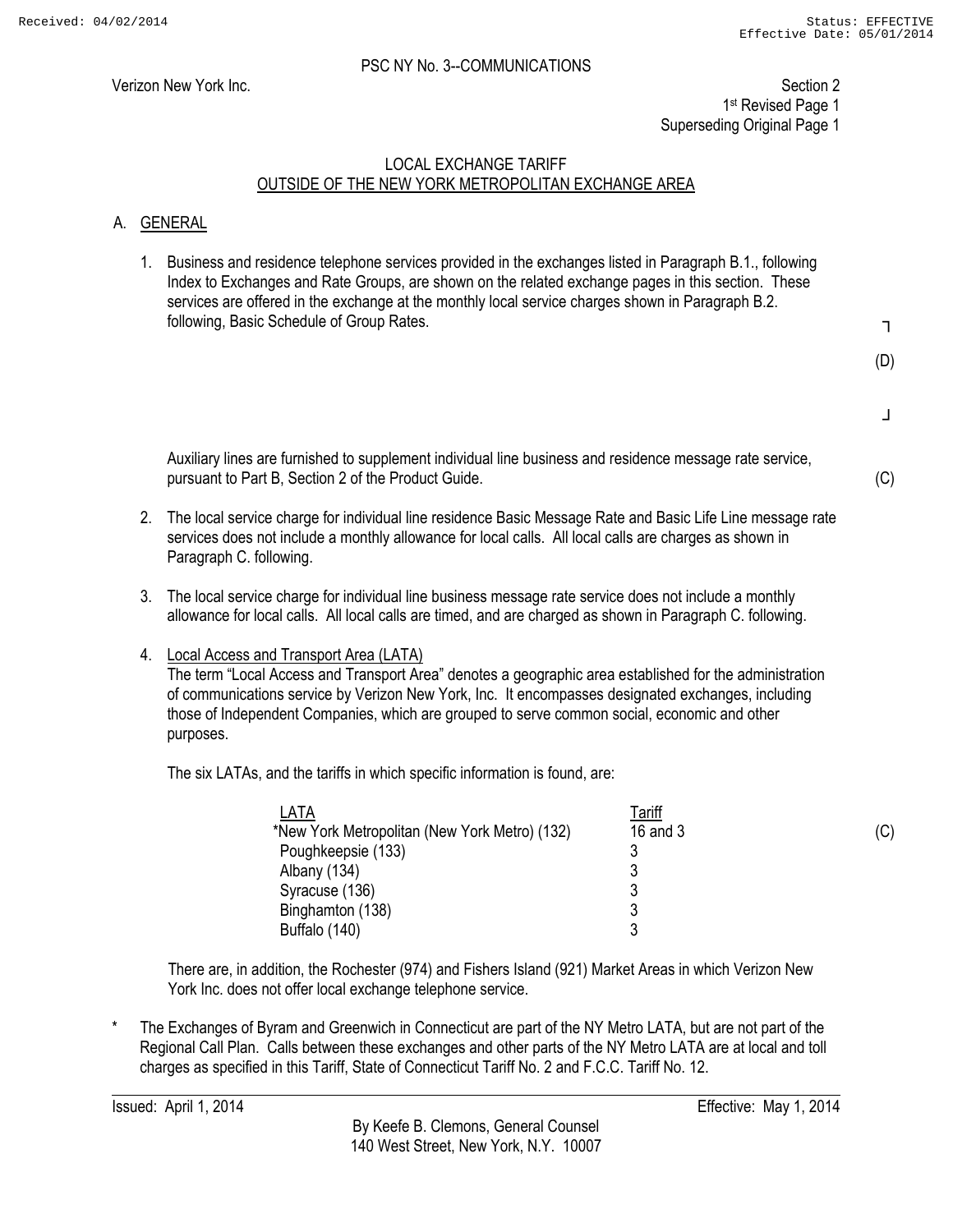Verizon New York Inc. Section 2 1st Revised Page 2 Superseding Original Page 2

#### LOCAL EXCHANGE TARIFF OUTSIDE OF THE NEW YORK METROPOLITAN EXCHANGE AREA

#### A. GENERAL (Cont'd)

#### 5. Regional Call Plan

The NY Metro LATA is divided into seven Regions whose boundaries are defined by political, commercial and social mutuality of interest. The Regions are:

> West Suffolk **Rockland** East Suffolk

New York City **Lower Westchester** Nassau Upper Westchester

The Regions are variously divided into Exchanges, Zones and Geographical Areas. These entities are groupings of central office designations (c.o. codes) which serve as the basic units for the administration of telephone service and which, for purposes of this Tariff, are used to define Flat Rate Primary Calling Areas, Message Rate calling areas and areas for Dial Sent-Paid Calls from Public Access Smart-pay Lines in which Home Region rates apply across Region boundaries.

6. The Exchanges described on this Part constitute the Upper Westchester and Rockland Regions of the New York Metropolitan Local Access and Transport Area (NY Metro LATA).

All intrastate telephone calls between stations, both of which are in the NY Metro LATA.

Additional details concerning telephone service provided in the New York City, Nassau and Lower Westchester Regions are found in PSC NY No. 16--COMMUNICATIONS. For the West Suffolk and East Suffolk regions see Part 1 of this Tariff.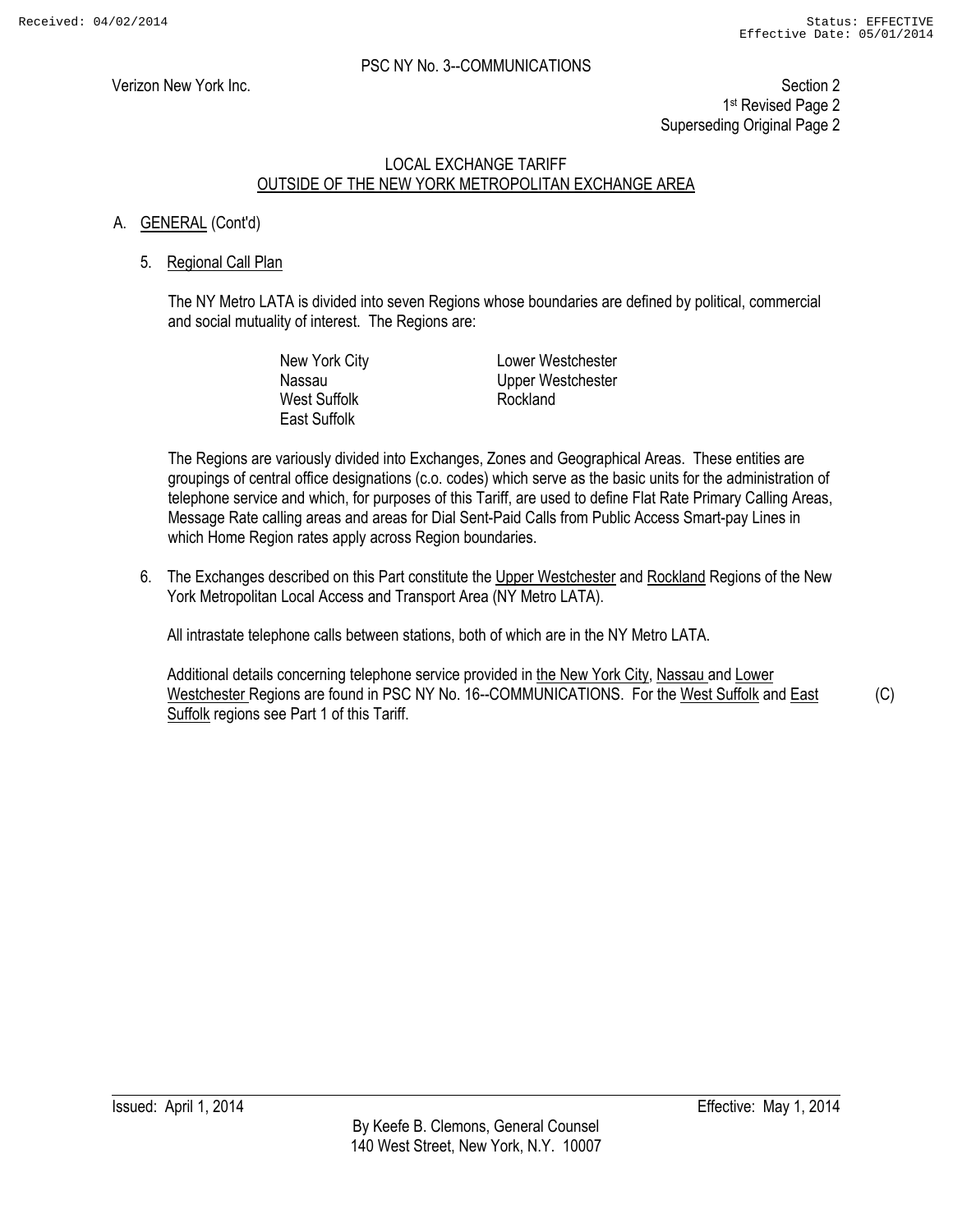Verizon New York Inc. Section 2 1st Revised Page 3 Superseding Original Page 3

#### LOCAL EXCHANGE TARIFF OUTSIDE OF THE NEW YORK METROPOLITAN EXCHANGE AREA

A. GENERAL (Cont'd)

(T)

 $\perp$ 

 $\overline{\phantom{a}}$ 

Issued in compliance with Order of the Public Service Commission dated February 27, 2002 in Cases 00-C-1945 and 98-C-1357.

See Preface Item 14 for Statement of Company's Reservation of Objections.

By Sandra Dilorio Thorn, General Counsel 1095 Avenue of the Americas, New York, N.Y. 10036

Issued: May 13, 2002 Effective: May 13, 2002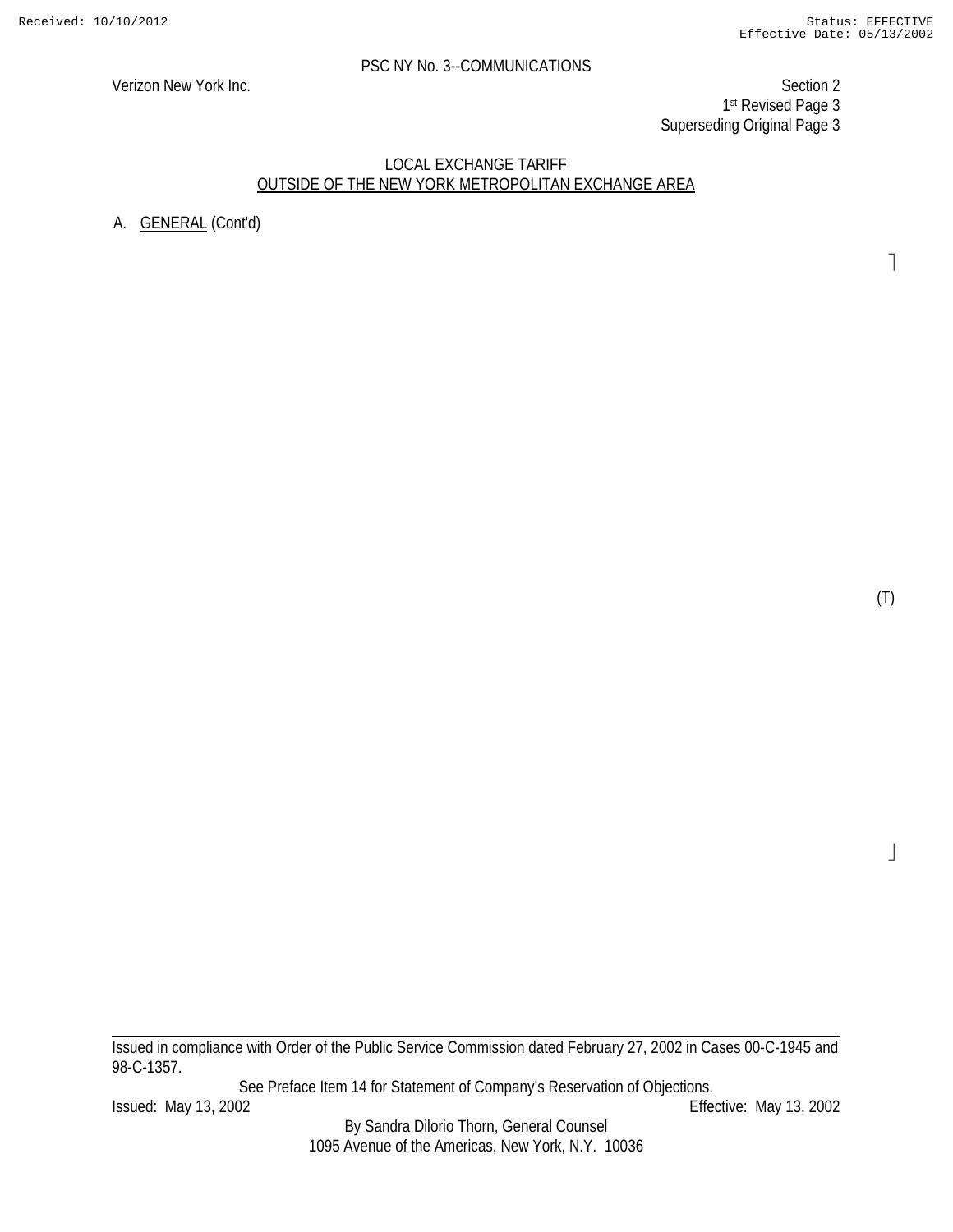Verizon New York Inc. Section 2

Original Page 4

# LOCAL EXCHANGE TARIFF OUTSIDE OF THE NEW YORK METROPOLITAN EXCHANGE AREA

#### B. LOCAL SERVICE CHARGES PER MONTH

To determine the local service charge per month for any service shown on the related exchange Sections of this Part 2.

- a) Determine the Rate Group of the exchange from the Index to Exchanges and Rate Groups in Paragraph B.1. following.
- b) Determine the applicable basic rate for the service from the Basic Schedule of Group Rates in Paragraph B.2. following.

#### 1. Index to Exchanges and Rate Groups by Region

| Exchange                            | Rate<br>Group | Exchange                        | Rate<br>Group |
|-------------------------------------|---------------|---------------------------------|---------------|
| ROCKLAND REGION                     |               |                                 |               |
| Congers                             | 7             | <b>Pearl River</b><br>Piermont  | 5             |
| Greenwood Lake                      | 3             | Sloatsburg                      | 3             |
| Haverstraw<br><b>Highland Falls</b> | 7<br>3        | <b>Spring Valley</b><br>Suffern | 5             |
| Nanuet<br>New City<br><b>Nyack</b>  | 7<br>7        | Tuxedo                          | 5             |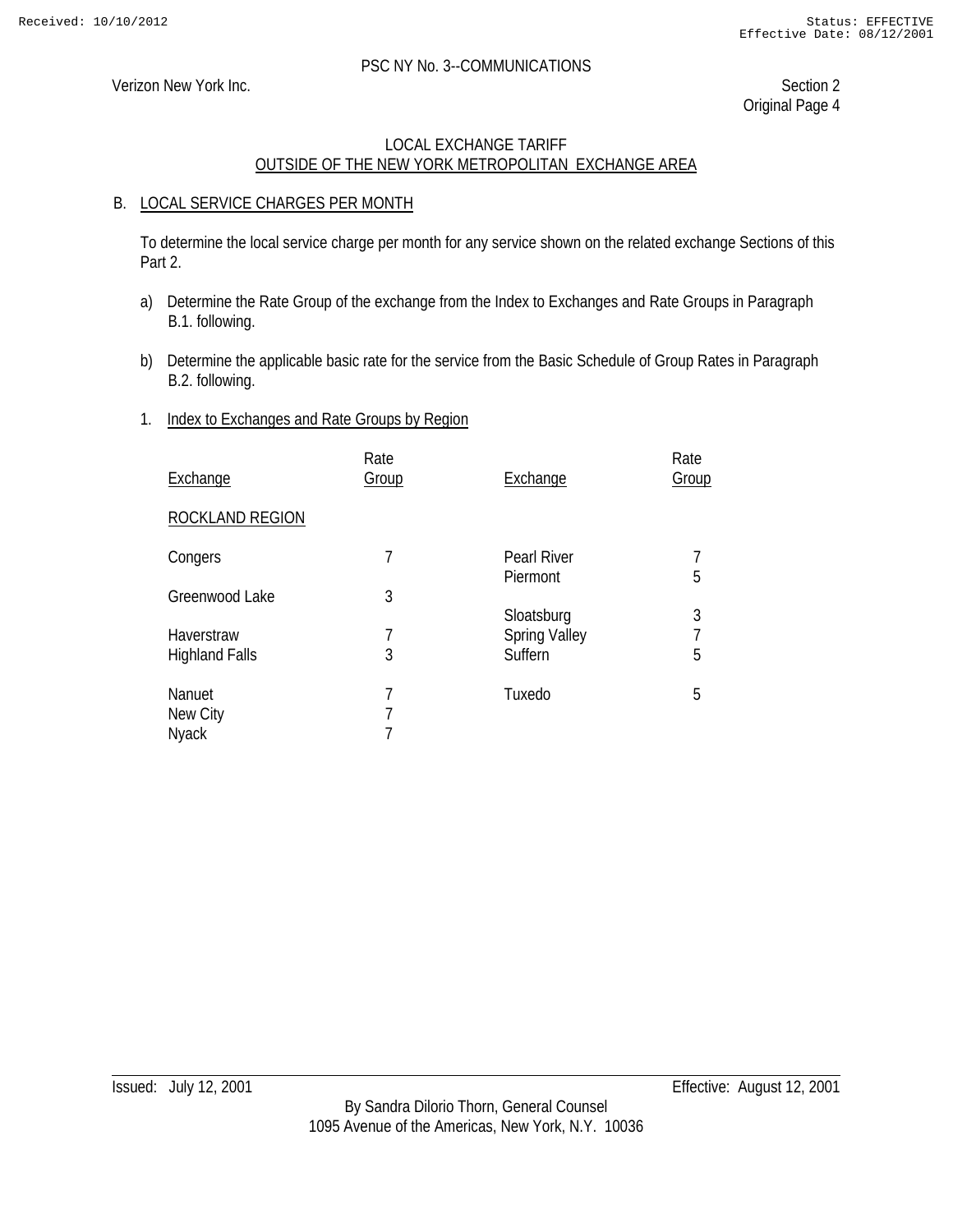Verizon New York Inc. Section 2 1st Revised Page 5 Superseding Original Page 5

#### LOCAL EXCHANGE TARIFF OUTSIDE OF THE NEW YORK METROPOLITAN EXCHANGE AREA

#### B. LOCAL SERVICE CHARGES PER MONTH (Cont'd)

# 1. Index to Exchanges and Rate Groups by Region (Cont'd)

| Exchange                     | Rate<br>Group | Exchange               | Rate<br>Group       |     |
|------------------------------|---------------|------------------------|---------------------|-----|
| UPPER WESTCHESTER REGION     |               |                        |                     |     |
| Armonk Village               | 7             | Mahopac<br>Mount Kisco | 5<br>$\overline{1}$ | (T) |
| <b>Bedford Village</b>       |               |                        |                     |     |
| Birchwood<br><b>Brewster</b> | 5<br>7        | North Salem            | 5                   |     |
|                              |               | Ossining               | 7                   |     |
| Carmel                       | 5             |                        |                     |     |
| Chappaqua                    | 5             | Patterson              | 5                   |     |
| Cold Spring                  | 5             | Peekskill              | 5                   |     |
| <b>Croton Falls</b>          | 5             | Pleasantville          | 7                   |     |
| Croton-on-Hudson             | 7             | Pound Ridge            | 7                   |     |
| Garrison                     | 5             | South Salem            | 5                   |     |
| Katonah                      | 5             | Yorktown Heights       | 7                   |     |
| Lakeland<br>Lewisboro        | 7<br>5        |                        |                     |     |

Issued in compliance with Order of the Public Service Commission dated February 27, 2002 in Cases 00-C-1945 and 98-C-1357.

See Preface Item 14 for Statement of Company's Reservation of Objections.

By Sandra Dilorio Thorn, General Counsel 1095 Avenue of the Americas, New York, N.Y. 10036

Issued: May 13, 2002 Effective: May 13, 2002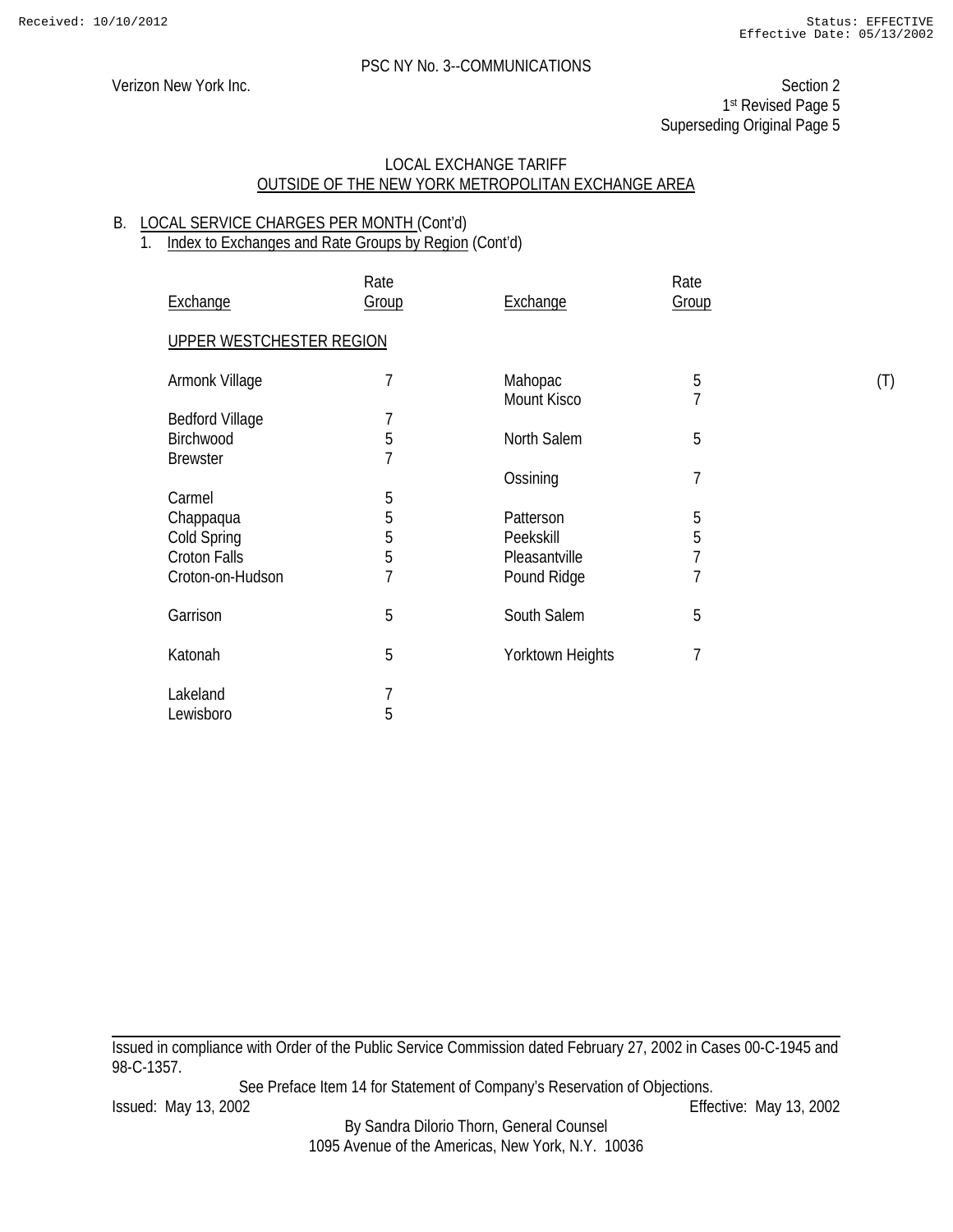Verizon New York Inc. Section 2 3rd Revised Page 6 Superseding 2<sup>nd</sup> Revised Page 6

# LOCAL EXCHANGE TARIFF OUTSIDE OF THE NEW YORK METROPOLITAN EXCHANGE AREA

# B. LOCAL SERVICE CHARGES PER MONTH (Cont'd)

2. Basic Schedule of Group Rates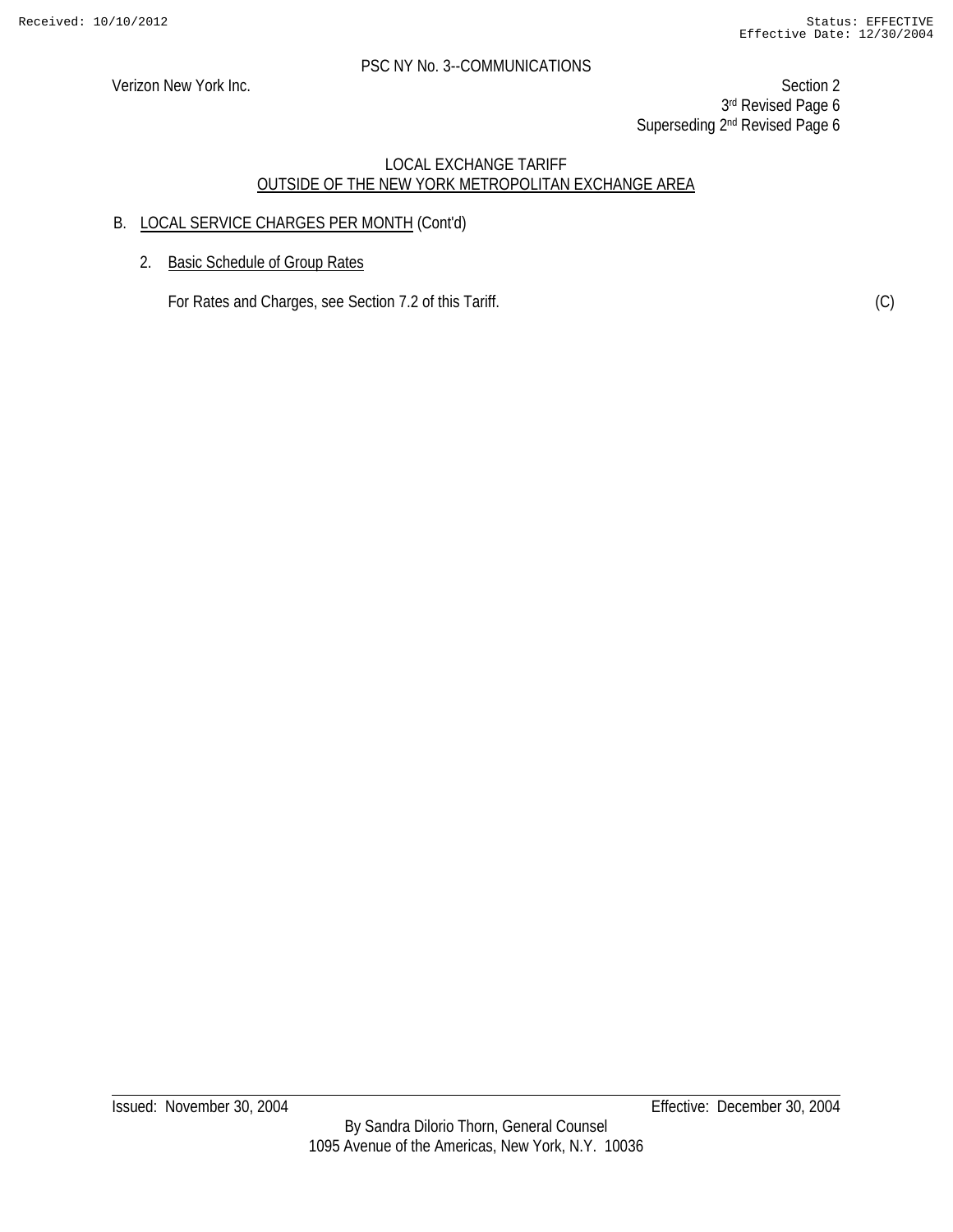Verizon New York Inc. Section 2 1st Revised Page 7 Superseding Original Page 7

#### LOCAL EXCHANGE TARIFF OUTSIDE OF THE NEW YORK METROPOLITAN EXCHANGE AREA

# B. LOCAL SERVICE CHARGES PER MONTH (Cont'd)

2. Basic Schedule of Group Rates (Cont'd)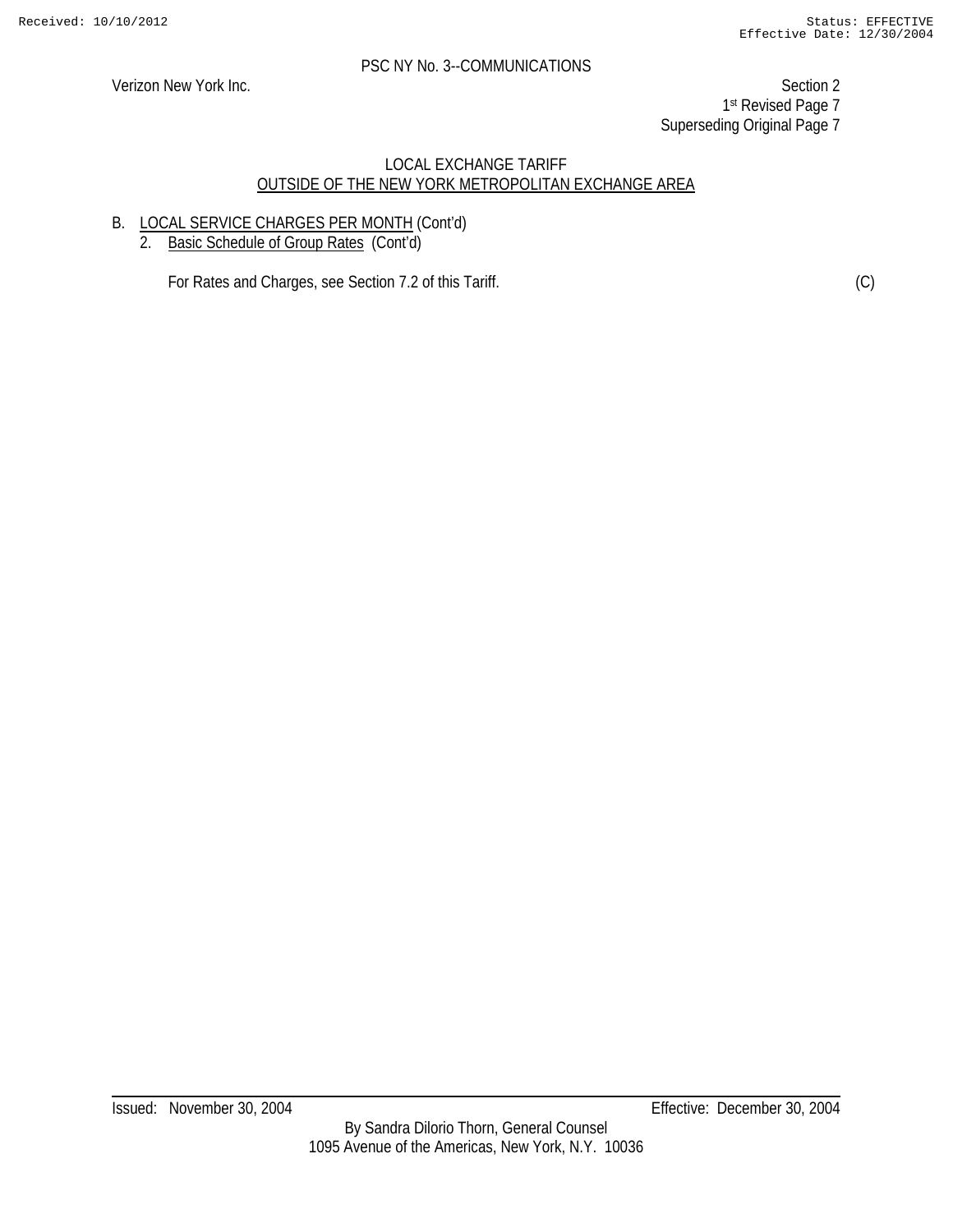Verizon New York Inc. Section 2 3rd Revised Page 8 Superseding 2<sup>nd</sup> Revised Page 8

#### LOCAL EXCHANGE TARIFF OUTSIDE OF THE NEW YORK METROPOLITAN EXCHANGE AREA

# B. LOCAL SERVICE CHARGES PER MONTH (Cont'd)

2. Basic Schedule of Group Rates (Cont'd)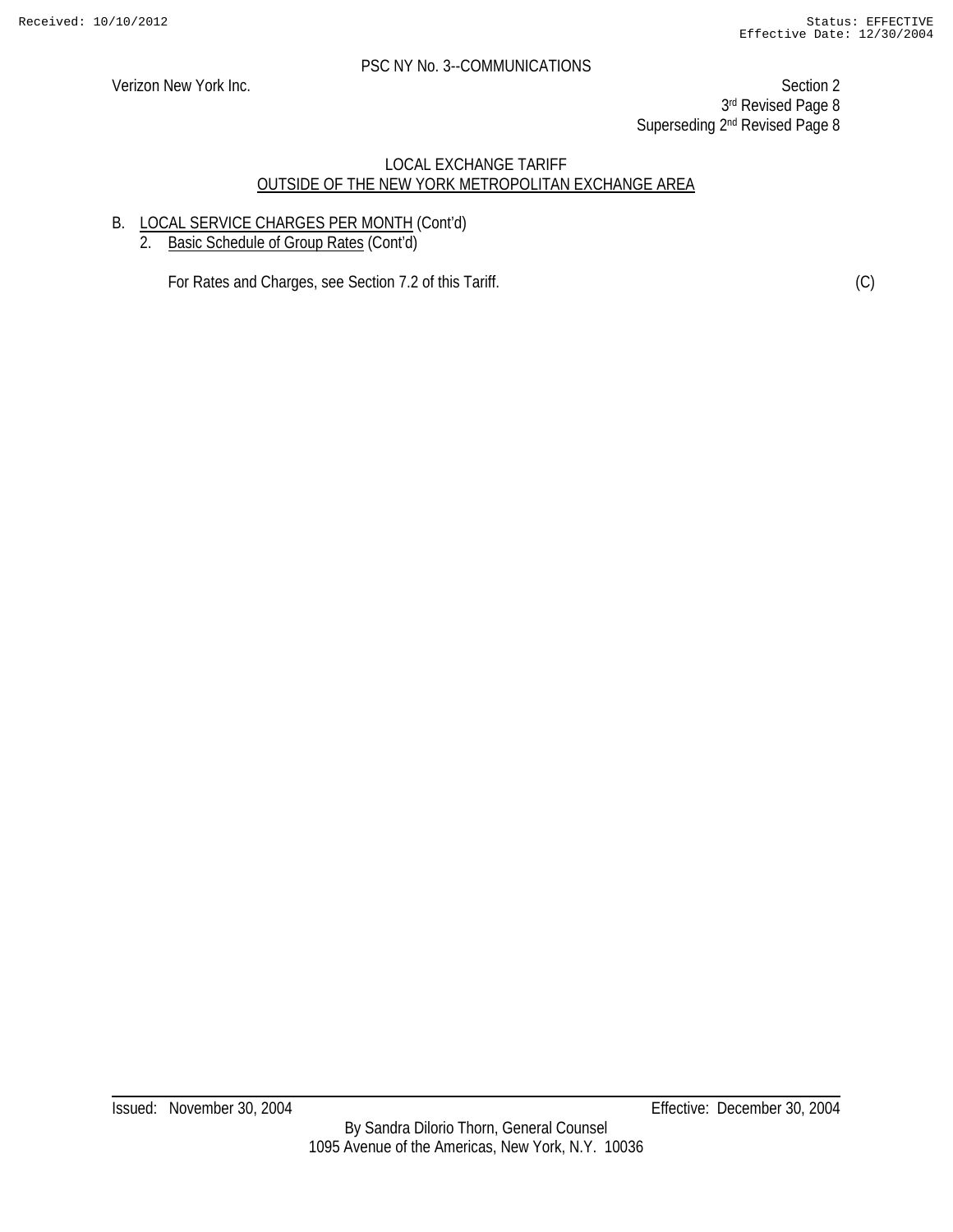Verizon New York Inc. Section 2 3rd Revised Page 9 Superseding 2<sup>nd</sup> Revised Page 9

# LOCAL EXCHANGE TARIFF OUTSIDE OF THE NEW YORK METROPOLITAN EXCHANGE AREA

# C. CHARGES FOR LOCAL CALLS

1. Message Rate Service: Each completed intrastate call within the NY Metro LATA is charged for at the Home Region or Region-to-Region rates shown in Section 7 of this Tariff.

 Flat Rate Service: There is unlimited calling within the Primary Calling Area (PCA). The PCAs for each Exchange are indicated in the related Exchange pages of this Section 2. Each completed intrastate intraLATA call outside the PCA is charged for at the Home Region or Region-to-Region rates shown in Section 7 of this Tariff.

- 2. Regional Call Plan Rates Calling patterns will not be affected by the 516/631 NPA and 914/845 NPA geographic area code splits.
	- a. Rates

#### Residence

Charges apply to all intrastate calls between stations bearing the designations of central offices within the New York Metro LATA (C)

Home Region calls made from message rate lines are untimed and the rate is on a per call basis. The letter H indicates that the Home Region rate applies. Home Region calls made from flat rate lines (outside the PCA) are timed.

Region-to-Region calls made from flat and message rate lines are timed.

(1) Home Region Calling – Day Period Calling \*\*

For Rates and Charges, see Section 7.2 of this Tariff.

(C)

(C)

(C)

For exceptions, see Paragraph 2.b. following.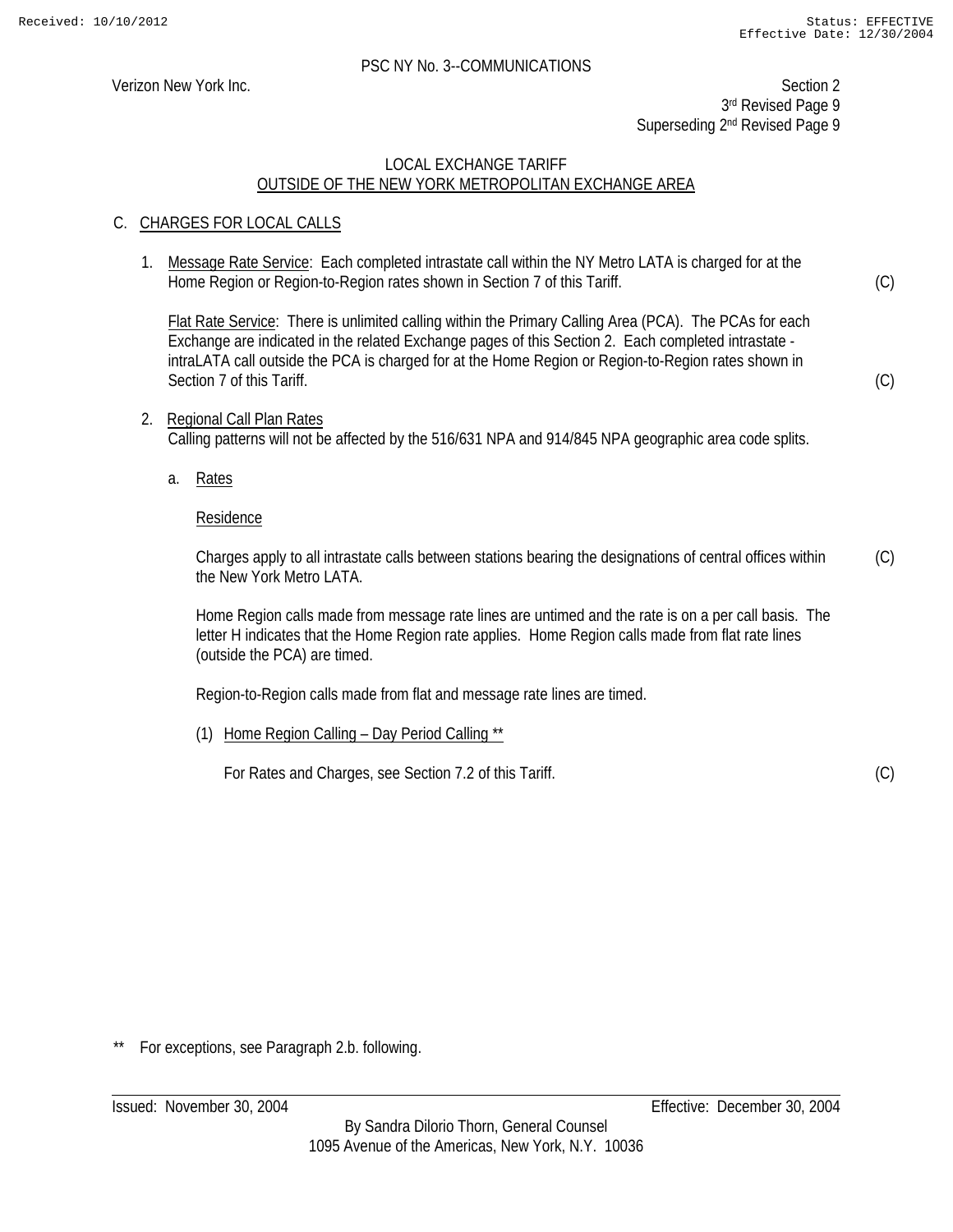Verizon New York Inc. Section 2 2<sup>nd</sup> Revised Page 10 Superseding 1<sup>st</sup> Revised Page 10

#### LOCAL EXCHANGE TARIFF OUTSIDE OF THE NEW YORK METROPOLITAN EXCHANGE AREA

- C. CHARGES FOR LOCAL CALLS (Cont'd)
	- 2. Regional Call Plan Rates (Cont'd)
		- a. Rates (Cont'd)
			- (2) Region-to-Region Calling (Flat Rate and Message Rate)

For Rates and Charges, see Section 7.2 of this Tariff.

Home Region and Region-to-Region Calling

The letter H indicates that the Home Region rate applies and the letter R that the region-to-region rate applies.

|                     |          |        |         | To Region |       |       |          |
|---------------------|----------|--------|---------|-----------|-------|-------|----------|
| From                | New York |        | West    | East      | Lower | Upper |          |
| Region              | City     | Nassau | Suffolk | Suffolk   | Wchtr | Wchtr | Rockland |
| New York City       | Н        | R      | R       | R         | R     | К     | R        |
| Nassau              | R        | Н      | R       | R         | R     | R     | R        |
|                     |          |        |         |           |       |       |          |
| West Suffolk        | R        | R      | Н       | R         | R     | R     | R        |
| <b>East Suffolk</b> | R        | R      | R       | Н         | R     | R     | R        |
| Lower Wchtr         | R        | R      | R       | R         | Н     | R     | R        |
| <b>Upper Wchtr</b>  | R        | R      | R       | R         | R     | Н     | R        |
| Rockland            | R        |        | R       | R         | R     | R     | Н        |

(C)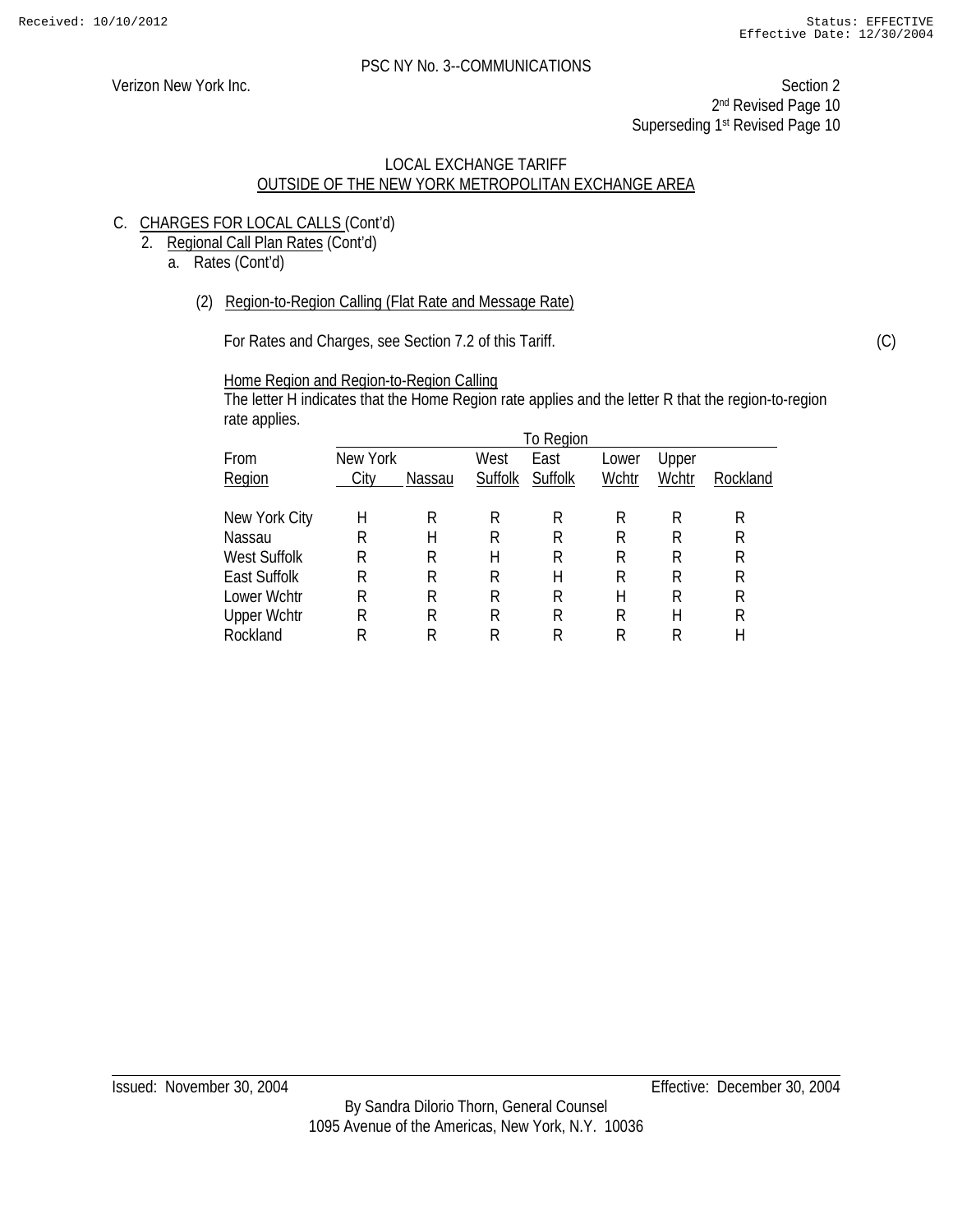(C)

Verizon New York Inc. Section 2 2<sup>nd</sup> Revised Page 11 Superseding 1<sup>st</sup> Revised Page 11

#### LOCAL EXCHANGE TARIFF OUTSIDE OF THE NEW YORK METROPOLITAN EXCHANGE AREA

- C. CHARGES FOR LOCAL CALLS (Cont'd)
	- 2. Regional Call Plan Rates (Cont'd)
		- a. Rates (Cont'd)

# Business

Charges apply for customer dialed station-to-station sent-paid calls originating from business services lines between stations bearing the designations of central offices within the New York Metro LATA. (C)

Home Region and Region-to-Region calls are timed; for Home Region, the rate is for the first three (3) minutes or fraction thereof; for Region-to-Region, the rate is for the first minute or fraction thereof.

The letter H indicates that the Home Region rates apply. The charge for each additional minute shown (in cents) applies to each additional minute or fraction thereof. (C) (C)

(1) Home Region Calling

For Rates and Charges, see Section 7.2 of this Tariff.

(2) Region-to-Region Calling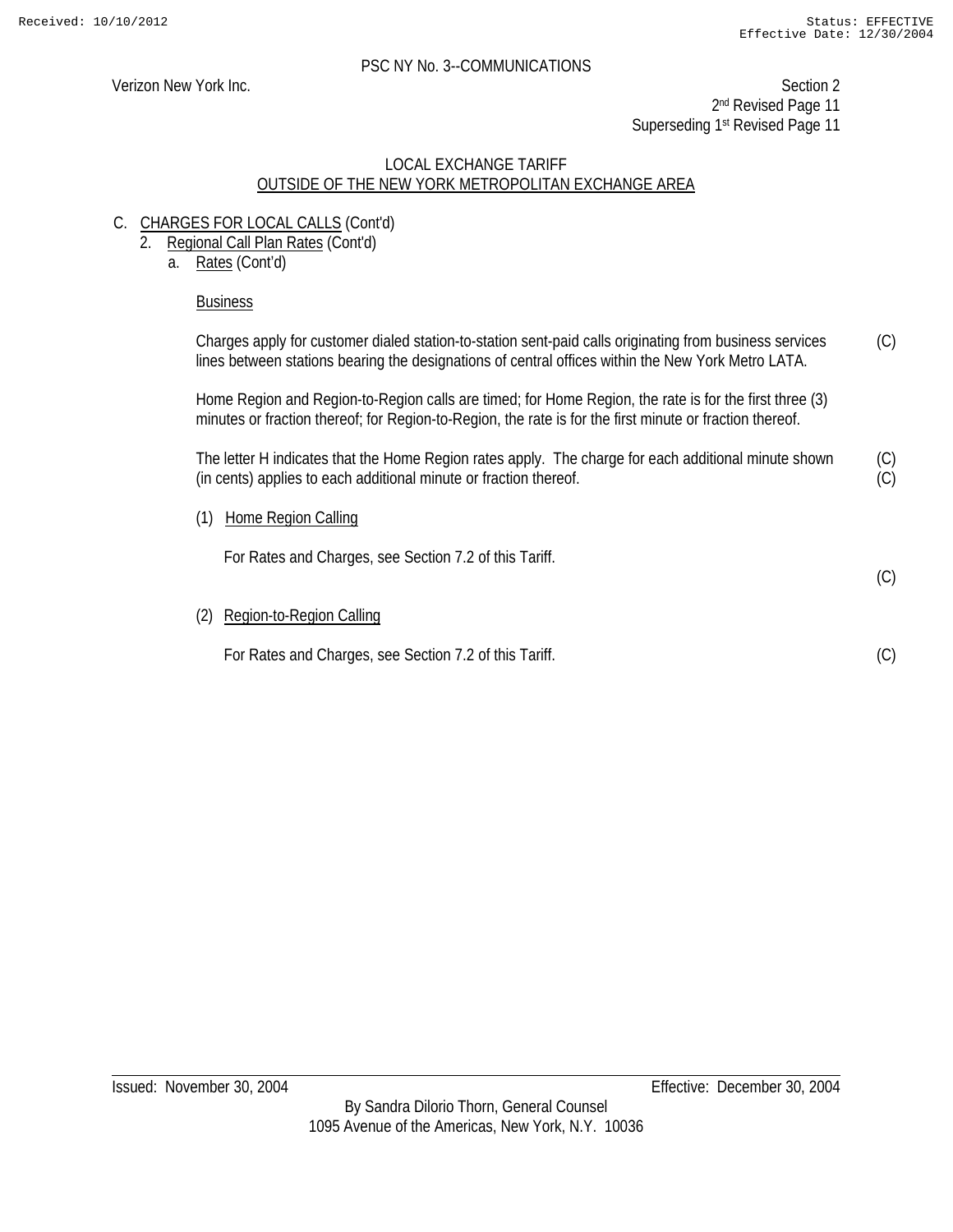Verizon New York Inc. Section 2 2<sup>nd</sup> Revised Page 12 Superseding 1st Revised Page 12

#### LOCAL EXCHANGE TARIFF OUTSIDE OF THE NEW YORK METROPOLITAN EXCHANGE AREA

- C. CHARGES FOR LOCAL CALLS (Cont'd)
	- 2. Regional Call Plan Rates (Cont'd)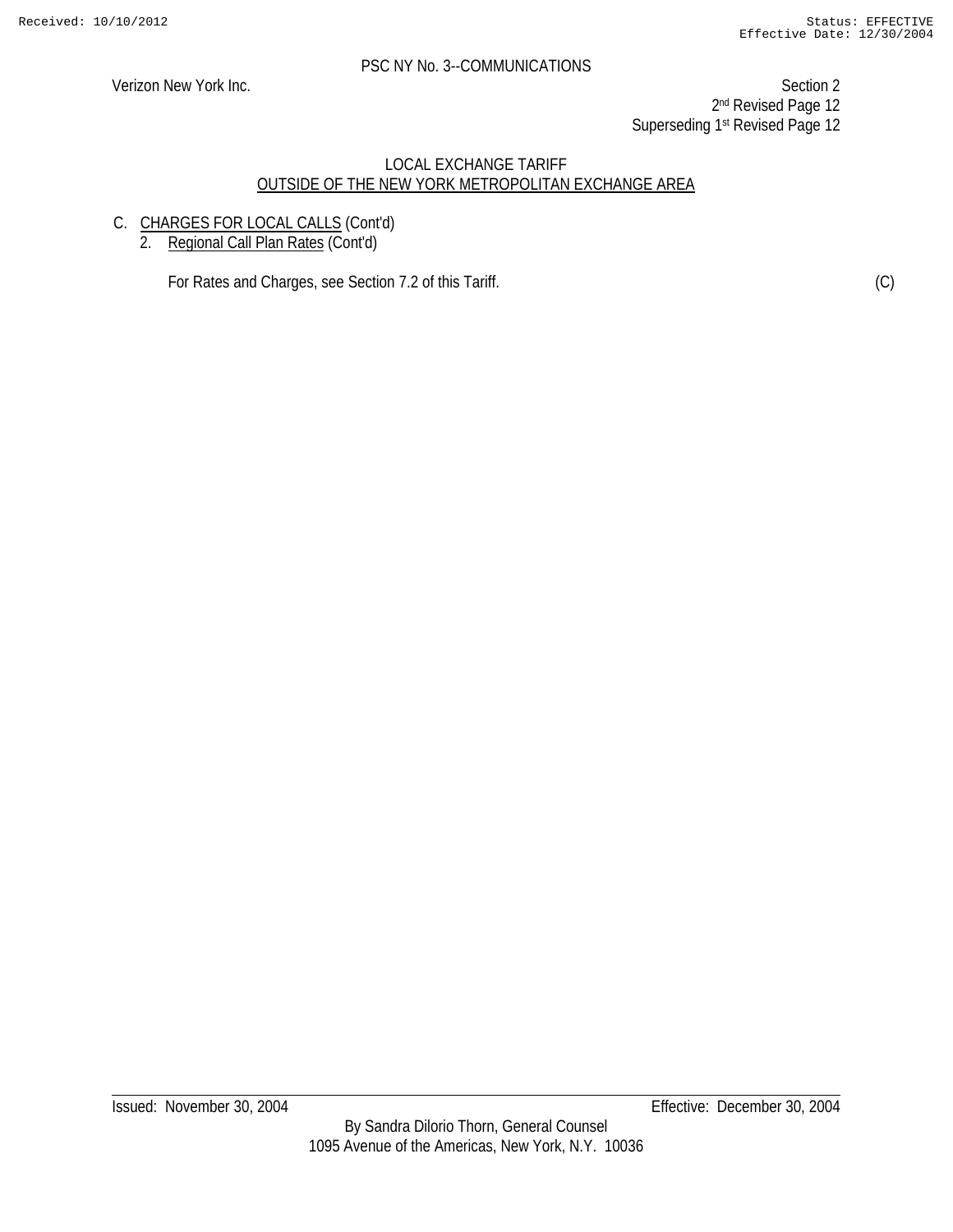1

(T)

 $\rfloor$ 

(T)

Verizon New York Inc. Section 2 1st Revised Page 13 Superseding Original Page 13

#### LOCAL EXCHANGE TARIFF OUTSIDE OF THE NEW YORK METROPOLITAN EXCHANGE AREA

- C. CHARGES FOR LOCAL CALLS (Cont'd) 2. Regional Call Plan Rates (Cont'd)
	- b. Exceptions
		- (1) Message Rate Service

Exceptions to the Region-to-Region rates shown in 2.a.(2) preceding are made for calls between Exchanges which are adjacent to each other across regional boundaries. Calls between the Exchanges listed below are at the same rate as a Home Region call, as shown in 2.a. (1)(a) preceding.

|               |                                                           | Lower Westchester    |
|---------------|-----------------------------------------------------------|----------------------|
|               |                                                           | Port Chester, Rye    |
|               |                                                           | <b>White Plains</b>  |
| Pleasantville |                                                           | Elmsford, Tarrytown, |
|               |                                                           | <b>White Plains</b>  |
| Ossining      |                                                           | Tarrytown, Elmsford  |
|               | <b>Upper Westchester</b><br>• Armonk Village<br>$\bullet$ |                      |

# (2) Flat Rate Service

 Exceptions to the Home Region and Region-to-Region rates shown above are made for calls within the Flat Rate Primary Calling Areas, as described in the related Exchange pages of this Section 2.

(3)

(4) Local Calling Outside the Regional Call Plan Area

For local calling to Exchanges in the Poughkeepsie LATA and to points in the States of Connecticut and New Jersey, see the related Exchange Pages in this Section.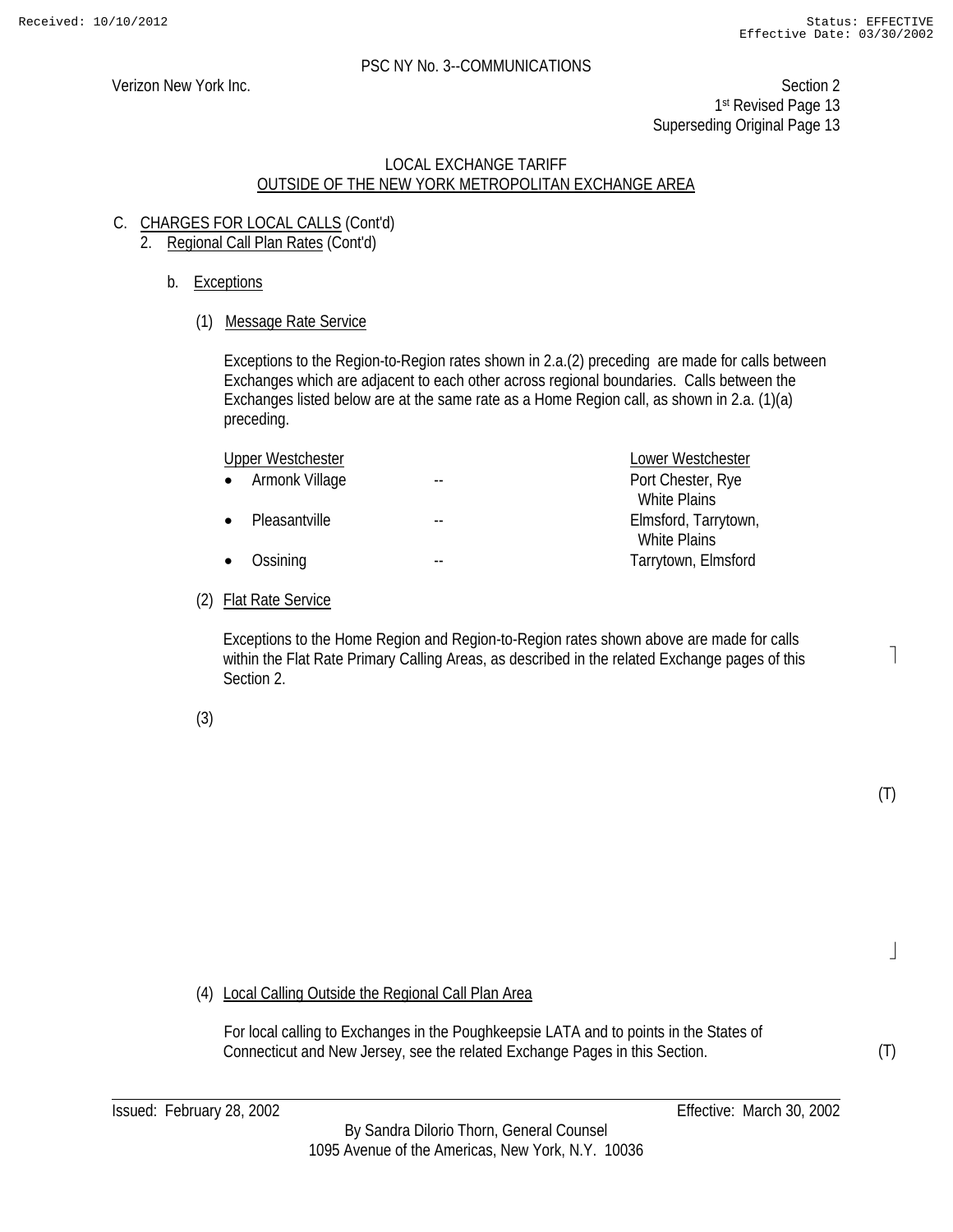Verizon New York Inc. Section 2 1st Revised Page 14 Superseding Original Page 14

# LOCAL EXCHANGE TARIFF OUTSIDE OF THE NEW YORK METROPOLITAN EXCHANGE AREA

# C. CHARGES FOR LOCAL CALLS (Cont'd)

3. Rate Periods

# a. Rate Periods Except Holidays

|         |                                | <b>Times Applicable</b>        |                                |
|---------|--------------------------------|--------------------------------|--------------------------------|
| Rates   | From                           | To But Not<br>Including        | <b>Days</b>                    |
| Day     | 8:00 AM                        | 9:00 PM                        | Monday - Friday                |
| Evening | 9:00 PM<br>5:00 PM             | 11:00 PM<br>11:00 PM           | Monday - Friday<br>Sunday      |
| Night   | 11:00 PM<br>8:00 AM<br>8:00 AM | 8:00 AM<br>11:00 PM<br>5:00 PM | All Days<br>Saturday<br>Sunday |

# b. Holiday Rate Periods

On Christmas Day (December 25), on New Year's Day (January 1) on Independence Day (July 4) on Labor Day (the first Monday in September) and on Thanksgiving (the fourth Thursday in November) and on resulting legal holidays when Christmas, New Year's Day or Independence Day legal holidays fall on dates other than December 25, January 1 or July 4, the holiday rate applicable is the Evening Rate unless a lower rate would normally apply.

c. Charges for operator-handled station-to-station calls are based on the rates and timing in the above schedule. For Home Region message rate calls, the Time rate applies; for PCA and Home Region flat rate calls, the Outside PCA rate applies. In addition, the charges in Paragraph C.5. following apply. (C)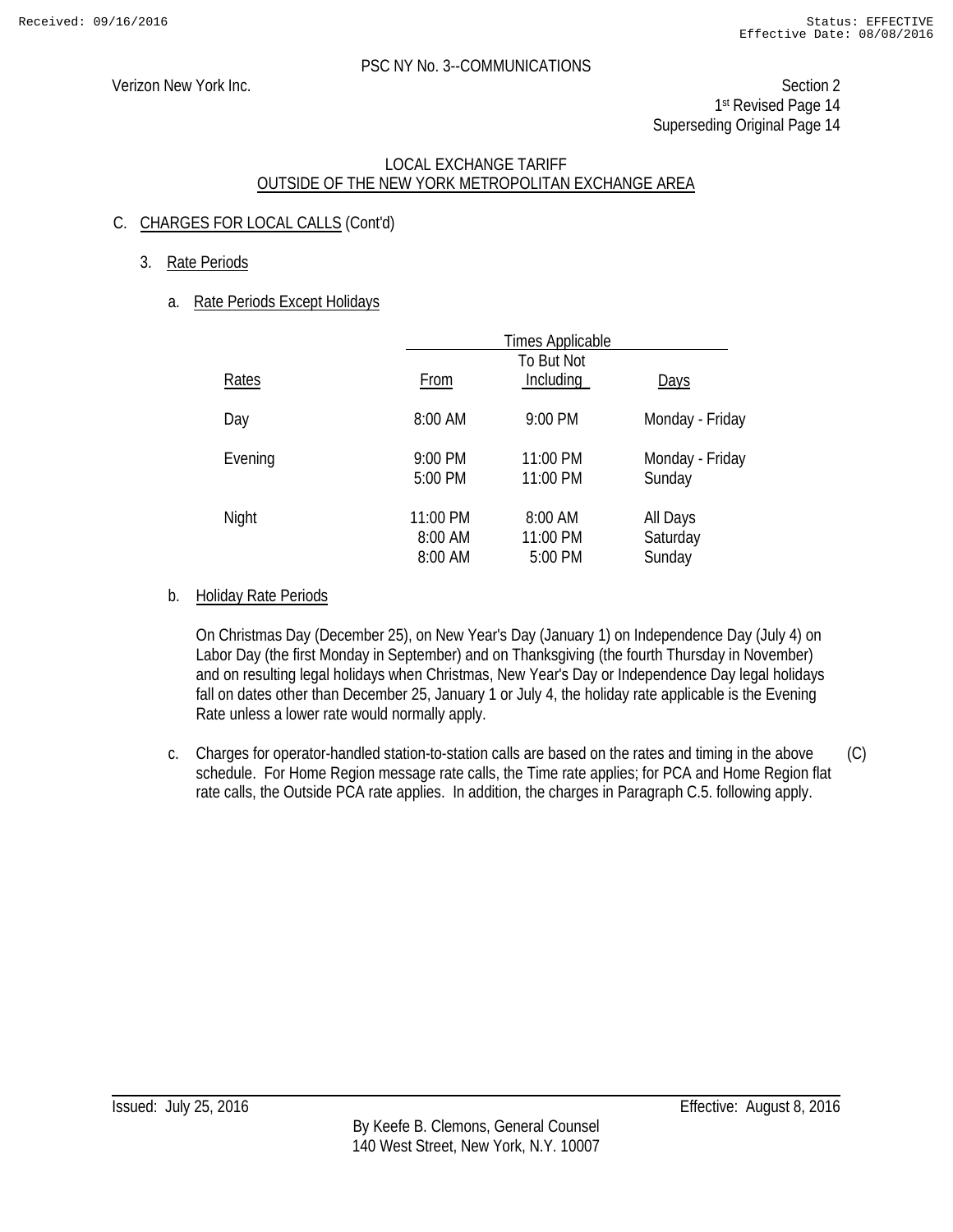Verizon New York Inc. Section 2 1st Revised Page 15 Superseding Original Page 15

#### LOCAL EXCHANGE TARIFF OUTSIDE OF THE NEW YORK METROPOLITAN EXCHANGE AREA

C. CHARGES FOR LOCAL CALLS (Cont'd)

4.

(T)

 $\label{eq:J}$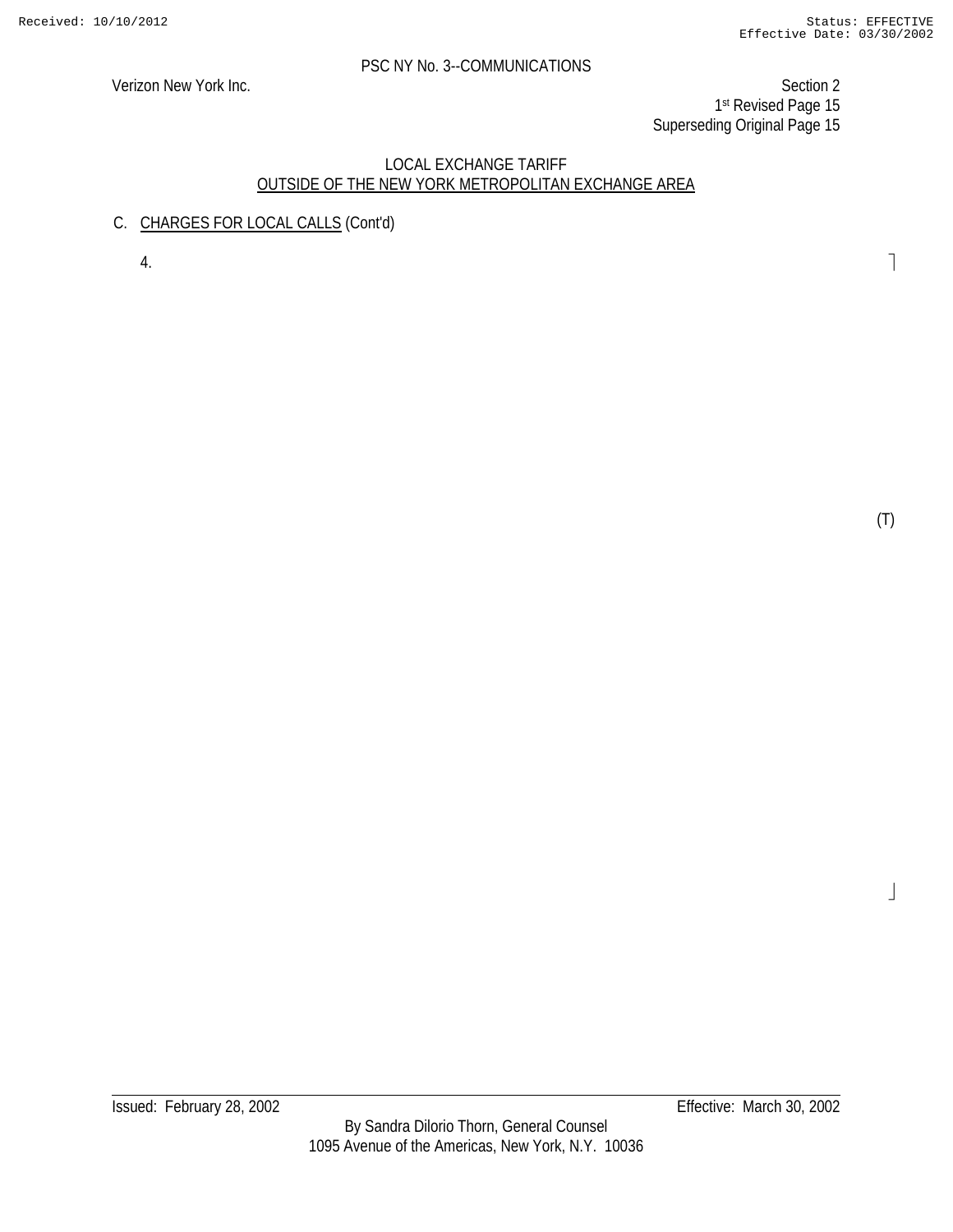Verizon New York Inc. Section 2 7<sup>th</sup> Revised Page 16 Superseding 6<sup>th</sup> Revised Page 16

#### LOCAL EXCHANGE TARIFF OUTSIDE OF THE NEW YORK METROPOLITAN EXCHANGE AREA

- C. CHARGES FOR LOCAL CALLS (Cont'd)
	- 5. Operator-Handled\* Calls

Local calls may be placed on an operator handled station-to-station basis. All such calls are timed. (C)

a. From Message Rate and Flat Rate Stations

Such calls are itemized separately.

˥

(D)

 $\overline{\mathsf{I}}$ 

For Rates and Charges, see Section 7.2 of this Tariff.

\* See Tariff P.S.C. No. 15--COMMUNICATIONS, Section 9 for definition of operator-handled calls.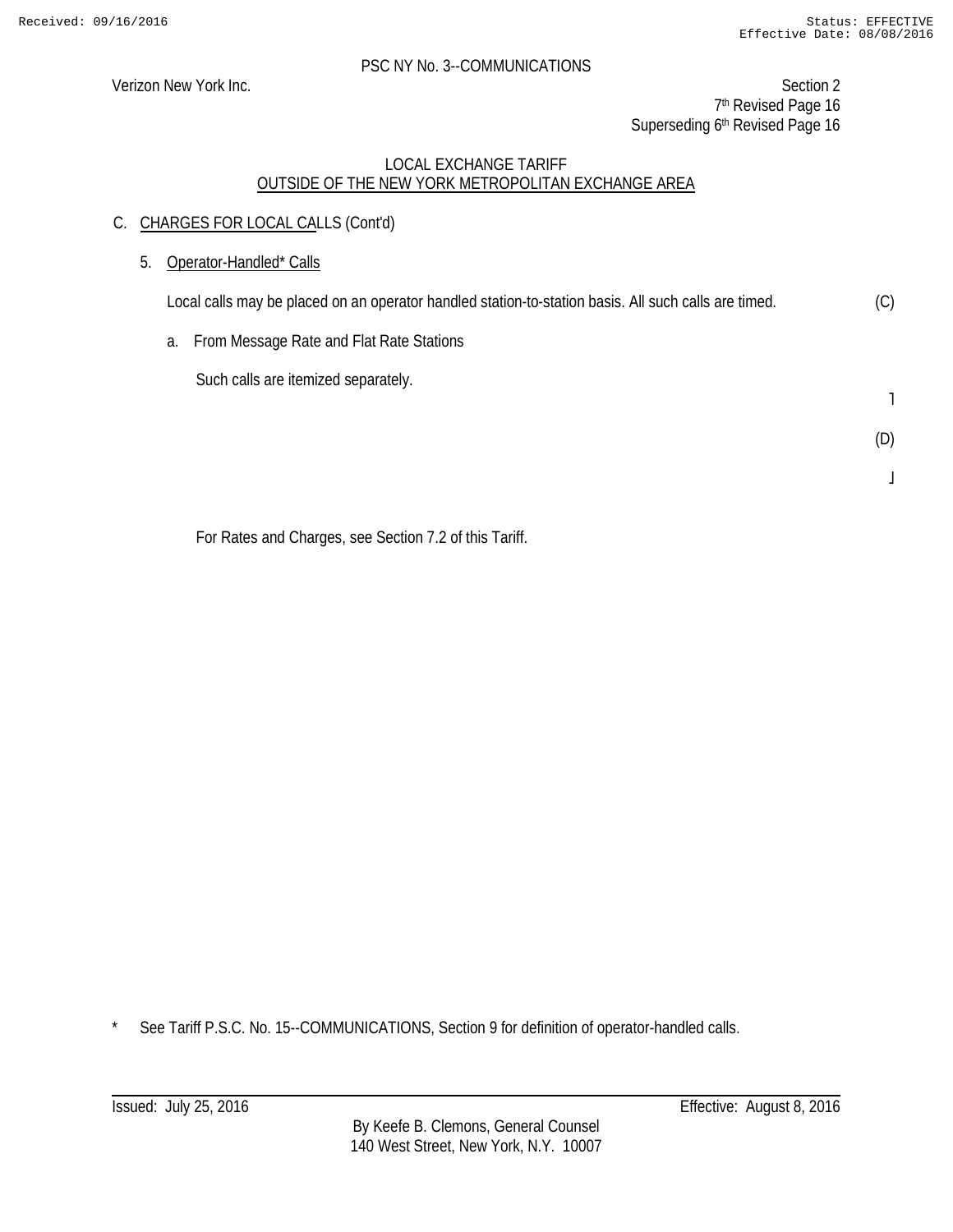Verizon New York Inc. Section 2 6th Revised Page 17 Superseding 5<sup>th</sup> Revised Page 17

# LOCAL EXCHANGE TARIFF OUTSIDE OF THE NEW YORK METROPOLITAN EXCHANGE AREA

- C. CHARGES FOR LOCAL CALLS (Cont'd)
	- 5. Operator-Handled Calls (Cont'd)
		- b. From Public Access and Smart-pay Lines
			- (1) For Rates and Charges, see Section 7.2 of this Tariff.
			- (2) Home Region and Region-to-Region Calling

The letter H indicates that the Home Region rate applies and the letter R that the region-to-region rate applies.

|                     |          |        |         | To Region |       |       |          |
|---------------------|----------|--------|---------|-----------|-------|-------|----------|
| From                | New York |        | West    | East      | Lower | Upper |          |
| Region              | City     | Nassau | Suffolk | Suffolk   | Wchtr | Wchtr | Rockland |
| New York City       | Η        | R      | R       | R         | R     | R     | R        |
| Nassau              | R        | H      | К       | R         | R     | R     | R        |
| West Suffolk        | R        | R      | Н       | R         | R     | R     | R        |
| <b>East Suffolk</b> | R        | R      | R       | Н         | R     | R     | R        |
| Lower Wchtr         | R        | R      | R       | R         | Н     | R     | R        |
| <b>Upper Wchtr</b>  | R        | R      | R       | R         | R     | Н     | R        |
| Rockland            | R        | R      | R       | R         | R     | R     | Н        |
|                     |          |        |         |           |       |       |          |

 $\mathbf{I}$ 

 $\bf{l}$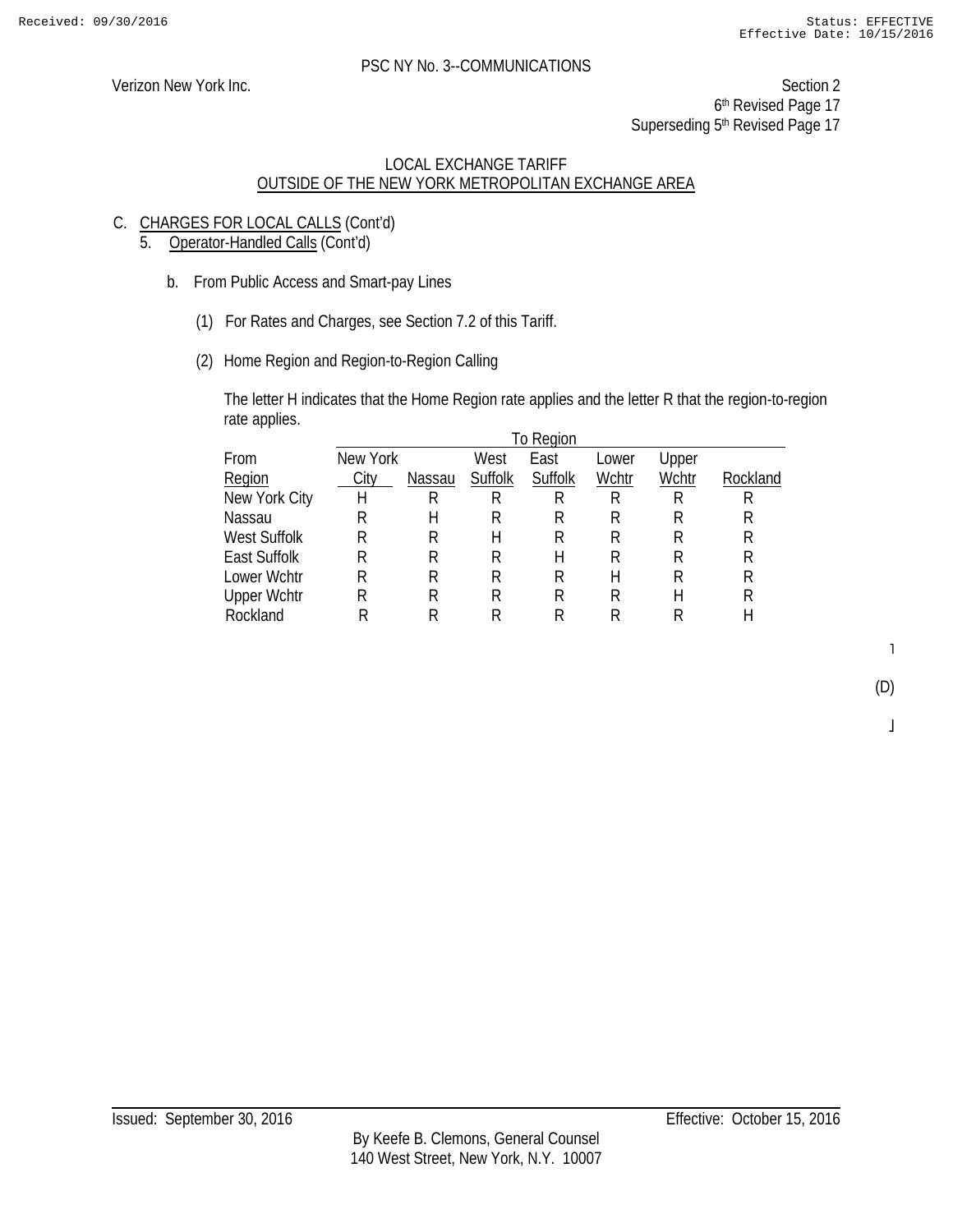Verizon New York Inc. Section 2

3rd Revised Page 18

Superseding 2<sup>nd</sup> Revised Page 18

#### LOCAL EXCHANGE TARIFF OUTSIDE OF THE NEW YORK METROPOLITAN EXCHANGE AREA

# C. CHARGES FOR LOCAL CALLS (Cont'd)

| 6. (Reserved for future use)                                               | (C) |
|----------------------------------------------------------------------------|-----|
| Special Reverse Charge Service now appears in Part C of the Product Guide. | (N) |

┘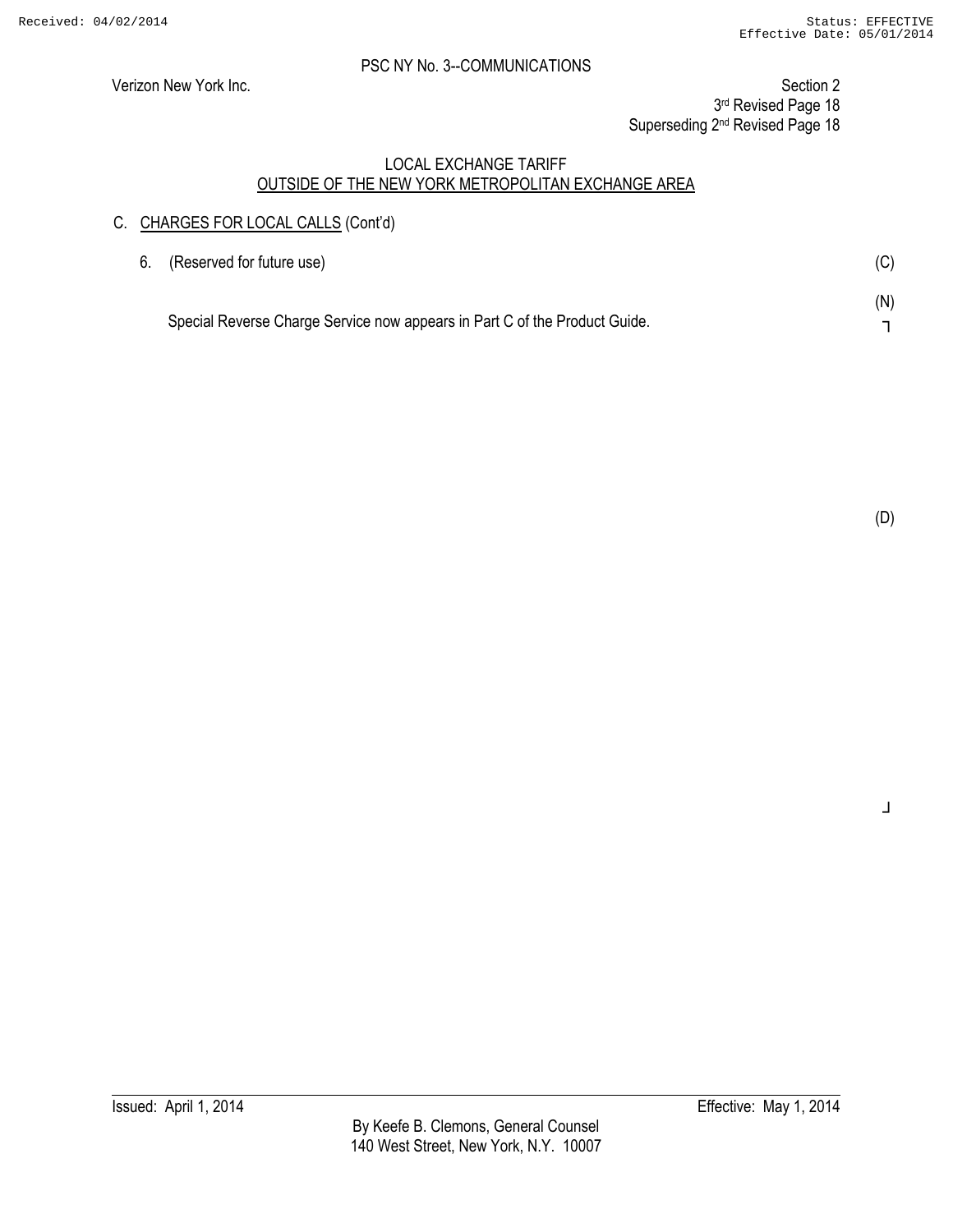Verizon New York Inc. Section 2 5<sup>th</sup> Revised Page 19 Superseding 4th Revised Page 19

#### LOCAL EXCHANGE TARIFF OUTSIDE OF THE NEW YORK METROPOLITAN EXCHANGE AREA

- C. CHARGES FOR LOCAL CALLS (Cont'd)
	- 7. (Reserved for future use)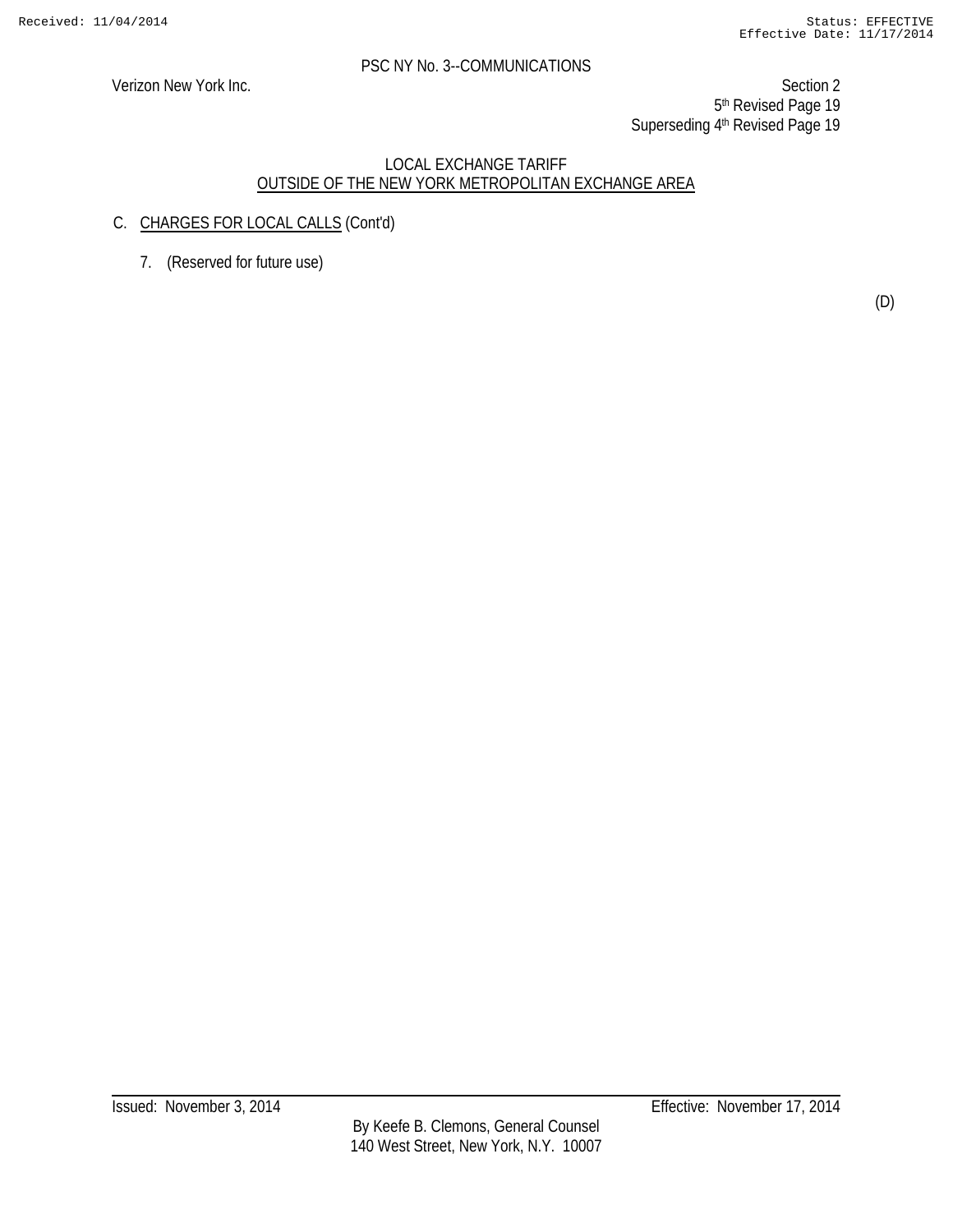Verizon New York Inc. Section 2 5<sup>th</sup> Revised Page 20 Superseding 4th Revised Page 20

#### LOCAL EXCHANGE TARIFF OUTSIDE OF THE NEW YORK METROPOLITAN EXCHANGE AREA

- C. CHARGES FOR LOCAL CALLS (Cont'd)
	- 7. (Reserved for future use)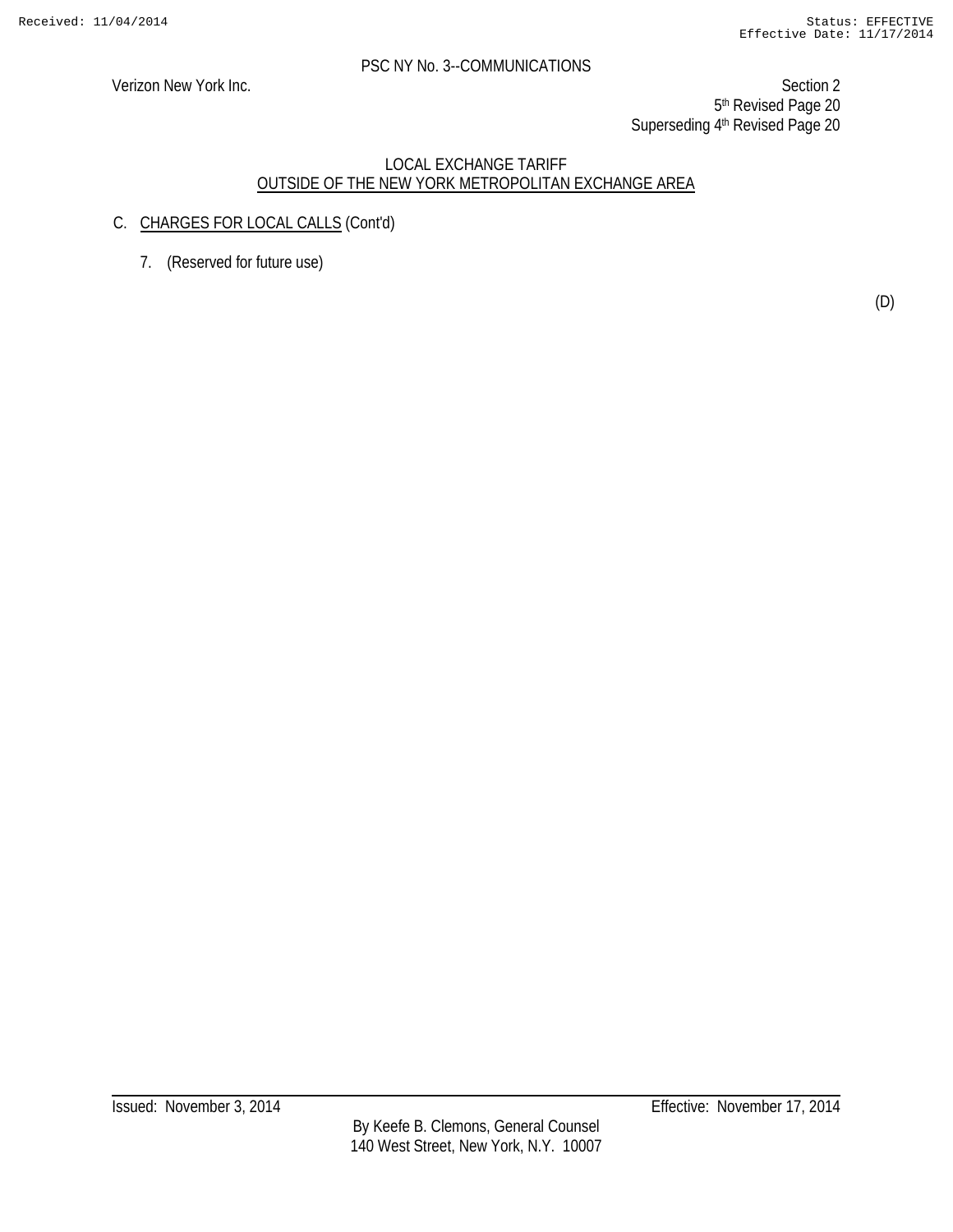Verizon New York Inc. Section 2 5<sup>th</sup> Revised Page 21 Superseding 4<sup>th</sup> Revised Page 21

#### LOCAL EXCHANGE TARIFF OUTSIDE OF THE NEW YORK METROPOLITAN EXCHANGE AREA

- C. CHARGES FOR LOCAL CALLS (Cont'd)
	- 7. (Reserved for future use)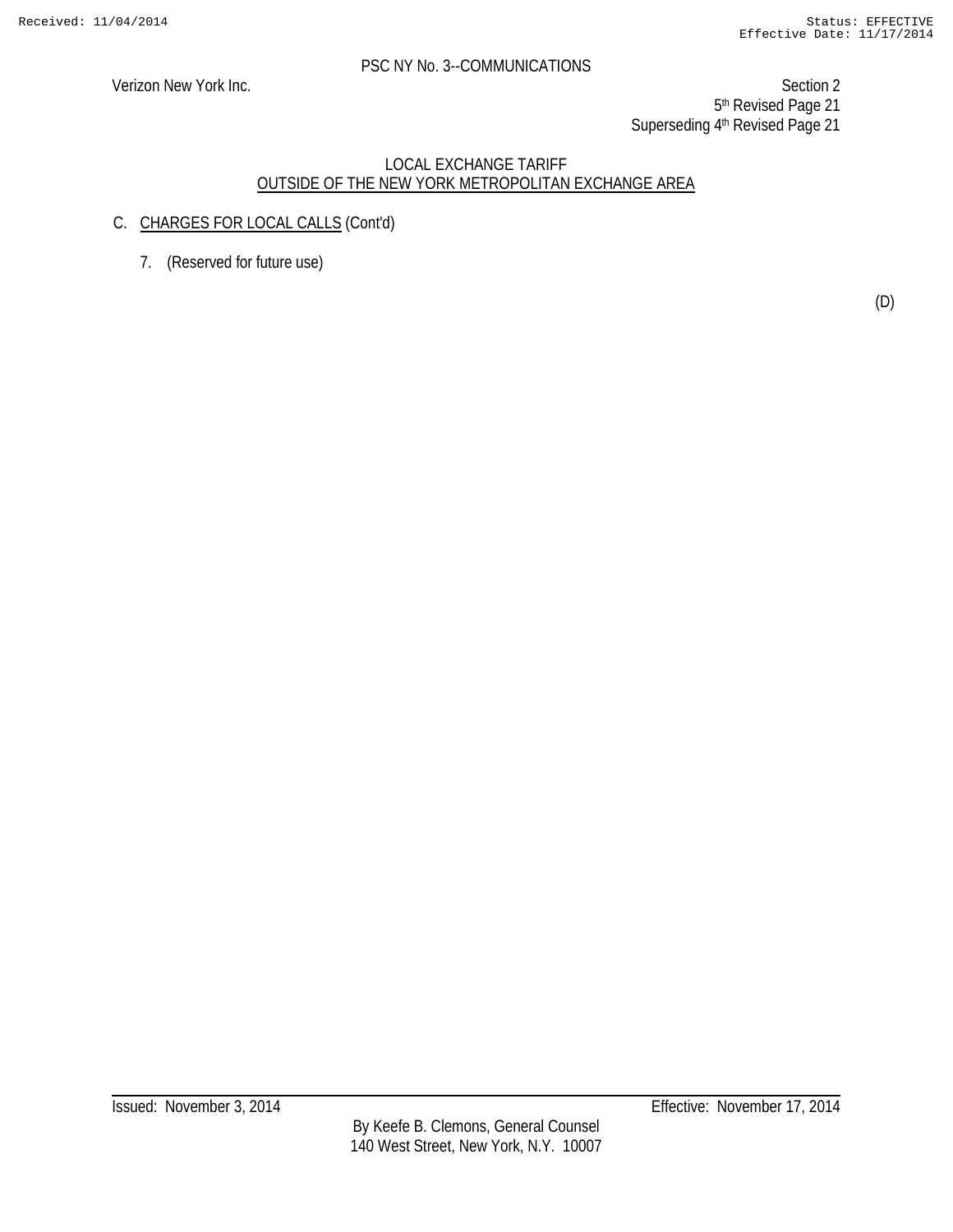Verizon New York Inc. Section 2 4th Revised Page 22 Superseding 3rd Revised Page 22

# LOCAL EXCHANGE TARIFF OUTSIDE OF THE NEW YORK METROPOLITAN EXCHANGE AREA

#### A. THROUGHOUT THE ENTIRE ARMONK VILLAGE EXCHANGE

The following services are offered at the rates specified in Section 7.2 of this Tariff.

| <b>BUSINESS</b>   | RESIDENCE #                |  |
|-------------------|----------------------------|--|
| Line Messess Dets | Included Line Messeas Data |  |

Individual Line--Message Rate Individual Line—Message Rate Individual Line--Flat Rate

(D)

(C)

# B. LOCAL CALLING AREA

- 1. Flat Rate Service
	- a. Primary Calling Area Armonk Village, Bedford Village, Byram, Conn., Chappaqua, Greenwich, Conn., Mount Kisco, Pleasantville and, in the Lower Westchester Region, Zone W8 and Zone W9.
	- b. Home Region Calling All exchanges in the Upper Westchester Region, except as in 1.a.
	- c. Region-to-Region Calling All Zones and Exchanges in other Regions within the New York Metropolitan LATA, except as in 1.a.

# 2. Message Rate Service

- a. Home Region Calling All Exchanges in the Upper Westchester Region and, in the Lower Westchester Region, Zone W8 and Zone W9 and the Exchanges of Byram and Greenwich in Connecticut.
- b. Region-to-Region Calling All Zones and Exchanges in other Regions within the New York Metropolitan LATA, except as in 2.a.

(T)

For definition of terms and local calling charges see Paragraph C., preceding, in this Section.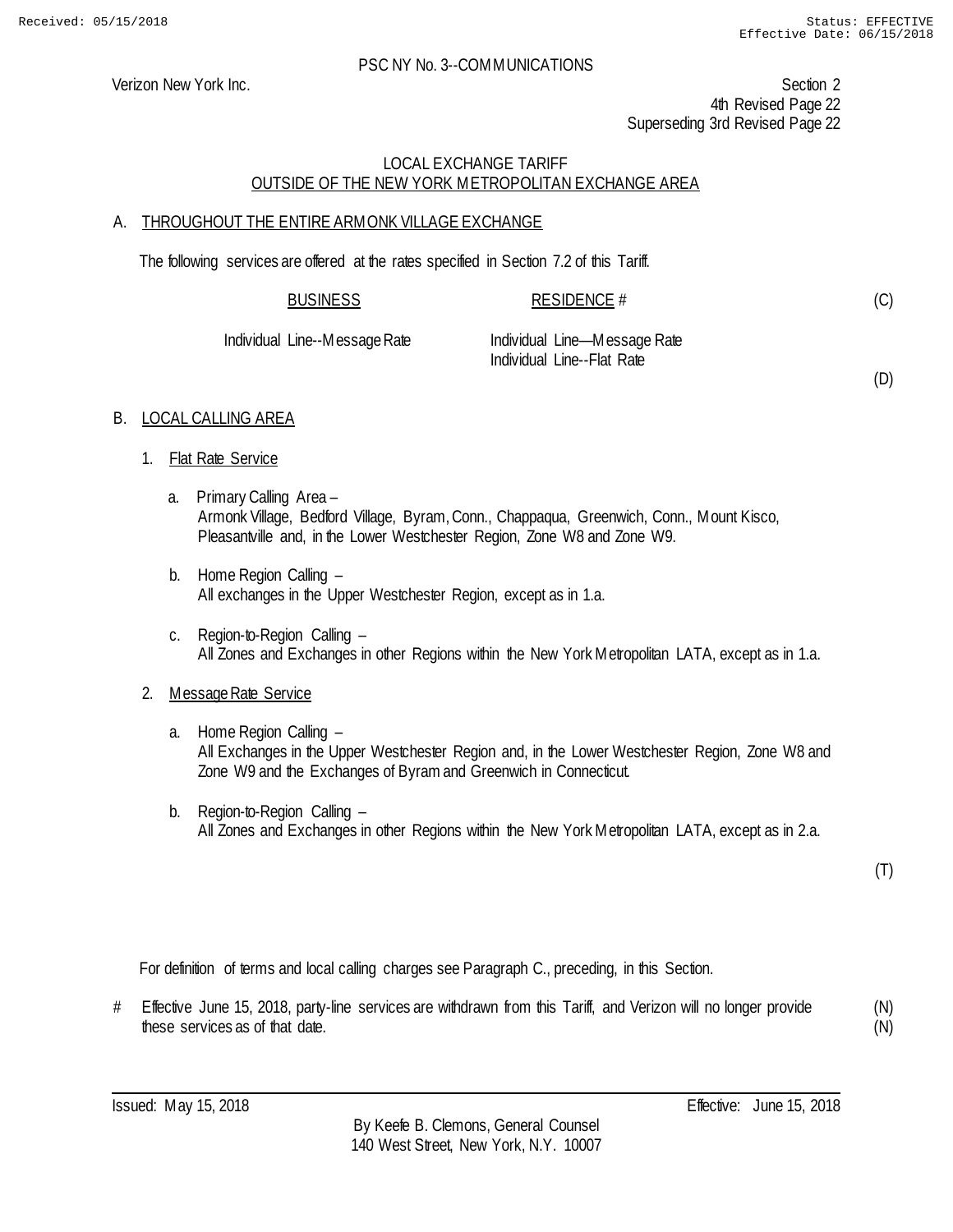Verizon New York Inc. Section 2 4th Revised Page 23 Superseding 3rd Revised Page 23

# LOCAL EXCHANGE TARIFF OUTSIDE OF THE NEW YORK METROPOLITAN EXCHANGE AREA

# A. THROUGHOUT THE ENTIRE BEDFORD VILLAGE EXCHANGE

The following services are offered at the rates specified in Section 7.2 of this Tariff.

#### BUSINESS RESIDENCE # (C)

Individual Line--Message Rate Individual Line—Message Rate

(D) (D)

# B. LOCAL CALLING AREA

- 1. Flat Rate Service
	- a. Primary Calling Area Bedford Village, Armonk Village, Greenwich, Conn., Katonah, Lewisboro, Mount Kisco, Pound Ridge and South Salem.
	- b. Home Region Calling All exchanges in the Upper Westchester Region, except as in 1.a.
	- c. Region-to-Region Calling All Zones and Exchanges in other Regions within the New York Metropolitan LATA.

# 2. Message Rate Service

- a. Home Region Calling All Exchanges in the Upper Westchester Region and the Exchange of Greenwich, Conn.
- b. Region-to-Region Calling All Zones and Exchanges in other Regions within the New York Metropolitan LATA.

(T)

For definition of terms and local calling charges see Paragraph C., preceding, in this Section.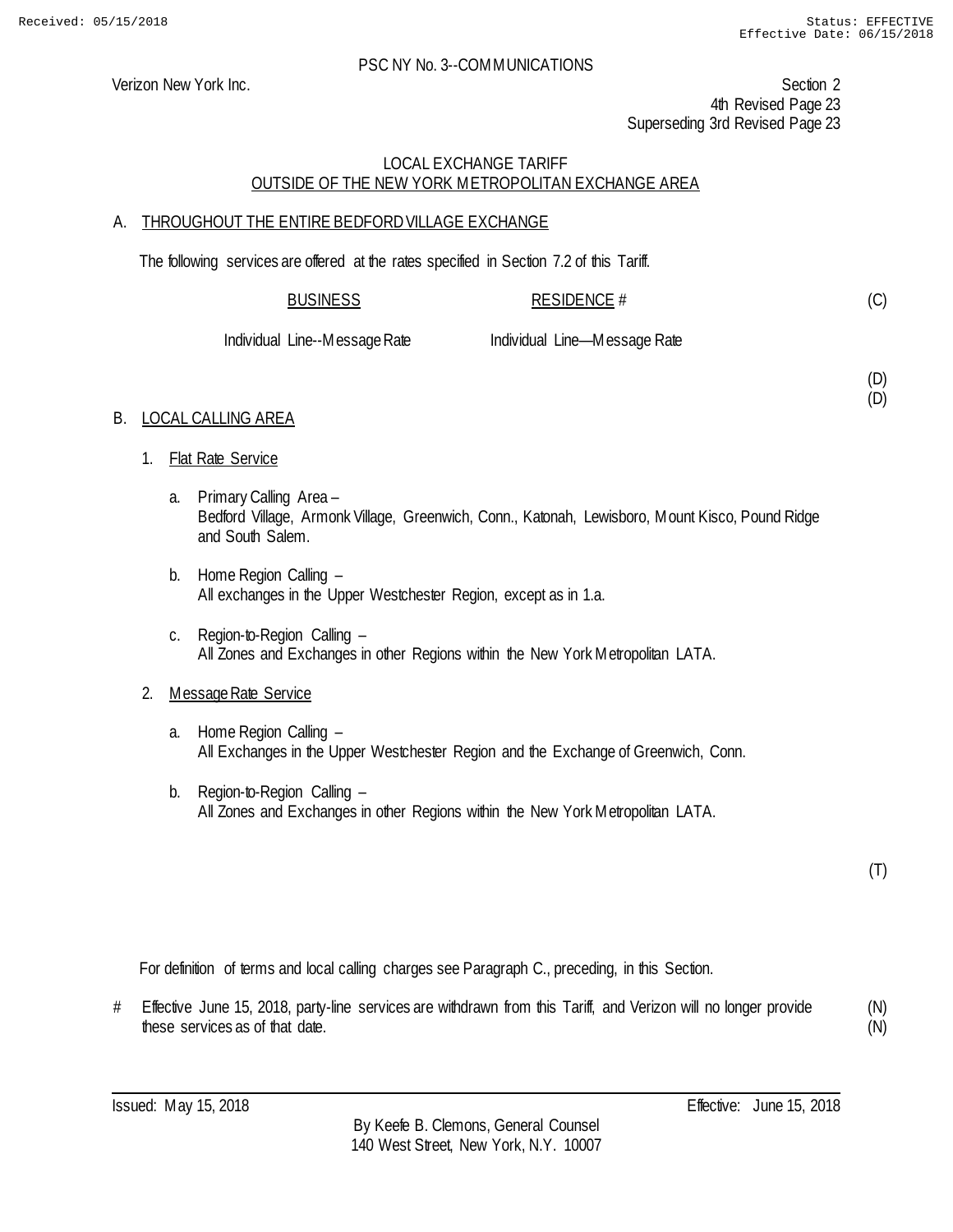(D)

#### PSC NY No. 3--COMMUNICATIONS

Verizon New York Inc. Section 2 4th Revised Page 24 Superseding 3rd Revised Page 24

# LOCAL EXCHANGE TARIFF OUTSIDE OF THE NEW YORK METROPOLITAN EXCHANGE AREA

# A. THROUGHOUT THE ENTIRE BIRCHWOOD EXCHANGE

The following services are offered at the rates specified in Section 7.2 of this Tariff.

| <b>BUSINESS</b>    | RESIDENCE #                  |
|--------------------|------------------------------|
| Line--Message Rate | Individual Line—Message Rate |

Individual Line--Flat Rate

# B. LOCAL CALLING AREA

**Individual** 

- 1. Flat Rate Service
	- a. Primary Calling Area Birchwood, Croton Falls, Katonah, Lakeland, Mahopac and Yorktown Heights.
	- b. Home Region Calling All exchanges in the Upper Westchester Region, except as in 1.a.
	- c. Region-to-Region Calling All Zones and Exchanges in other Regions within the New York Metropolitan LATA.

# 2. Message Rate Service

- a. Home Region Calling All Exchanges in the Upper Westchester Region.
- b. Region-to-Region Calling All Zones and Exchanges in other Regions within the New York Metropolitan LATA.

(T)

For definition of terms and local calling charges see Paragraph C., preceding, in this Section.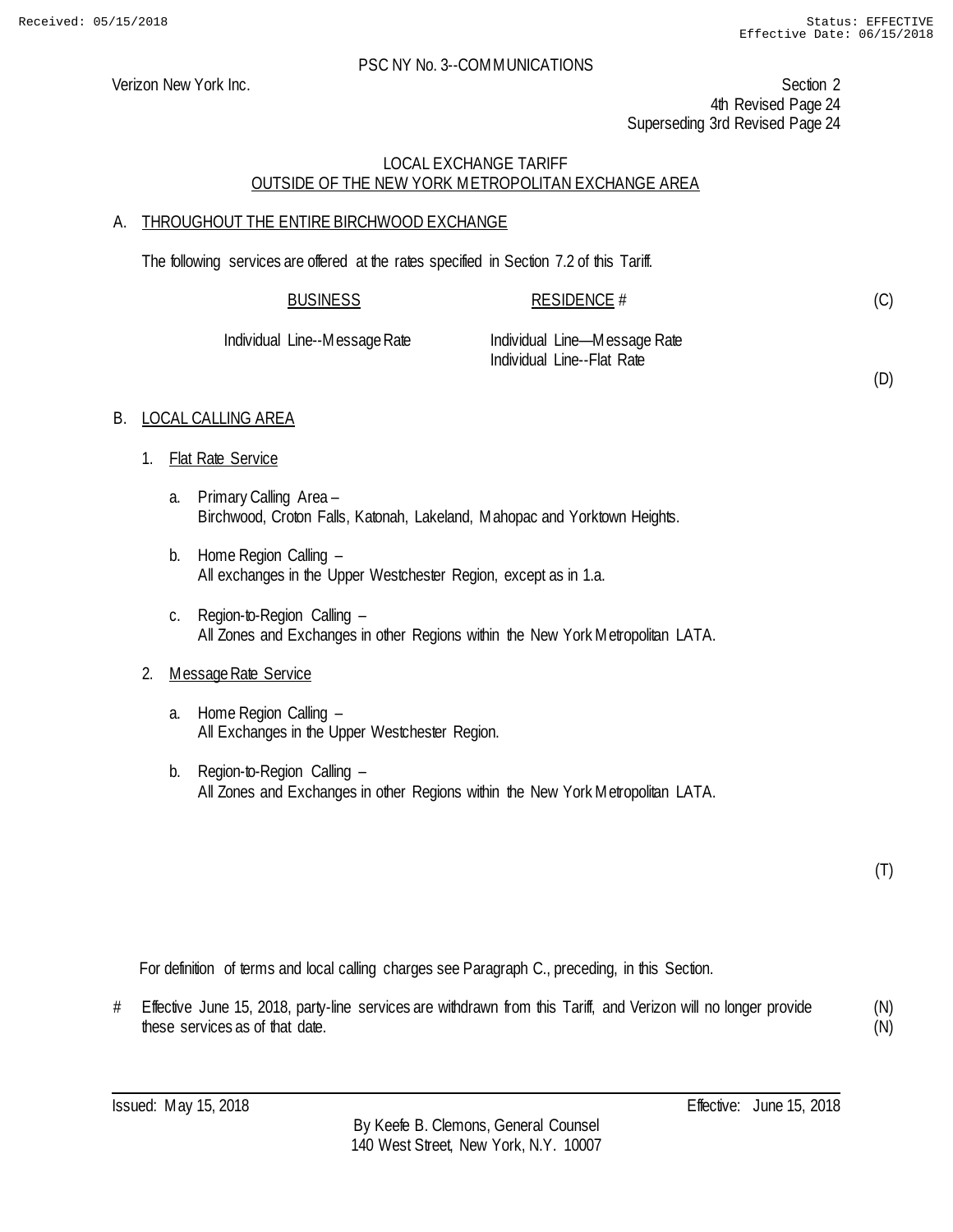(D) (D)

#### PSC NY No. 3--COMMUNICATIONS

Verizon New York Inc. Section 2 4th Revised Page 25 Superseding 3rd Revised Page 25

# LOCAL EXCHANGE TARIFF OUTSIDE OF THE NEW YORK METROPOLITAN EXCHANGE AREA

# A. THROUGHOUT THE ENTIRE BREWSTEREXCHANGE

The following services are offered at the rates specified in Section 7.2 of this Tariff.

| <b>BUSINESS</b>               | RESIDENCE #                  |  |
|-------------------------------|------------------------------|--|
| Individual Line--Message Rate | Individual Line—Message Rate |  |
|                               | Individual Line--Flat Rate   |  |

# B. LOCAL CALLING AREA

- 1. Flat Rate Service
	- a. Primary Calling Area Brewster, Carmel, Croton Falls, Danbury, Conn., Mahopac, North Salem and Patterson.
	- b. Home Region Calling All exchanges in the Upper Westchester Region, except as in 1.a.
	- c. Region-to-Region Calling All Zones and Exchanges in other Regions within the New York Metropolitan LATA.

# 2. Message Rate Service

- a. Home Region Calling All Exchanges in the Upper Westchester Region and Danbury, Conn.
- b. Region-to-Region Calling All Zones and Exchanges in other Regions within the New York Metropolitan LATA.

(T)

For definition of terms and local calling charges see Paragraph C., preceding, in this Section.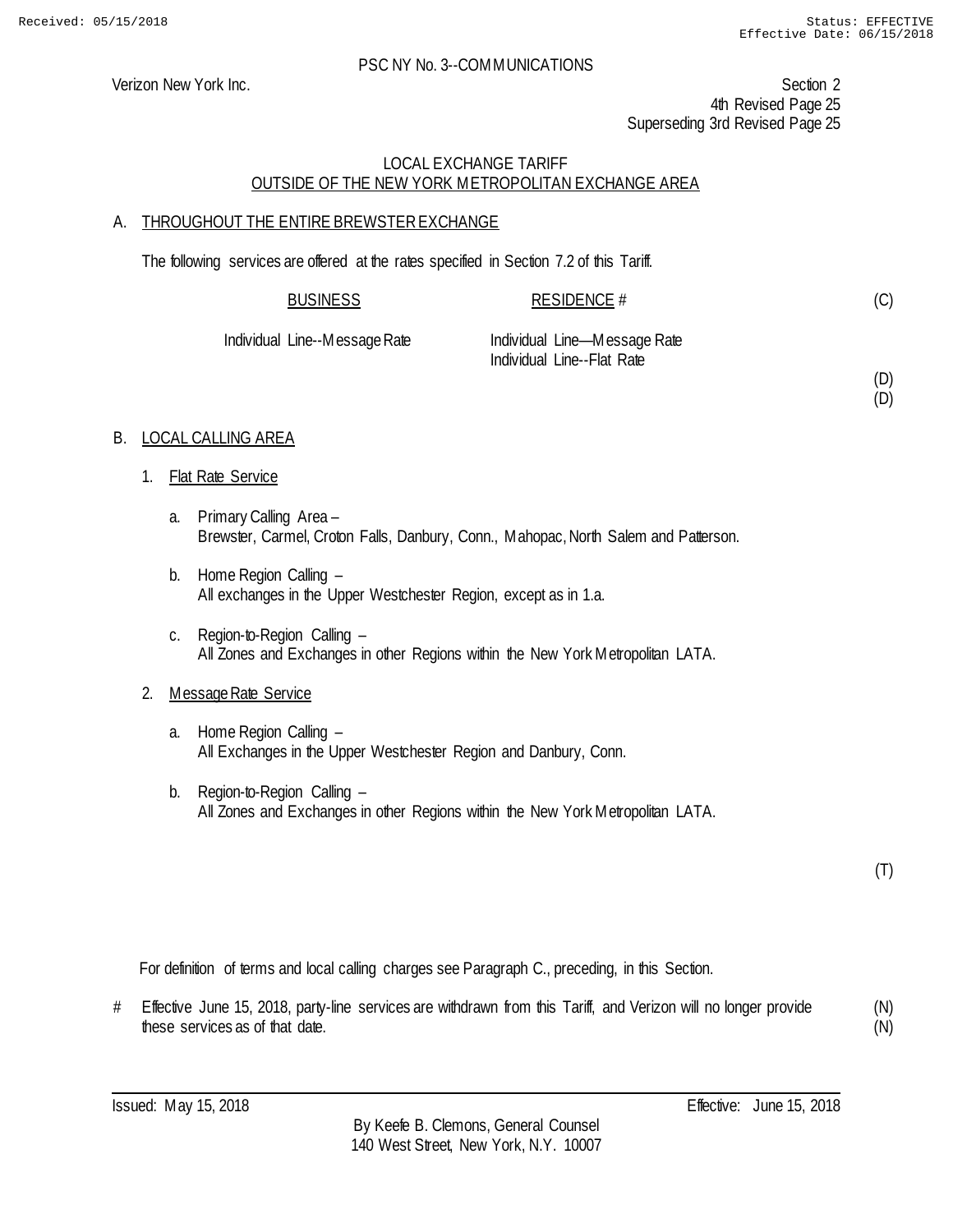(D) (D)

#### PSC NY No. 3--COMMUNICATIONS

Verizon New York Inc. Section 2 4th Revised Page 26 Superseding 3rd Revised Page 26

#### LOCAL EXCHANGE TARIFF OUTSIDE OF THE NEW YORK METROPOLITAN EXCHANGE AREA

#### A. THROUGHOUT THE ENTIRE CARMEL EXCHANGE

The following services are offered at the rates specified in Section 7.2 of this Tariff.

| <b>BUSINESS</b>               | RESIDENCE #                                                |
|-------------------------------|------------------------------------------------------------|
| Individual Line--Message Rate | Individual Line—Message Rate<br>Individual Line--Flat Rate |

#### B. LOCAL CALLING AREA

- 1. Flat Rate Service
	- a. Primary Calling Area Carmel, Cold Spring, Brewster, Croton Falls, Lakeland, Mahopac and Patterson.
	- b. Home Region Calling All exchanges in the Upper Westchester Region, except as in 1.a.
	- c. Region-to-Region Calling All Zones and Exchanges in other Regions within the New York Metropolitan LATA.

# 2. Message Rate Service

- a. Home Region Calling All Exchanges in the Upper Westchester Region.
- b. Region-to-Region Calling All Zones and Exchanges in other Regions within the New York Metropolitan LATA.

(T)

For definition of terms and local calling charges see Paragraph C., preceding, in this Section.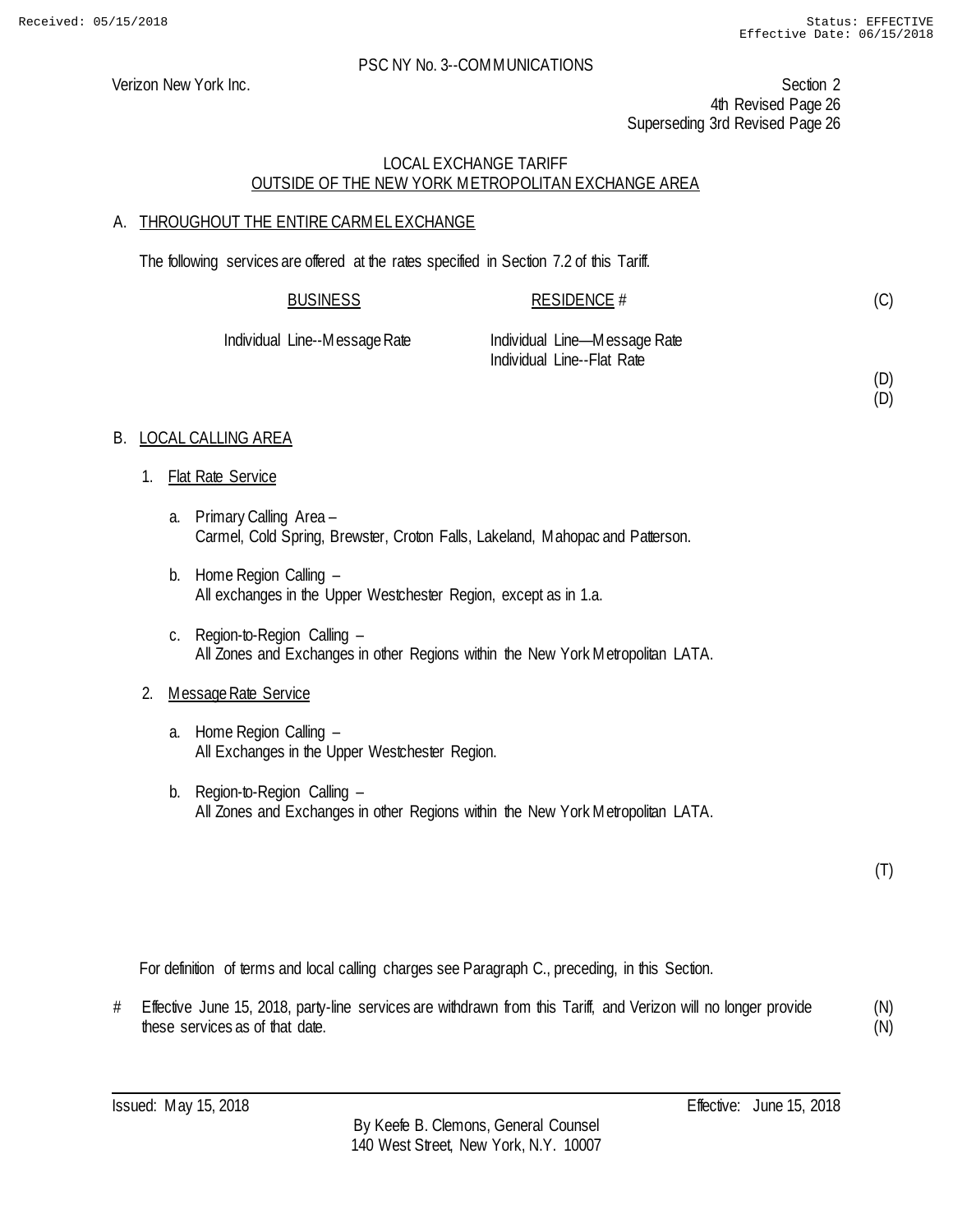(D)

#### PSC NY No. 3--COMMUNICATIONS

Verizon New York Inc. Section 2 4th Revised Page 27 Superseding 3rd Revised Page 27

#### LOCAL EXCHANGE TARIFF OUTSIDE OF THE NEW YORK METROPOLITAN EXCHANGE AREA

#### A. THROUGHOUT THE ENTIRE CHAPPAQUA EXCHANGE

The following services are offered at the rates specified in Section 7.2 of this Tariff.

| <b>BUSINESS</b>               | RESIDENCE $#$                |  |
|-------------------------------|------------------------------|--|
| Individual Line--Message Rate | Individual Line—Message Rate |  |

Individual Line--Flat Rate

B. LOCAL CALLING AREA

- 1. Flat Rate Service
	- a. Primary Calling Area Chappaqua, Armonk Village, Mount Kisco, Ossining and Pleasantville.
	- b. Home Region Calling All exchanges in the Upper Westchester Region, except as in 1.a.
	- c. Region-to-Region Calling All Zones and Exchanges in other Regions within the New York Metropolitan LATA.

#### 2. Message Rate Service

- a. Home Region Calling All Exchanges in the Upper Westchester Region.
- b. Region-to-Region Calling All Zones and Exchanges in other Regions within the New York Metropolitan LATA.

(T)

For definition of terms and local calling charges see Paragraph C., preceding, in this Section.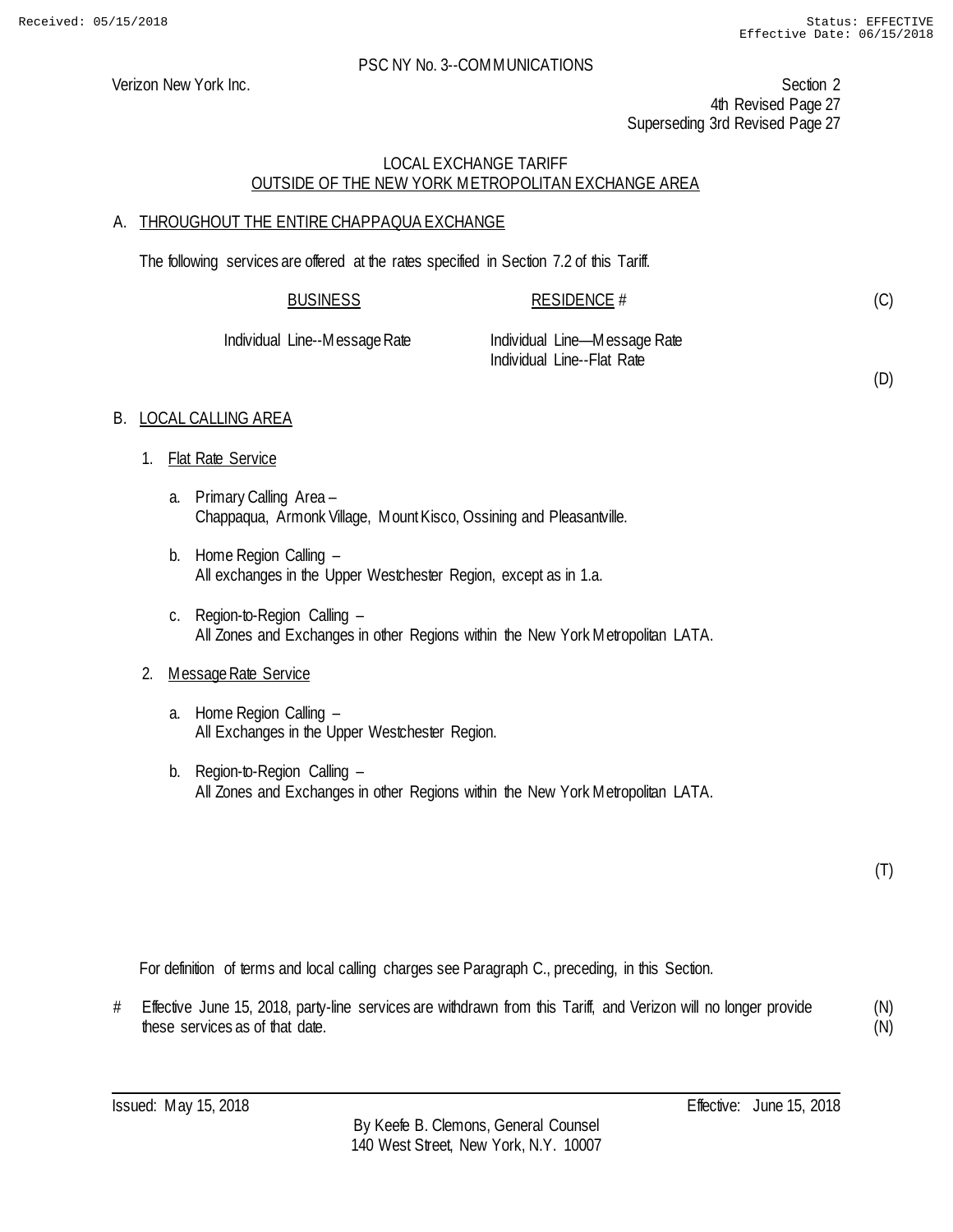(D) (D)

#### PSC NY No. 3--COMMUNICATIONS

Verizon New York Inc. Section 2 4th Revised Page 28 Superseding 3rd Revised Page 28

#### LOCAL EXCHANGE TARIFF OUTSIDE OF THE NEW YORK METROPOLITAN EXCHANGE AREA

#### A. THROUGHOUT THE ENTIRE COLD SPRING EXCHANGE

The following services are offered at the rates specified in Section 7.2 of this Tariff.

| <b>BUSINESS</b>   | RESIDENCE #                    |  |
|-------------------|--------------------------------|--|
| Line—Messane Rate | - Individual Line—Message Rate |  |

Individual Line—Message Rate Individual Line—Message Rate Individual Line--Flat Rate

#### B. LOCAL CALLING AREA

- 1. Flat Rate Service
	- a. Primary Calling Area Carmel, Cold Spring, Beacon, Garrison and Lakeland.
	- b. Home Region Calling All exchanges in the Upper Westchester Region, except as in 1.a.
	- c. Region-to-Region Calling All Zones and Exchanges in other Regions within the New York Metropolitan LATA.

# 2. Message Rate Service

- a. Home Region Calling All Exchanges in the Upper Westchester Region and the Exchange of Beacon.
- b. Region-to-Region Calling All Zones and Exchanges in other Regions within the New York Metropolitan LATA.

(T)

For definition of terms and local calling charges see Paragraph C., preceding, in this Section.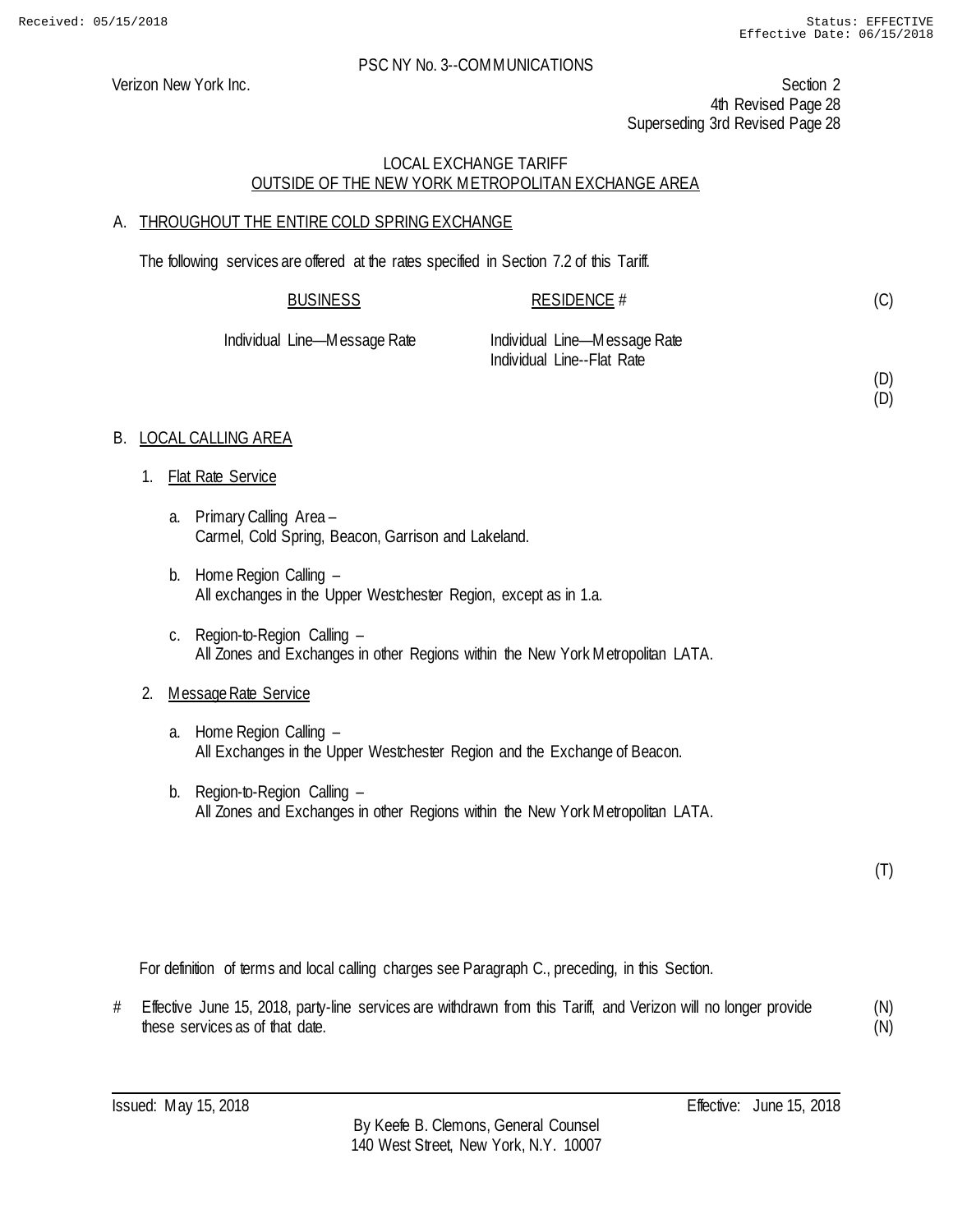(D)

#### PSC NY No. 3--COMMUNICATIONS

Verizon New York Inc. Section 2 4th Revised Page 29 Superseding 3rd Revised Page 29

#### LOCAL EXCHANGE TARIFF OUTSIDE OF THE NEW YORK METROPOLITAN EXCHANGE AREA

# A. THROUGHOUT THE ENTIRE CONGERS EXCHANGE

The following services are offered at the rates specified in Section 7.2 of this Tariff.

| <b>BUSINESS</b>   | RESIDENCE #                                                |
|-------------------|------------------------------------------------------------|
| Line—Message Rate | Individual Line—Message Rate<br>Individual Line--Flat Rate |

#### B. LOCAL CALLING AREA

1. Flat Rate Service

**Individual** 

- a. Primary Calling Area Congers, Haverstraw, Nanuet, New City and Nyack.
- b. Home Region Calling All exchanges in the Rockland Region, except as in 1.a.
- c. Region-to-Region Calling All Zones and Exchanges in other Regions within the New York Metropolitan LATA.

#### 2. Message Rate Service

- a. Home Region Calling All Exchanges in the Rockland Region.
- b. Region-to-Region Calling All Zones and Exchanges in other Regions within the New York Metropolitan LATA.

(T)

For definition of terms and local calling charges see Paragraph C., preceding, in this Section.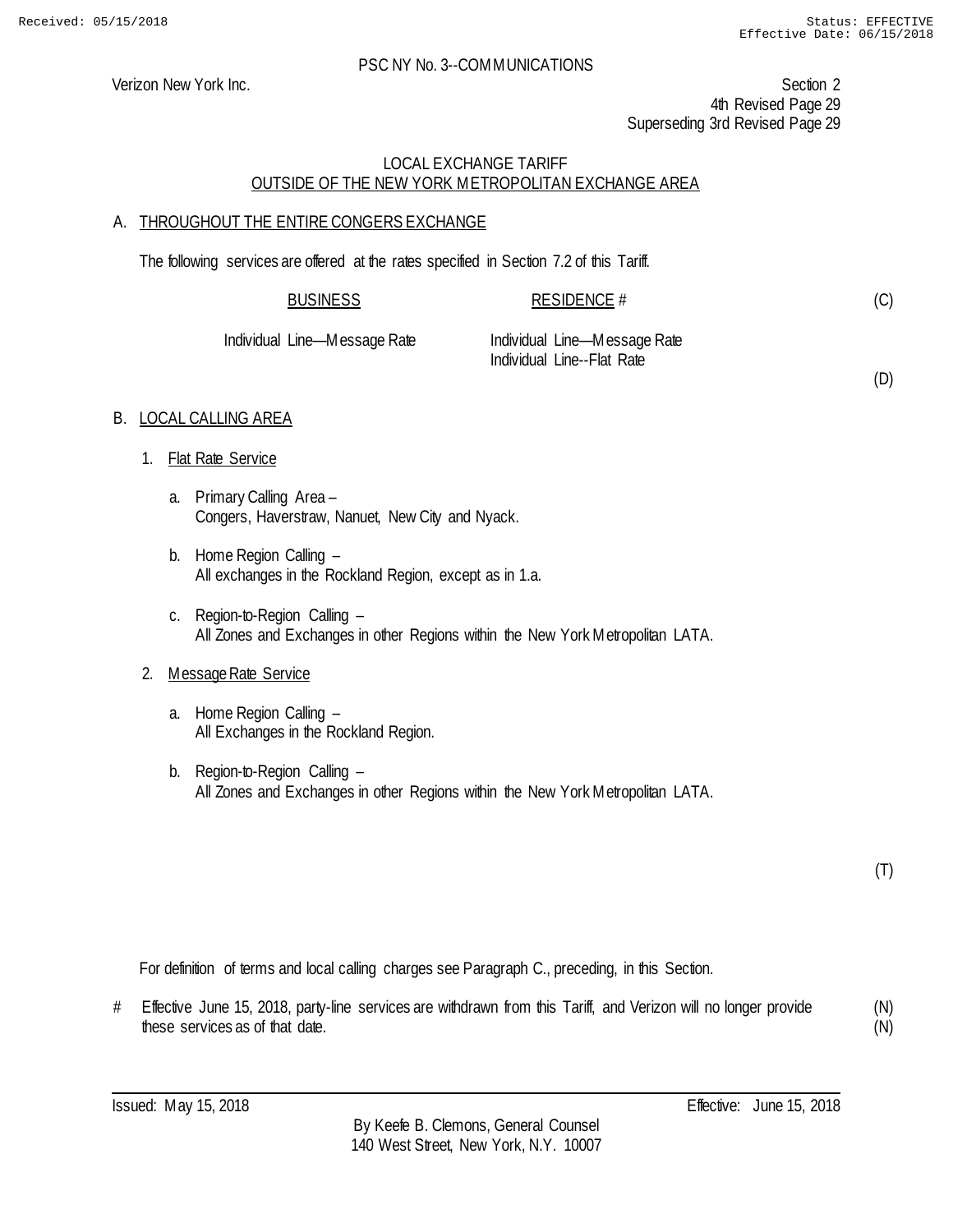Verizon New York Inc. Section 2 4th Revised Page 30 Superseding 3rd Revised Page 30

# LOCAL EXCHANGE TARIFF OUTSIDE OF THE NEW YORK METROPOLITAN EXCHANGE AREA

# A. THROUGHOUT THE ENTIRE CROTON FALLS EXCHANGE

The following services are offered at the rates specified in Section 7.2 of this Tariff.

| BUSINESS | <b>RESIDENCE #</b> |
|----------|--------------------|
|          |                    |

Individual Line--Message Rate Individual Line—Message Rate Individual Line--Flat Rate

(D)

(C)

# B. LOCAL CALLING AREA

- 1. Flat Rate Service
	- a. Primary Calling Area Croton Falls, Birchwood, Brewster, Carmel, Katonah, Mahopac and North Salem.
	- b. Home Region Calling All exchanges in the Upper Westchester Region, except as in 1.a.
	- c. Region-to-Region Calling All Zones and Exchanges in other Regions within the New York Metropolitan LATA.

# 2. Message Rate Service

- a. Home Region Calling All Exchanges in the Upper Westchester Region.
- b. Region-to-Region Calling All Zones and Exchanges in other Regions within the New York Metropolitan LATA.

(T)

For definition of terms and local calling charges see Paragraph C., preceding, in this Section.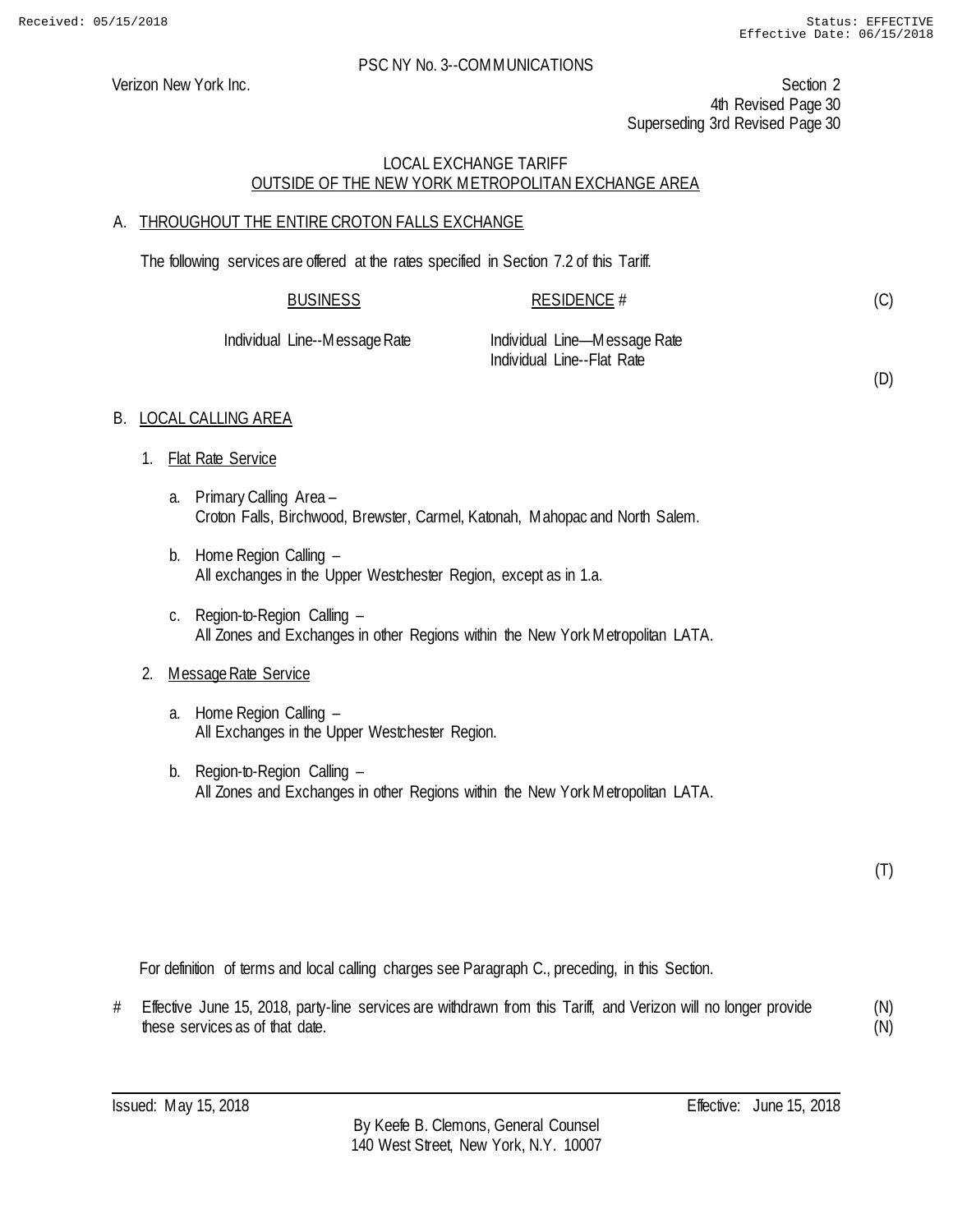Verizon New York Inc. Section 2 4th Revised Page 31 Superseding 3rd Revised Page 31

# LOCAL EXCHANGE TARIFF OUTSIDE OF THE NEW YORK METROPOLITAN EXCHANGE AREA

# A. THROUGHOUT THE ENTIRE CROTON-ON-HUDSONEXCHANGE

The following services are offered at the rates specified in Section 7.2 of this Tariff.

| <b>BUSINESS</b>     | RESIDENCE #                |  |
|---------------------|----------------------------|--|
| وملوه وموجود المعال | Included Line Messeng Data |  |

| Individual Line—Message Rate | Individual Line-Message Rate |
|------------------------------|------------------------------|
|                              | Individual Line--Flat Rate   |

(D)

(C)

# B. LOCAL CALLING AREA

- 1. Flat Rate Service
	- a. Primary Calling Area Croton-on-Hudson, Ossining, Peekskill and Yorktown Heights.
	- b. Home Region Calling All exchanges in the Upper Westchester Region, except as in 1.a.
	- c. Region-to-Region Calling All Zones and Exchanges in other Regions within the New York Metropolitan LATA.

# 2. Message Rate Service

- a. Home Region Calling All Exchanges in the Upper Westchester Region.
- b. Region-to-Region Calling All Zones and Exchanges in other Regions within the New York Metropolitan LATA.

(T)

For definition of terms and local calling charges see Paragraph C., preceding, in this Section.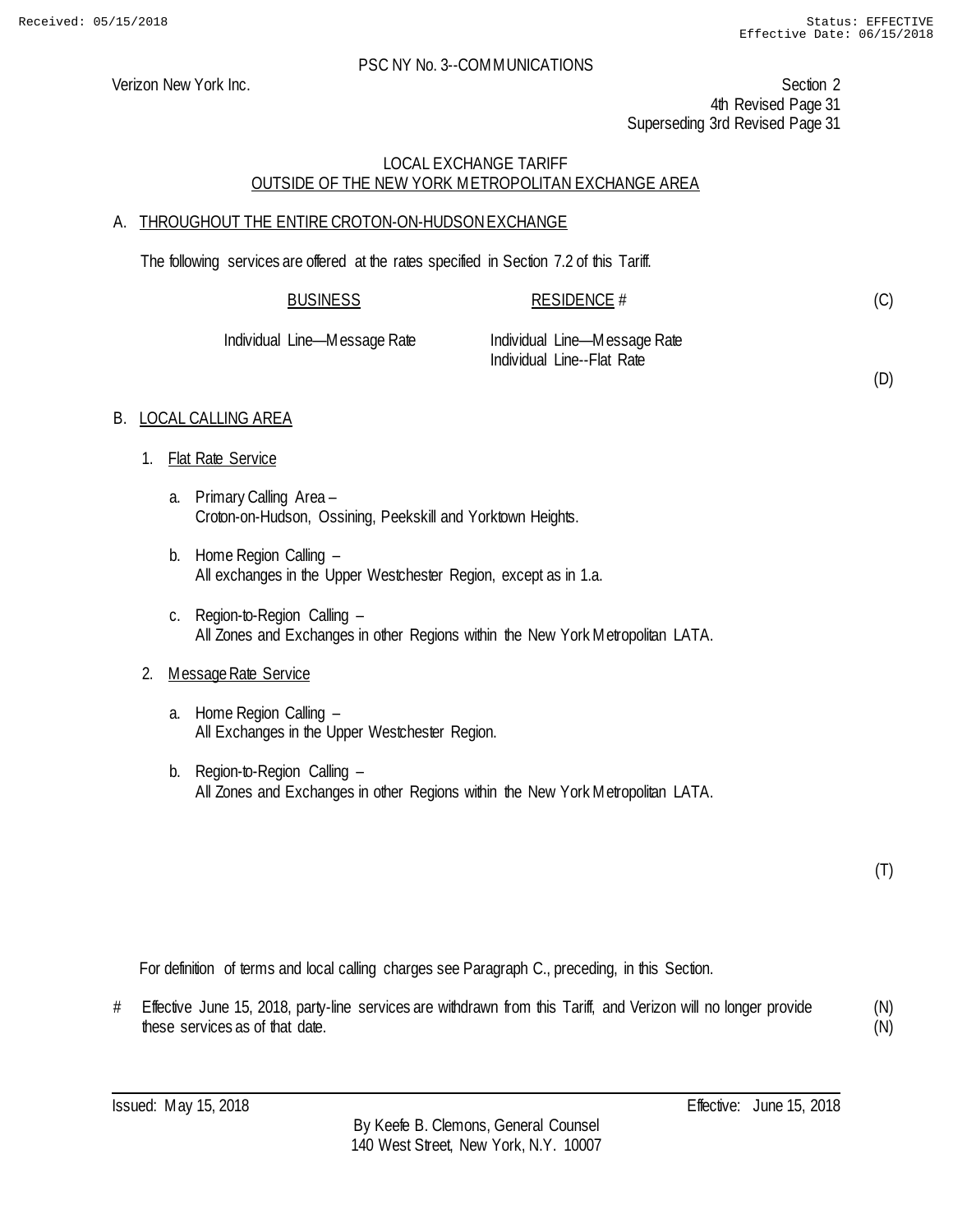Verizon New York Inc. Section 2 4th Revised Page 32 Superseding 3rd Revised Page 32

#### LOCAL EXCHANGE TARIFF OUTSIDE OF THE NEW YORK METROPOLITAN EXCHANGE AREA

#### A. THROUGHOUT THE ENTIRE GARRISON EXCHANGE

The following services are offered at the rates specified in Section 7.2 of this Tariff.

| <b>BUSINESS</b>      | <b>RESIDENCE #</b>           |  |
|----------------------|------------------------------|--|
| al Line—Message Rate | Individual Line—Message Rate |  |

Individual Line—Message Rate Individual Line—Message Rate Individual Line--Flat Rate

(D)

(C)

# B. LOCAL CALLING AREA

- 1. Flat Rate Service
	- a. Primary Calling Area Garrison, Cold Spring, Lakeland and Peekskill.
	- b. Home Region Calling All exchanges in the Upper Westchester Region, except as in 1.a.
	- c. Region-to-Region Calling All Zones and Exchanges in other Regions within the New York Metropolitan LATA.

# 2. Message Rate Service

- a. Home Region Calling All Exchanges in the Upper Westchester Region.
- b. Region-to-Region Calling All Zones and Exchanges in other Regions within the New York Metropolitan LATA.

(T)

For definition of terms and local calling charges see Paragraph C., preceding, in this Section.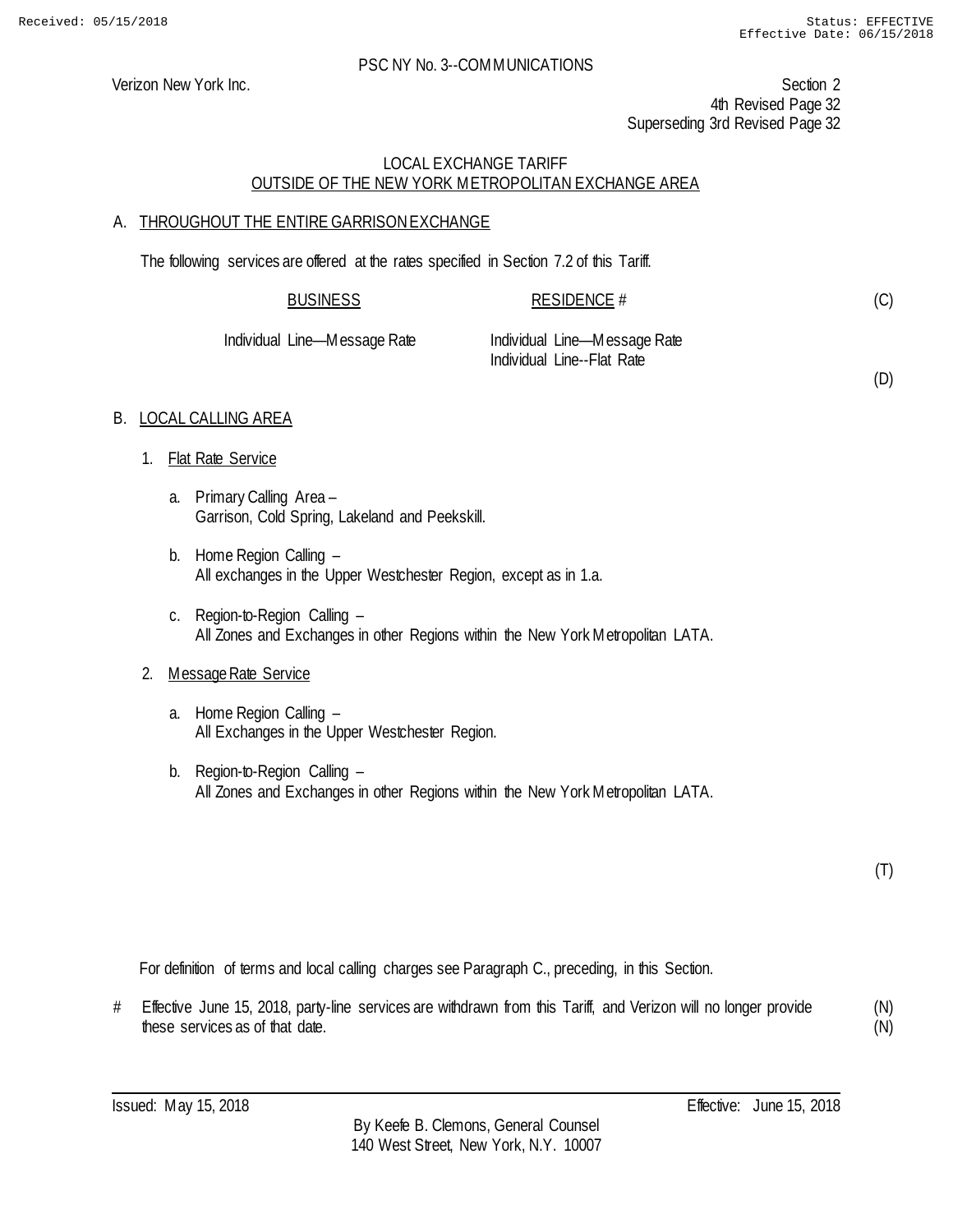Verizon New York Inc. Section 2 4th Revised Page 33 Superseding 3rd Revised Page 33

#### LOCAL EXCHANGE TARIFF OUTSIDE OF THE NEW YORK METROPOLITAN EXCHANGE AREA

# A. THROUGHOUT THE ENTIRE GREENWOOD LAKE EXCHANGE The following services are offered at the rates specified in Section 7.2 of this Tariff.

| <b>BUSINESS</b>               | RESIDENCE #                                                | (C) |
|-------------------------------|------------------------------------------------------------|-----|
| Individual Line--Message Rate | Individual Line-Message Rate<br>Individual Line--Flat Rate | (D) |

# B. LOCAL CALLING AREA

- 1. Flat Rate Service
	- a. Primary Calling Area Greenwood Lake, Tuxedo and Warwick (Warwick Valley Telephone Corp.)
	- b. Home Region Calling All exchanges in the Rockland Region, except as in 1.a
	- . c. Region-to-Region Calling – All Zones and Exchanges in other Regions within the New York Metropolitan LATA.

# 2. Message Rate Service

- a. Home Region Calling All Exchanges in the Rockland Region and Warwick (Warwick Valley Telephone Corp.)
- b. Region-to-Region Calling All Zones and Exchanges in other Regions within the New York Metropolitan LATA.

(T)

For definition of terms and local calling charges see Paragraph C., preceding, in this Section.

# Effective June 15, 2018, party-line services are withdrawn from this Tariff, and Verizon will no longer provide these services as of that date. (N)

(N)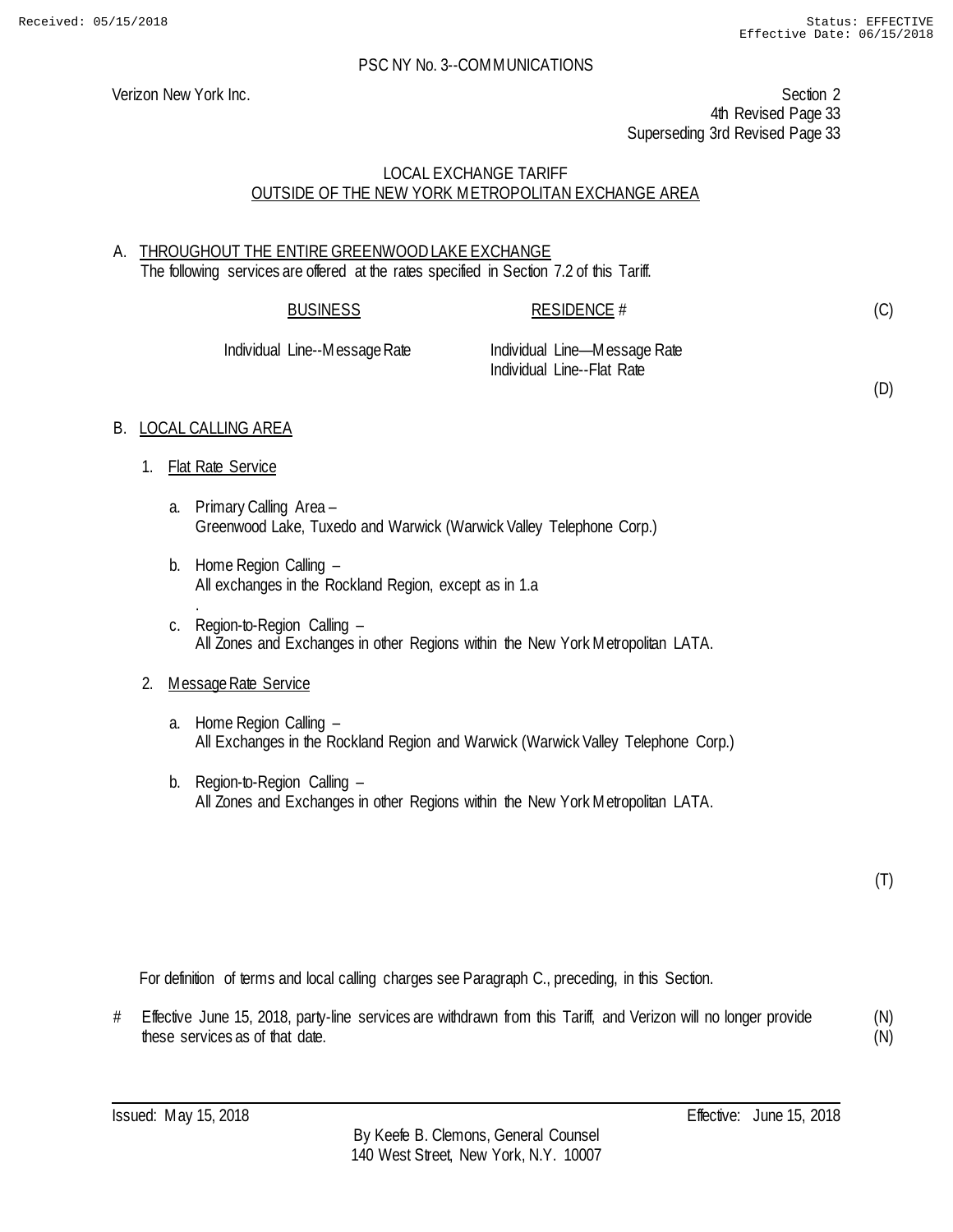(D)

#### PSC NY No. 3--COMMUNICATIONS

Verizon New York Inc. Section 2 4th Revised Page 34 Superseding 3rd Revised Page 34

#### LOCAL EXCHANGE TARIFF OUTSIDE OF THE NEW YORK METROPOLITAN EXCHANGE AREA

#### A. THROUGHOUT THE ENTIRE HAVERSTRAW EXCHANGE

The following services are offered at the rates specified in Section 7.2 of this Tariff.

| <b>BUSINESS</b>              | RESIDENCE #                  |
|------------------------------|------------------------------|
| Individual Line—Message Rate | Individual Line—Message Rate |

Individual Line--Flat Rate

#### B. LOCAL CALLING AREA

- 1. Flat Rate Service
	- a. Primary Calling Area Haverstraw, Congers, New City and Spring Valley.
	- b. Home Region Calling All exchanges in the Rockland Region, except as in 1.a.
	- c. Region-to-Region Calling All Zones and Exchanges in other Regions within the New York Metropolitan LATA.

# 2. Message Rate Service

- a. Home Region Calling All Exchanges in the Rockland Region.
- b. Region-to-Region Calling All Zones and Exchanges in other Regions within the New York Metropolitan LATA.

(T)

For definition of terms and local calling charges see Paragraph C., preceding, in this Section.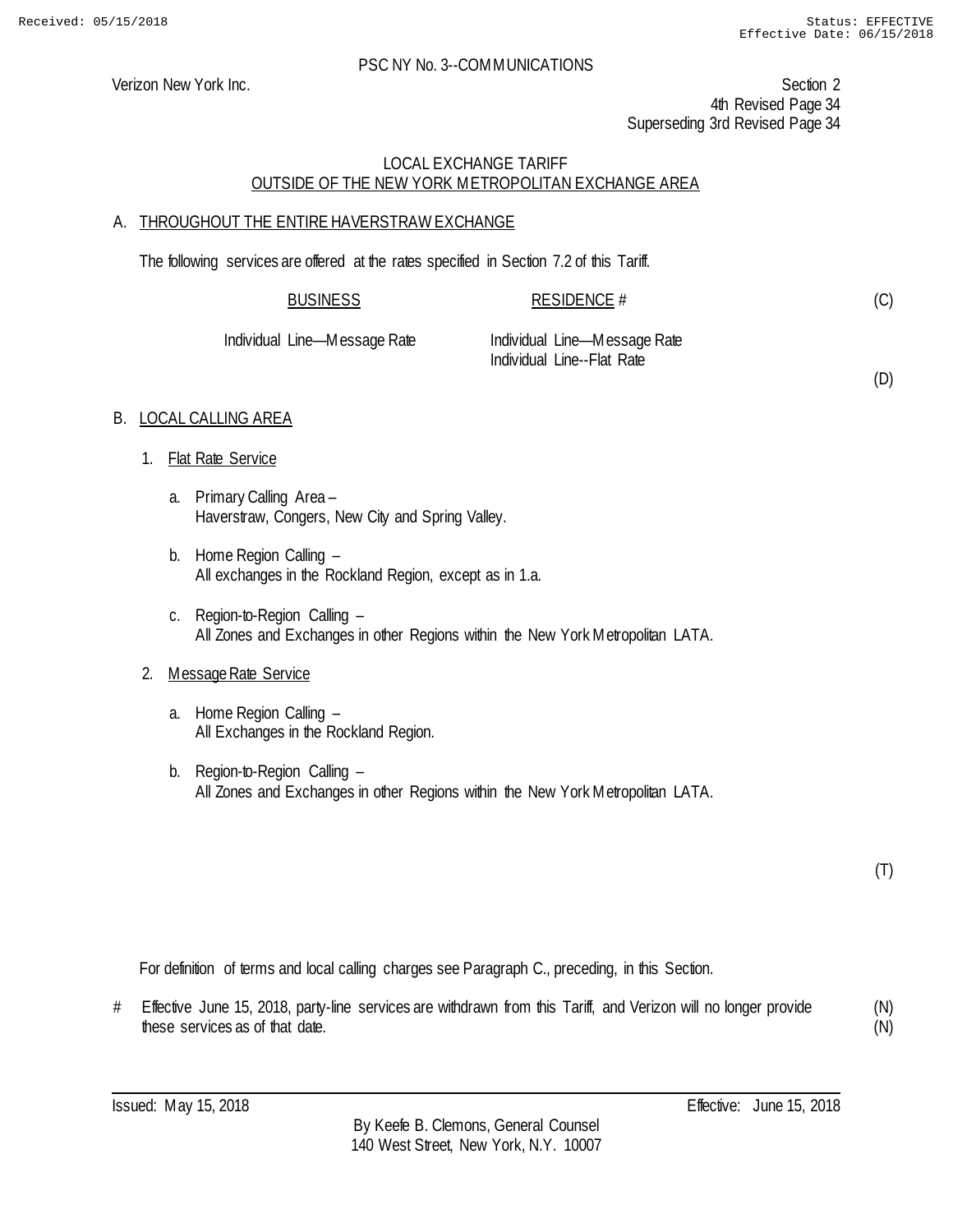(D)

#### PSC NY No. 3--COMMUNICATIONS

Verizon New York Inc. Section 2 4th Revised Page 35 Superseding 3rd Revised Page 35

# LOCAL EXCHANGE TARIFF OUTSIDE OF THE NEW YORK METROPOLITAN EXCHANGE AREA

# A. THROUGHOUT THE ENTIRE HIGHLAND FALLS EXCHANGE

The following services are offered at the rates specified in Section 7.2 of this Tariff.

| <b>BUSINESS</b>              | RESIDENCE #                                                |  |
|------------------------------|------------------------------------------------------------|--|
| Individual Line—Message Rate | Individual Line—Message Rate<br>Individual Line--Flat Rate |  |

# B. LOCAL CALLING AREA\*

- 1. Flat Rate Service
	- a. Primary Calling Area Highland Falls.
	- b. Home Region Calling All exchanges in the Rockland Region, except as in 1.a.
	- c. Region-to-Region Calling All Zones and Exchanges in other Regions within the New York Metropolitan LATA.

# 2. Message Rate Service

- a. Home Region Calling All Exchanges in the Rockland Region.
- b. Region-to-Region Calling All Zones and Exchanges in other Regions within the New York Metropolitan LATA.

(T)

For definition of terms and local calling charges see Paragraph C., preceding, in this Section.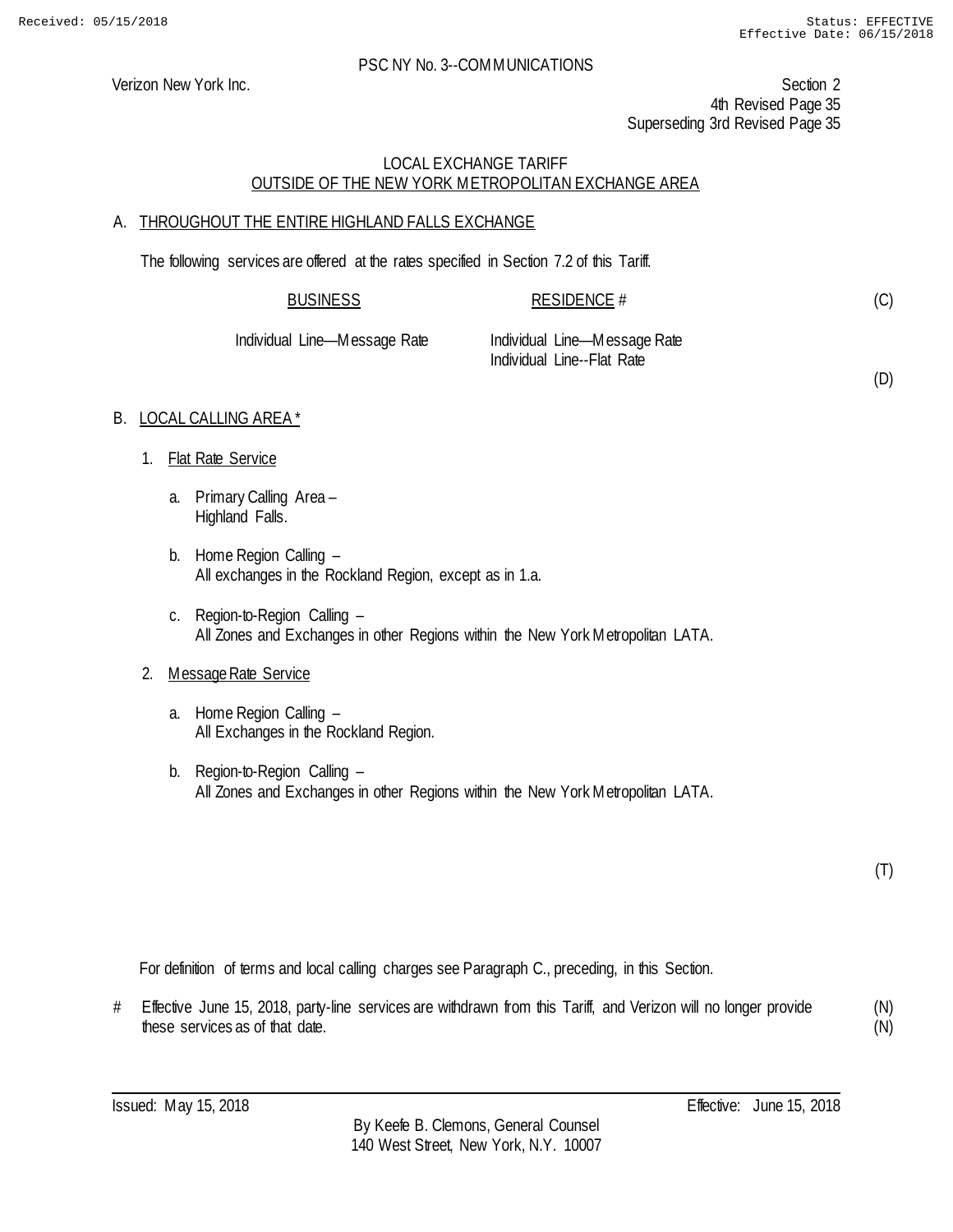Verizon New York Inc. Section 2 4th Revised Page 36 Superseding 3rd Revised Page 36

#### LOCAL EXCHANGE TARIFF OUTSIDE OF THE NEW YORK METROPOLITAN EXCHANGE AREA

#### A. THROUGHOUT THE ENTIRE KATONAH EXCHANGE

The following services are offered at the rates specified in Section 7.2 of this Tariff.

| <b>BUSINESS</b>   | RESIDENCE #                  |  |
|-------------------|------------------------------|--|
| Line—Message Rate | Individual Line—Message Rate |  |

Individual Line—Message Rate Individual Line--Flat Rate

(D)

(C)

# B. LOCAL CALLING AREA

- 1. Flat Rate Service
	- a. Primary Calling Area Katonah, Bedford Village, Birchwood, Croton Falls, Mount Kisco, North Salem, South Salem and Yorktown Heights.
	- b. Home Region Calling All exchanges in the Upper Westchester Region, except as in 1.a.
	- c. Region-to-Region Calling All Zones and Exchanges in other Regions within the New York Metropolitan LATA.

# 2. Message Rate Service

- a. Home Region Calling All Exchanges in the Upper Westchester Region.
- b. Region-to-Region Calling All Zones and Exchanges in other Regions within the New York Metropolitan LATA.

(T)

For definition of terms and local calling charges see Paragraph C., preceding, in this Section.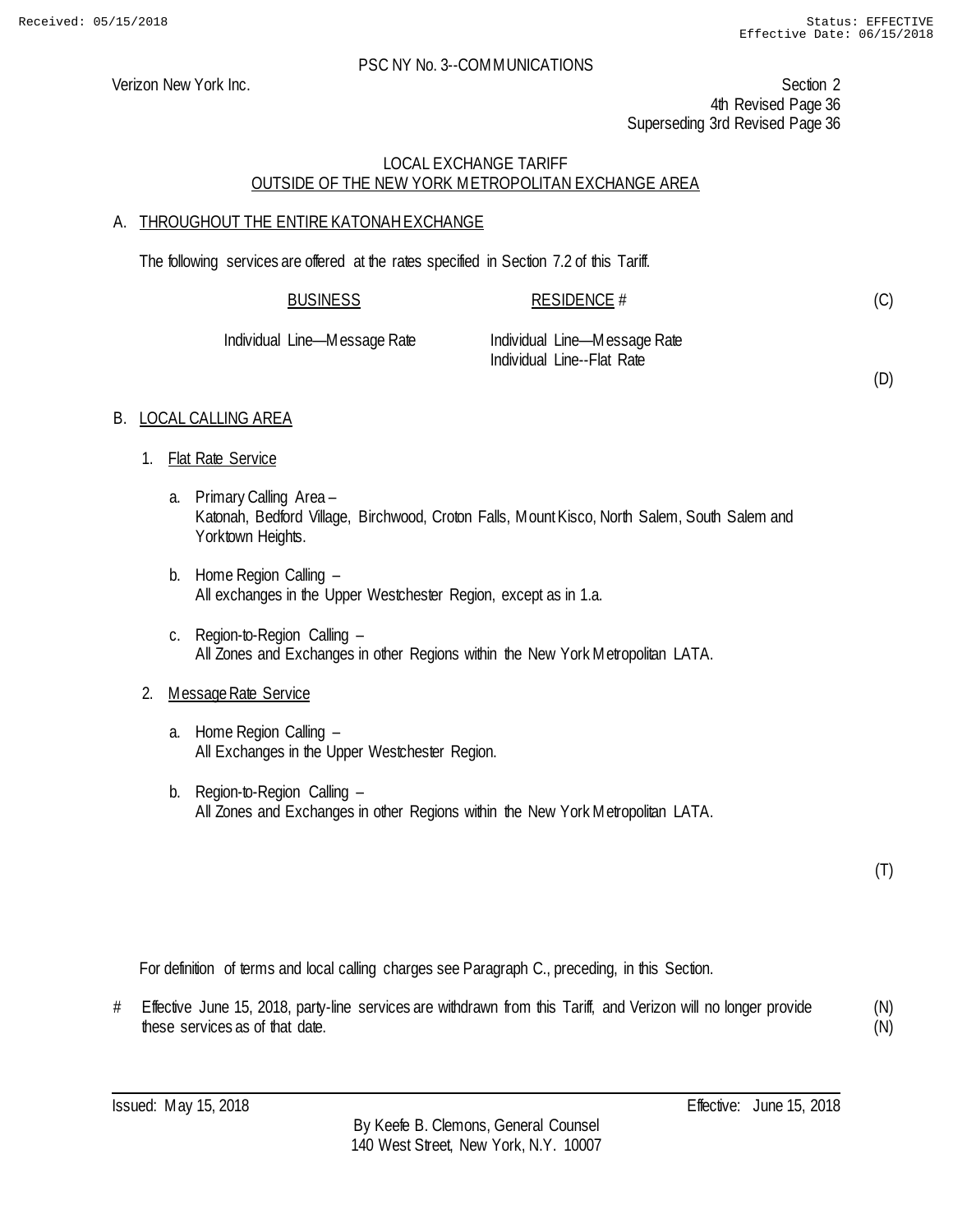(D) (D)

#### PSC NY No. 3--COMMUNICATIONS

Verizon New York Inc. Section 2 4th Revised Page 37 Superseding 3rd Revised Page 37

# LOCAL EXCHANGE TARIFF OUTSIDE OF THE NEW YORK METROPOLITAN EXCHANGE AREA

# A. THROUGHOUT THE ENTIRE LAKELANDEXCHANGE

The following services are offered at the rates specified in Section 7.2 of this Tariff.

| <b>BUSINESS</b>   | RESIDENCE #                  |  |
|-------------------|------------------------------|--|
| Line—Message Rate | Individual Line—Message Rate |  |

Individual Line—Message Rate Individual Line—Message Rate Individual Line--Flat Rate

# B. LOCAL CALLING AREA

- 1. Flat Rate Service
	- a. Primary Calling Area Lakeland, Birchwood, Carmel, Cold Spring, Garrison, Mahopac, Peekskill and Yorktown Heights.
	- b. Home Region Calling All exchanges in the Upper Westchester Region, except as in 1.a.
	- c. Region-to-Region Calling All Zones and Exchanges in other Regions within the New York Metropolitan LATA.

# 2. Message Rate Service

- a. Home Region Calling All Exchanges in the Upper Westchester Region.
- b. Region-to-Region Calling All Zones and Exchanges in other Regions within the New York Metropolitan LATA.

(T)

For definition of terms and local calling charges see Paragraph C., preceding, in this Section.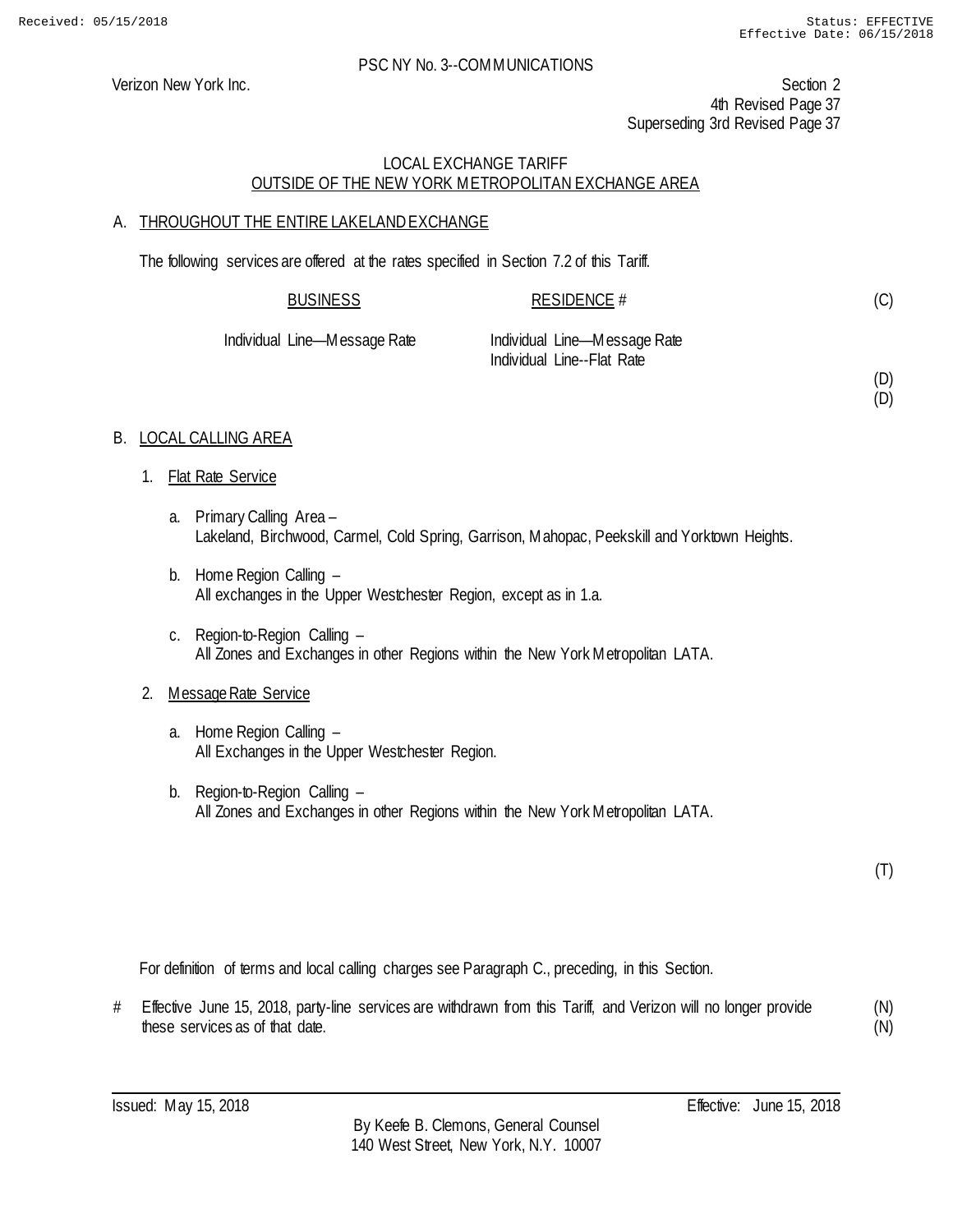Verizon New York Inc. Section 2 4th Revised Page 38 Superseding 3rd Revised Page 38

# LOCAL EXCHANGE TARIFF OUTSIDE OF THE NEW YORK METROPOLITAN EXCHANGE AREA

# A. THROUGHOUT THE ENTIRE LEWISBOROEXCHANGE

The following services are offered at the rates specified in Section 7.2 of this Tariff.

| <b>BUSINESS</b> | <b>RESIDENCE #</b> |
|-----------------|--------------------|
|                 |                    |

| Individual Line—Message Rate |  |
|------------------------------|--|
|------------------------------|--|

Individual Line—Message Rate Individual Line--Flat Rate

(D)

(C)

# B. LOCAL CALLING AREA

- 1. Flat Rate Service
	- a. Primary Calling Area Lewisboro, Bedford Village, New Canaan, Conn., Pound Ridge, Ridgefield, Conn., and South Salem.
	- b. Home Region Calling All exchanges in the Upper Westchester Region, except as in 1.a.
	- c. Region-to-Region Calling All Zones and Exchanges in other Regions within the New York Metropolitan LATA.

# 2. Message Rate Service

- a. Home Region Calling All Exchanges in the Upper Westchester Region and the Exchange of New Canaan and Ridgefield, Conn.
- b. Region-to-Region Calling All Zones and Exchanges in other Regions within the New York Metropolitan LATA.

(T)

For definition of terms and local calling charges see Paragraph C., preceding, in this Section.

# Effective June 15, 2018, party-line services are withdrawn from this Tariff, and Verizon will no longer provide these services as of that date. (N)

(N)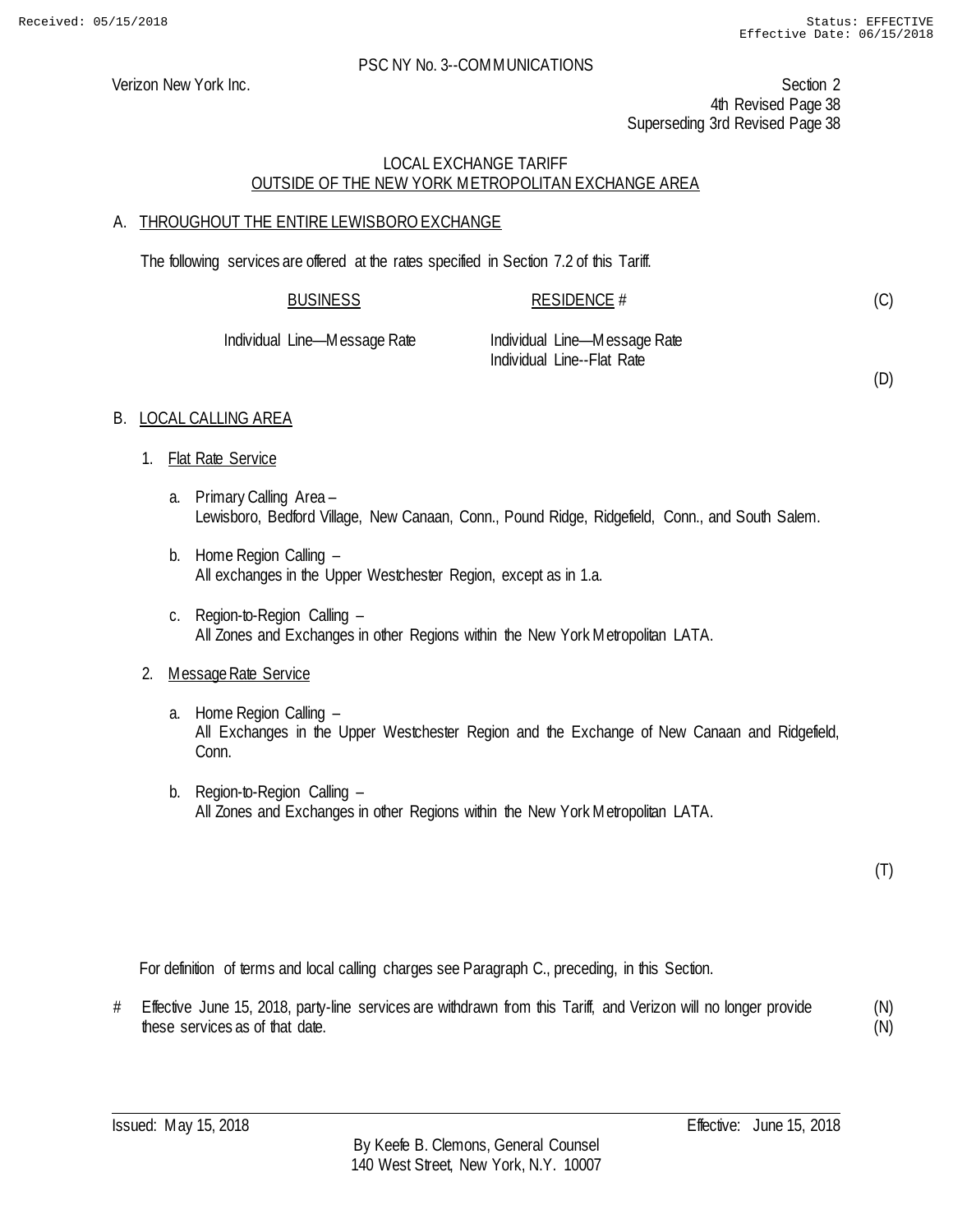(D) (D)

#### PSC NY No. 3--COMMUNICATIONS

Verizon New York Inc. Section 2 4th Revised Page 39 Superseding 3rd Revised Page 39

# LOCAL EXCHANGE TARIFF OUTSIDE OF THE NEW YORK METROPOLITAN EXCHANGE AREA

# A. THROUGHOUT THE ENTIRE MAHOPACEXCHANGE

The following services are offered at the rates specified in Section 7.2 of this Tariff.

| <b>BUSINESS</b>              | RESIDENCE #                                                |
|------------------------------|------------------------------------------------------------|
| Individual Line—Message Rate | Individual Line—Message Rate<br>Individual Line--Flat Rate |

# B. LOCAL CALLING AREA

- 1. Flat Rate Service
	- a. Primary Calling Area Mahopac, Birchwood, Brewster, Carmel, Croton Falls, Lakeland and Yorktown Heights.
	- b. Home Region Calling All exchanges in the Upper Westchester Region, except as in 1.a.
	- c. Region-to-Region Calling All Zones and Exchanges in other Regions within the New York Metropolitan LATA.

# 2. Message Rate Service

- a. Home Region Calling All Exchanges in the Upper Westchester Region.
- b. Region-to-Region Calling All Zones and Exchanges in other Regions within the New York Metropolitan LATA.

(T)

For definition of terms and local calling charges see Paragraph C., preceding, in this Section.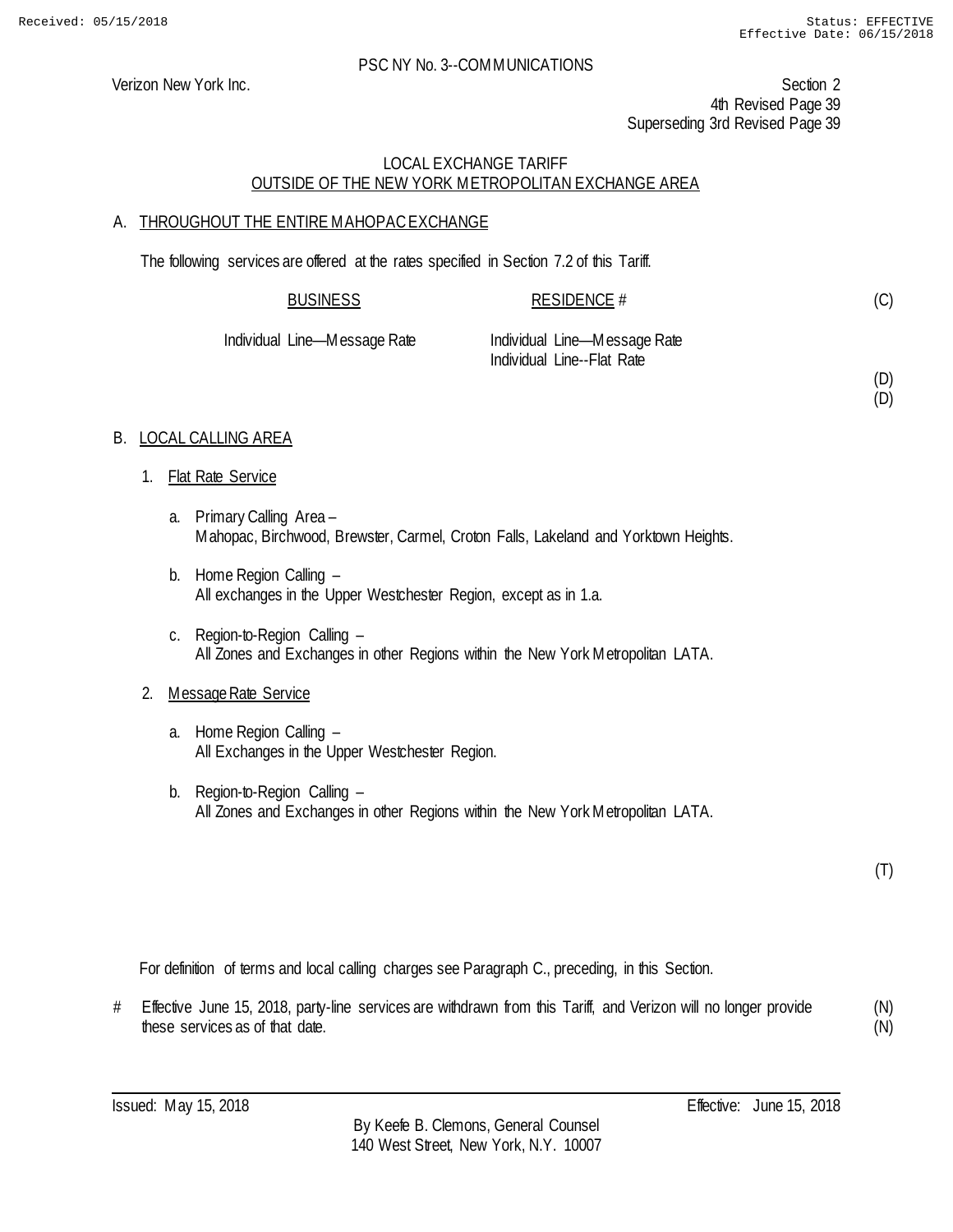Verizon New York Inc. Section 2 4th Revised Page 40 Superseding 3rd Revised Page 40

#### LOCAL EXCHANGE TARIFF OUTSIDE OF THE NEW YORK METROPOLITAN EXCHANGE AREA

#### A. THROUGHOUT THE ENTIRE MOUNT KISCO EXCHANGE

The following services are offered at the rates specified in Section 7.2 of this Tariff.

| <b>BUSINESS</b>     | RESIDENCE #                    |  |
|---------------------|--------------------------------|--|
| d Line—Messane Rate | - Individual Line—Message Rate |  |

| Individual Line—Message Rate | Individual Line-Message Rate |
|------------------------------|------------------------------|
|                              | Individual Line--Flat Rate   |

(D)

(C)

# B. LOCAL CALLING AREA

- 1. Flat Rate Service
	- a. Primary Calling Area Mount Kisco, Armonk Village, Bedford Village, Chappaqua, Katonah, Ossining, Pleasantville, Pound Ridge and Yorktown Heights.
	- b. Home Region Calling All exchanges in the Upper Westchester Region, except as in 1.a.
	- c. Region-to-Region Calling All Zones and Exchanges in other Regions within the New York Metropolitan LATA.

# 2. Message Rate Service

- a. Home Region Calling All Exchanges in the Upper Westchester Region.
- B Region-to-Region Calling All Zones and Exchanges in other Regions within the New York Metropolitan LATA.

(T)

For definition of terms and local calling charges see Paragraph C., preceding, in this Section.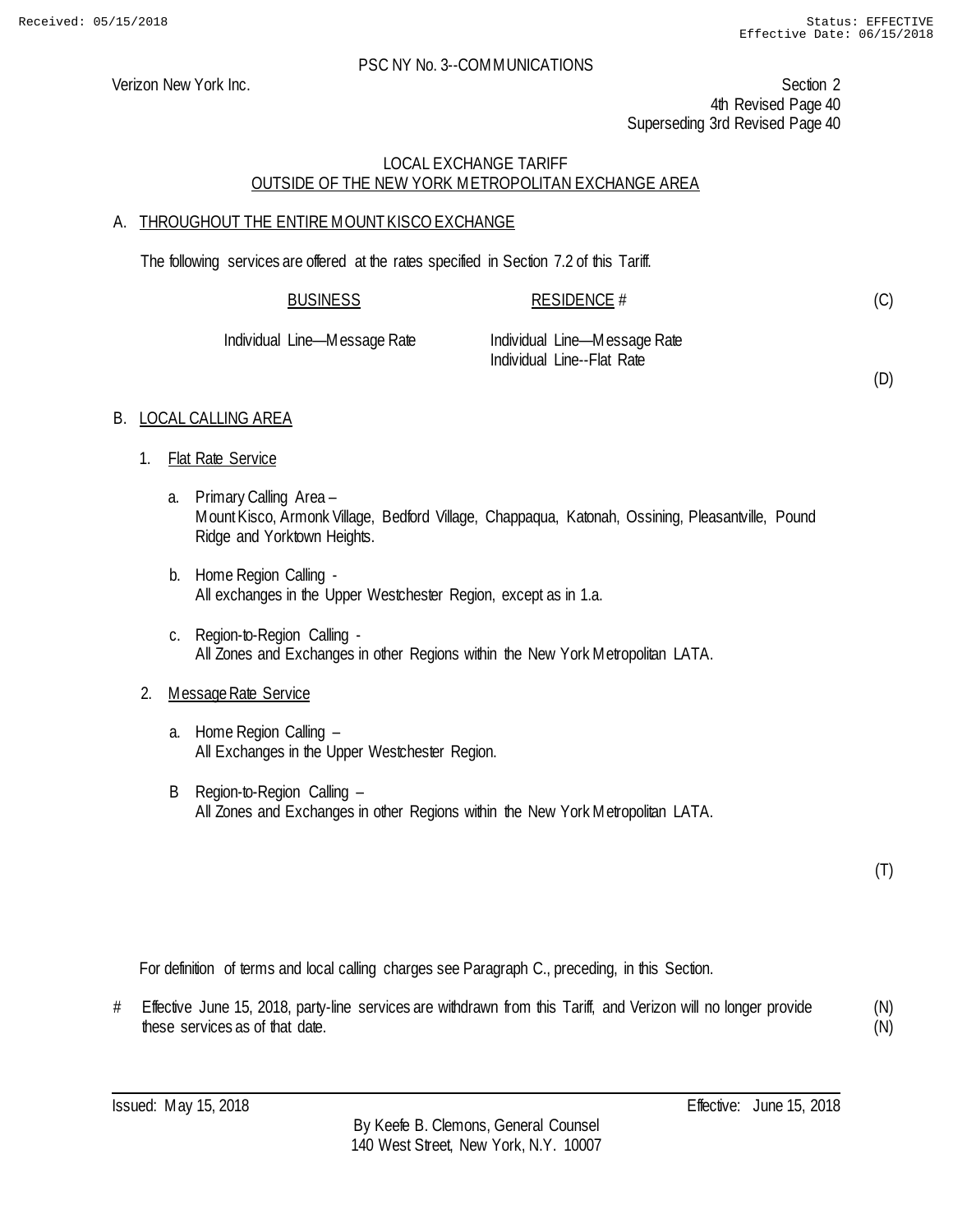(D)

#### PSC NY No. 3--COMMUNICATIONS

Verizon New York Inc. Section 2 4th Revised Page 41 Superseding 3rd Revised Page 41

# LOCAL EXCHANGE TARIFF OUTSIDE OF THE NEW YORK METROPOLITAN EXCHANGE AREA

#### A. THROUGHOUT THE ENTIRE NANUET EXCHANGE

The following services are offered at the rates specified in Section 7.2 of this Tariff.

| <b>BUSINESS</b>              | RESIDENCE #                                                |  |
|------------------------------|------------------------------------------------------------|--|
| Individual Line—Message Rate | Individual Line—Message Rate<br>Individual Line--Flat Rate |  |

#### B. LOCAL CALLING AREA

- 1. Flat Rate Service
	- a. Primary Calling Area Nanuet, Congers, New City, Nyack, Pearl River, Piermont and Spring Valley.
	- b. Home Region Calling All exchanges in the Rockland Region, except as in 1.a.
	- c. Region-to-Region Calling All Zones and Exchanges in other Regions within the New York Metropolitan LATA.

#### 2. Message Rate Service

- a. Home Region Calling All Exchanges in the Rockland Region.
- b. Region-to-Region Calling All Zones and Exchanges in other Regions within the New York Metropolitan LATA, except as in 2.a.

(T)

For definition of terms and local calling charges see Paragraph C., preceding, in this Section.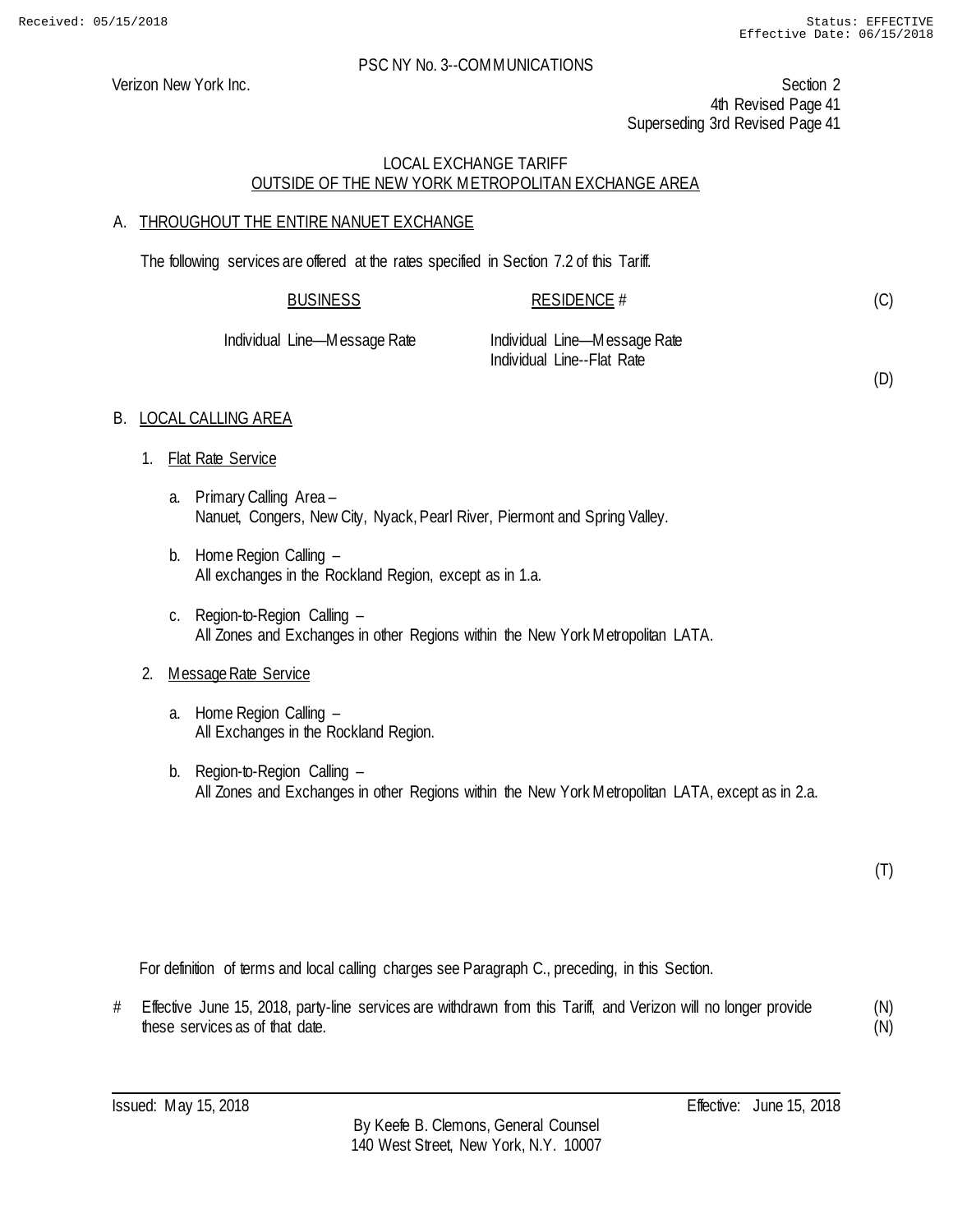(D)

#### PSC NY No. 3--COMMUNICATIONS

Verizon New York Inc. Section 2 4th Revised Page 42 Superseding 3rd Revised Page 42

#### LOCAL EXCHANGE TARIFF OUTSIDE OF THE NEW YORK METROPOLITAN EXCHANGE AREA

# A. THROUGHOUT THE ENTIRE NEW CITY EXCHANGE

The following services are offered at the rates specified in Section 7.2 of this Tariff.

| <b>BUSINESS</b>              | RESIDENCE #                                                |  |
|------------------------------|------------------------------------------------------------|--|
| Individual Line—Message Rate | Individual Line—Message Rate<br>Individual Line--Flat Rate |  |

#### B. LOCAL CALLING AREA

- 1. Flat Rate Service
	- a. Primary Calling Area New City, Congers, Haverstraw, Nanuet, Nyack and Spring Valley.
	- b. Home Region Calling All exchanges in the Rockland Region, except as in 1.a.
	- c. Region-to-Region Calling All Zones and Exchanges in other Regions within the New York Metropolitan LATA.

#### 2. Message Rate Service

- a. Home Region Calling All Exchanges in the Rockland Region.
- b. Region-to-Region Calling All Zones and Exchanges in other Regions within the New York Metropolitan LATA.

(T)

For definition of terms and local calling charges see Paragraph C., preceding, in this Section.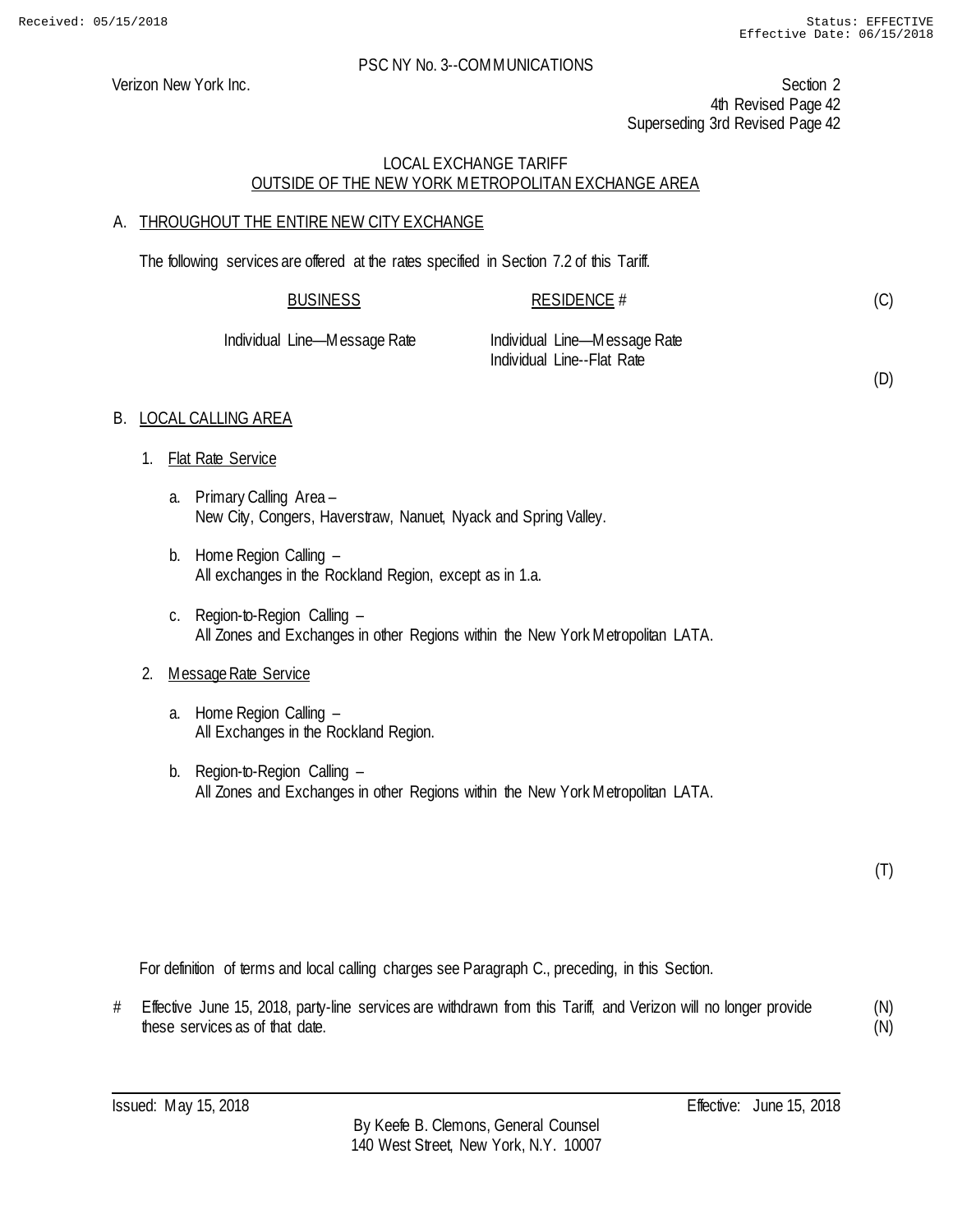Verizon New York Inc. Section 2 4th Revised Page 43 Superseding 3rd Revised Page 43

#### LOCAL EXCHANGE TARIFF OUTSIDE OF THE NEW YORK METROPOLITAN EXCHANGE AREA

# A. THROUGHOUT THE ENTIRE NORTH SALEM EXCHANGE

The following services are offered at the rates specified in Section 7.2 of this Tariff.

| <b>BUSINESS</b>          | RESIDENCE #                  |  |
|--------------------------|------------------------------|--|
| <u>Lino Mossano Dato</u> | lndividual Lino Mossago Dato |  |

| Individual Line—Message Rate | Individual Line-Message Rate |
|------------------------------|------------------------------|
|                              | Individual Line--Flat Rate   |

(D)

(C)

# B. LOCAL CALLING AREA

- 1. Flat Rate Service
	- a. Primary Calling Area North Salem, Brewster, Croton Falls, Katonah and South Salem.
	- b. Home Region Calling All exchanges in the Upper Westchester Region, except as in 1.a.
	- c. Region-to-Region Calling All Zones and Exchanges in other Regions within the New York Metropolitan LATA.

#### 2. Message Rate Service

- a. Home Region Calling All Exchanges in the Upper Westchester Region.
- b. Region-to-Region Calling All Zones and Exchanges in other Regions within the New York Metropolitan LATA.

(T)

For definition of terms and local calling charges see Paragraph C., preceding, in this Section.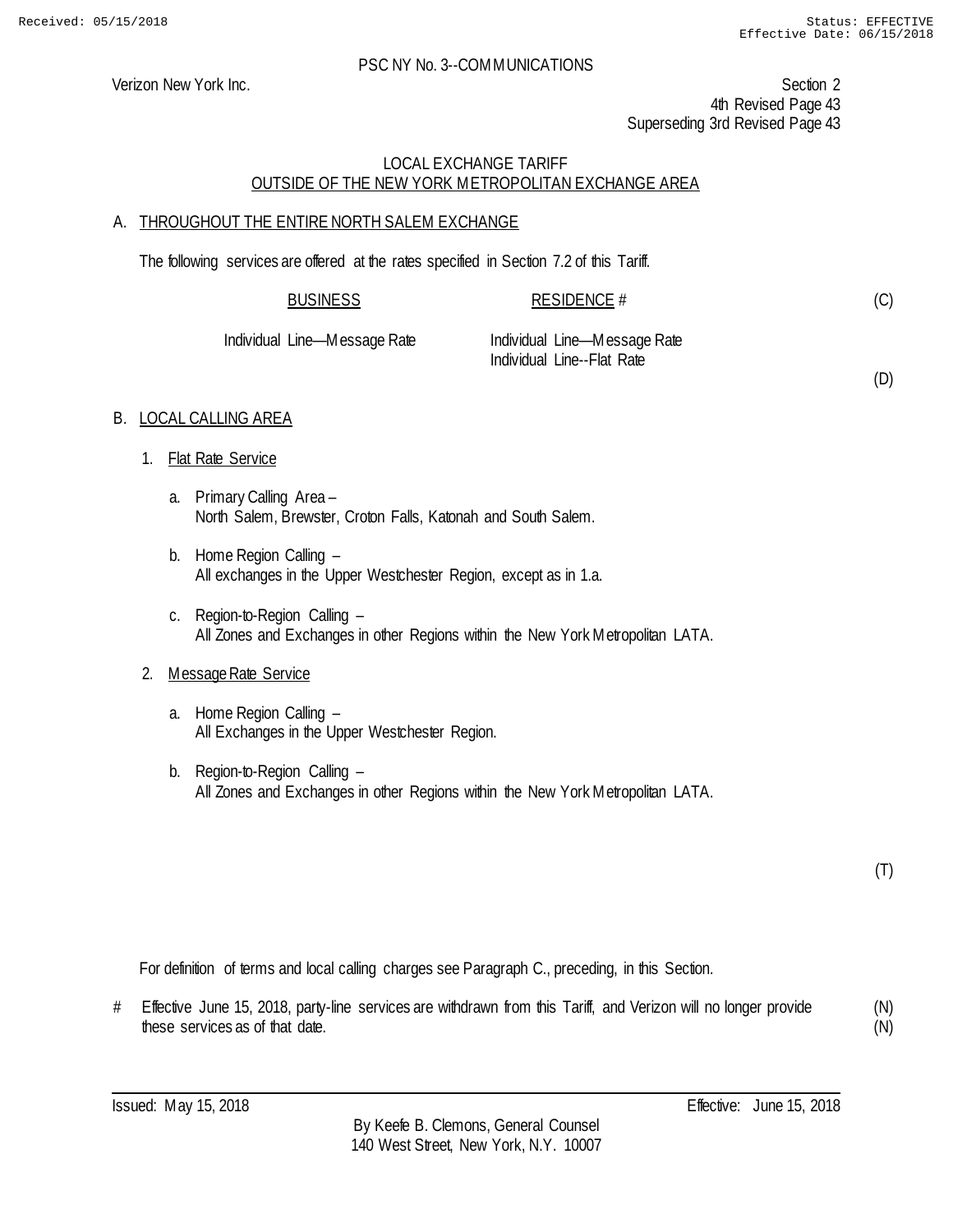(D)

#### PSC NY No. 3--COMMUNICATIONS

Verizon New York Inc. Section 2 4th Revised Page 44 Superseding 3rd Revised Page 44

#### LOCAL EXCHANGE TARIFF OUTSIDE OF THE NEW YORK METROPOLITAN EXCHANGE AREA

#### A. THROUGHOUT THE ENTIRE NYACK EXCHANGE

The following services are offered at the rates specified in Section 7.2 of this Tariff.

| <b>BUSINESS</b>              | RESIDENCE #                                                |  |
|------------------------------|------------------------------------------------------------|--|
| Individual Line—Message Rate | Individual Line—Message Rate<br>Individual Line--Flat Rate |  |

#### LOCAL CALLING AREA

- 1. Flat Rate Service
	- a. Primary Calling Area Nyack, Congers, Nanuet, New City, Pearl River and Piermont.
	- b. Home Region Calling All exchanges in the Rockland Region, except as in 1.a.
	- c. Region-to-Region Calling All Zones and Exchanges in other Regions within the New York Metropolitan LATA.

#### 2. Message Rate Service

- a. Home Region Calling All Exchanges in the Rockland Region.
- b. Region-to-Region Calling All Zones and Exchanges in other Regions within the New York Metropolitan LATA.

(T)

For definition of terms and local calling charges see Paragraph C., preceding, in this Section.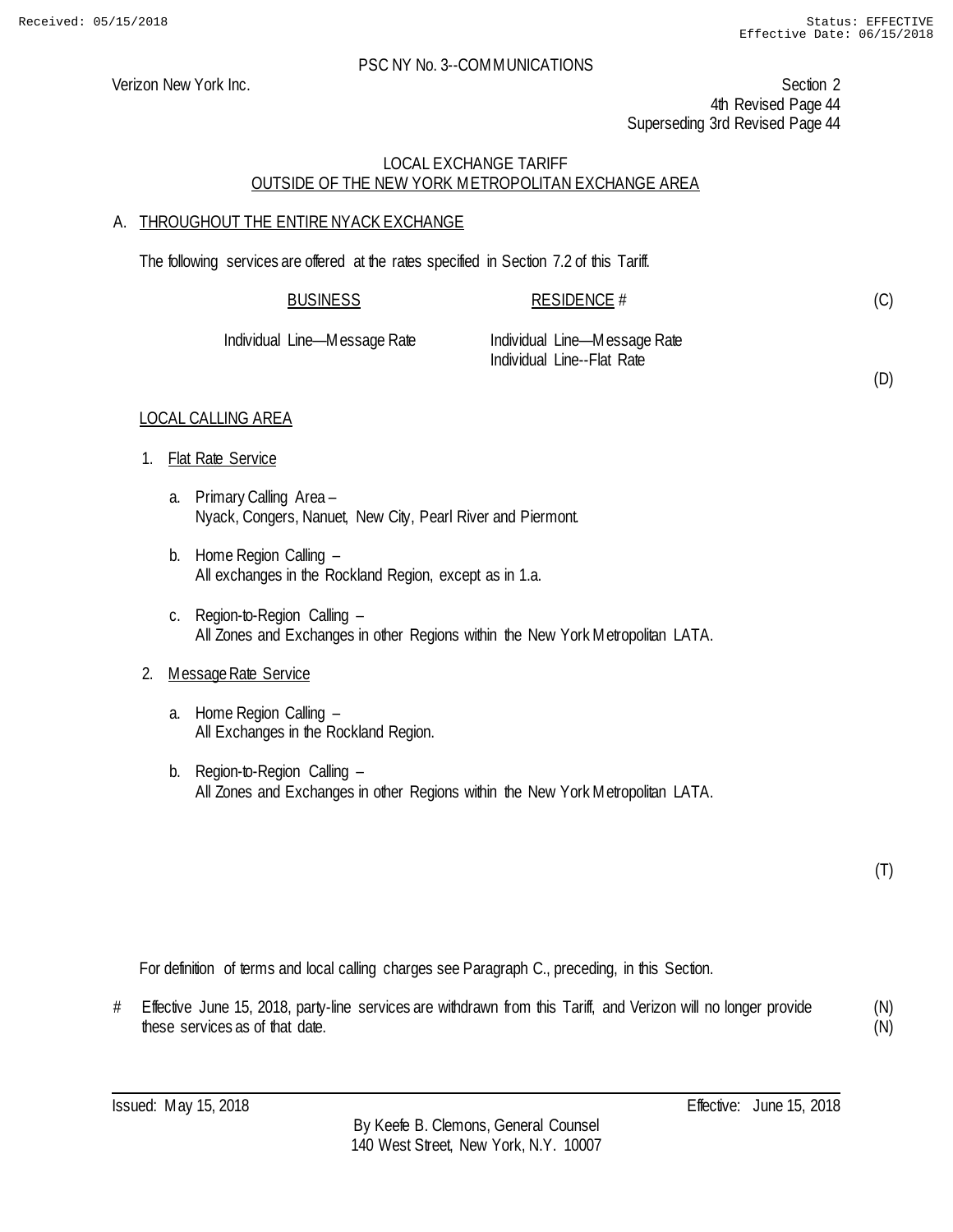(D)

#### PSC NY No. 3--COMMUNICATIONS

Verizon New York Inc. Section 2 4th Revised Page 45 Superseding 3rd Revised Page 45

# LOCAL EXCHANGE TARIFF OUTSIDE OF THE NEW YORK METROPOLITAN EXCHANGE AREA

# A. THROUGHOUT THE ENTIRE OSSINING EXCHANGE

The following services are offered at the rates specified in Section 7.2 of this Tariff.

| <b>BUSINESS</b>              | RESIDENCE #                                                |
|------------------------------|------------------------------------------------------------|
| Individual Line—Message Rate | Individual Line—Message Rate<br>Individual Line--Flat Rate |

# B. LOCAL CALLING AREA

- 1. Flat Rate Service
	- a. Primary Calling Area Ossining, Chappaqua, Croton-on-Hudson, Mount Kisco, Pleasantville, Yorktown Heights and Zone W7.
	- b. Home Region Calling All exchanges in the Upper Westchester Region, except as in 1.a.
	- c. Region-to-Region Calling All Zones and Exchanges in other Regions within the New York Metropolitan LATA, except as in 1.a.

# 2. Message Rate Service

- a. Home Region Calling All Exchanges in the Upper Westchester Region and Zone W7 of the Lower Westchester Region.
- b. Region-to-Region Calling All Zones and Exchanges in other Regions within the New York Metropolitan LATA, except as in 2.a.

(T)

For definition of terms and local calling charges see Paragraph C., preceding, in this Section.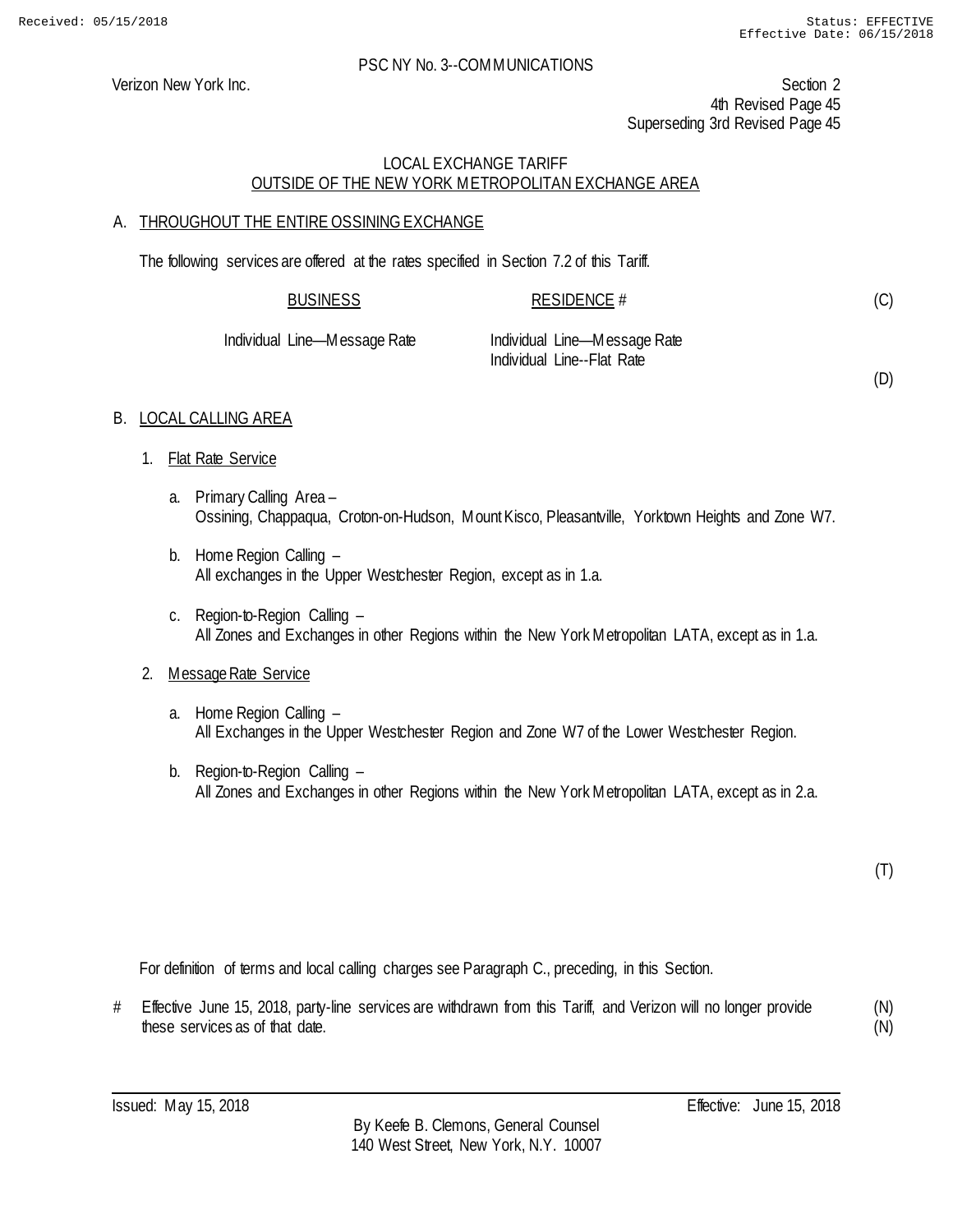(D) (D)

#### PSC NY No. 3--COMMUNICATIONS

Verizon New York Inc. Section 2 4th Revised Page 46 Superseding 3rd Revised Page 46

# LOCAL EXCHANGE TARIFF OUTSIDE OF THE NEW YORK METROPOLITAN EXCHANGE AREA

# A. THROUGHOUT THE ENTIRE PATTERSONEXCHANGE

The following services are offered at the rates specified in Section 7.2 of this Tariff.

| <u>BUSINESS</u>   | <b>RESIDENCE #</b>                                         |  |
|-------------------|------------------------------------------------------------|--|
| Line—Message Rate | Individual Line—Message Rate<br>Individual Line--Flat Rate |  |

#### B. LOCAL CALLING AREA

1. Flat Rate Service

Individual

- a. Primary Calling Area Patterson, Brewster, Carmel and Pawling.
- b. Home Region Calling All exchanges in the Upper Westchester Region, except as in 1.a.
- c. Region-to-Region Calling All Zones and Exchanges in other Regions within the New York Metropolitan LATA.

# 2. Message Rate Service

- a. Home Region Calling All Exchanges in the Upper Westchester Region and the Exchange of Pawling.
- b. Region-to-Region Calling All Zones and Exchanges in other Regions within the New York Metropolitan LATA.

For definition of terms and local calling charges see Paragraph C., preceding, in this Section.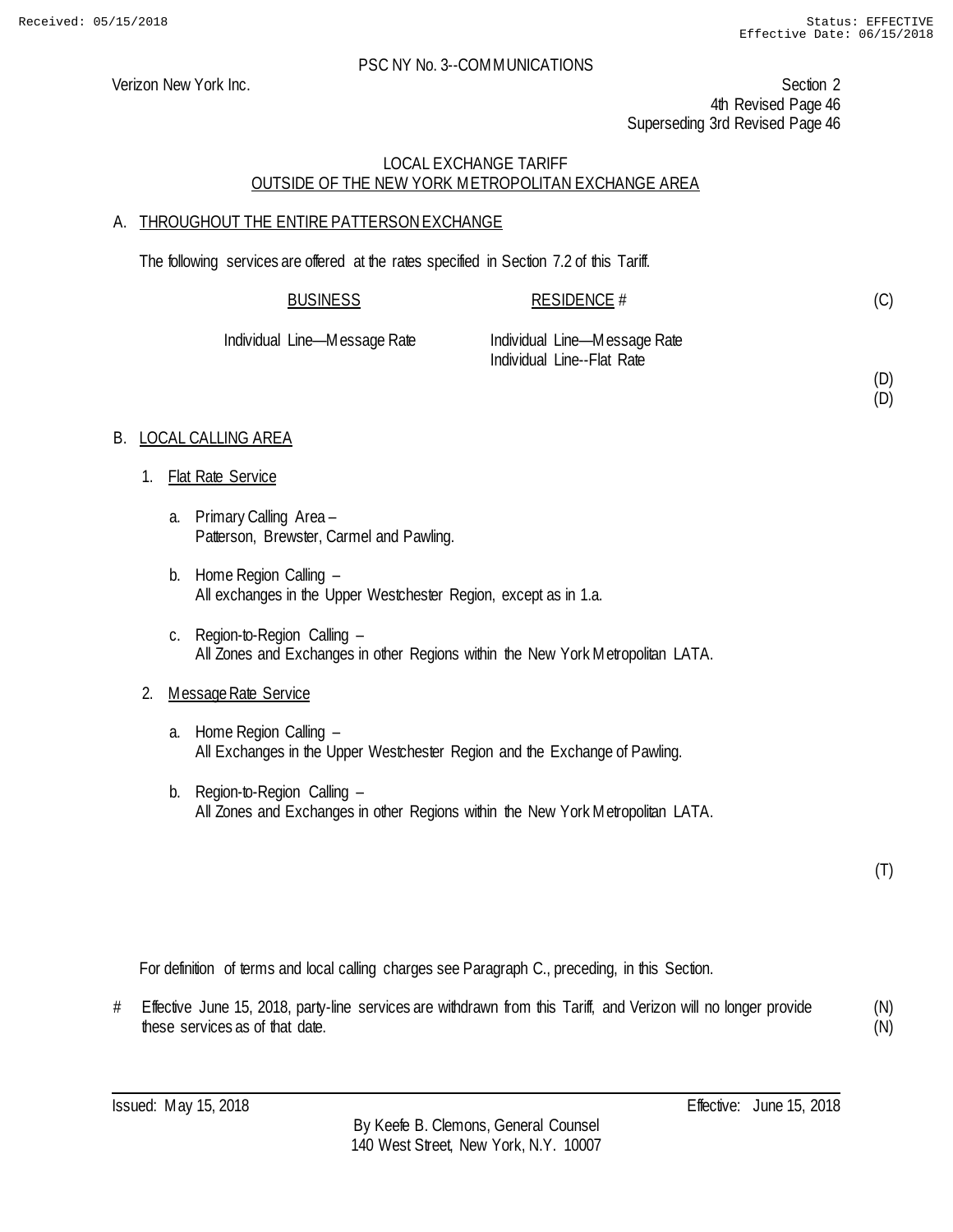(D)

#### PSC NY No. 3--COMMUNICATIONS

Verizon New York Inc. Section 2 4th Revised Page 47 Superseding 3rd Revised Page 47

# LOCAL EXCHANGE TARIFF OUTSIDE OF THE NEW YORK METROPOLITAN EXCHANGE AREA

# A. THROUGHOUT THE ENTIRE PEARL RIVER EXCHANGE

The following services are offered at the rates specified in Section 7.2 of this Tariff.

| <b>BUSINESS</b>               | RESIDENCE $#$                |  |
|-------------------------------|------------------------------|--|
| Individual Line--Message Rate | Individual Line—Message Rate |  |

Individual Line--Flat Rate

# B. LOCAL CALLING AREA

- 1. Flat Rate Service
	- a. Primary Calling Area Pearl River, Nanuet, Nyack, Piermont and Spring Valley.
	- b. Home Region Calling All exchanges in the Rockland Region, except as in 1.a.
	- c. Region-to-Region Calling All Zones and Exchanges in other Regions within the New York Metropolitan LATA.

# 2. Message Rate Service

- a. Home Region Calling All Exchanges in the Rockland Region.
- b. Region-to-Region Calling All Zones and Exchanges in other Regions within the New York Metropolitan LATA.

(T)

For definition of terms and local calling charges see Paragraph C., preceding, in this Section.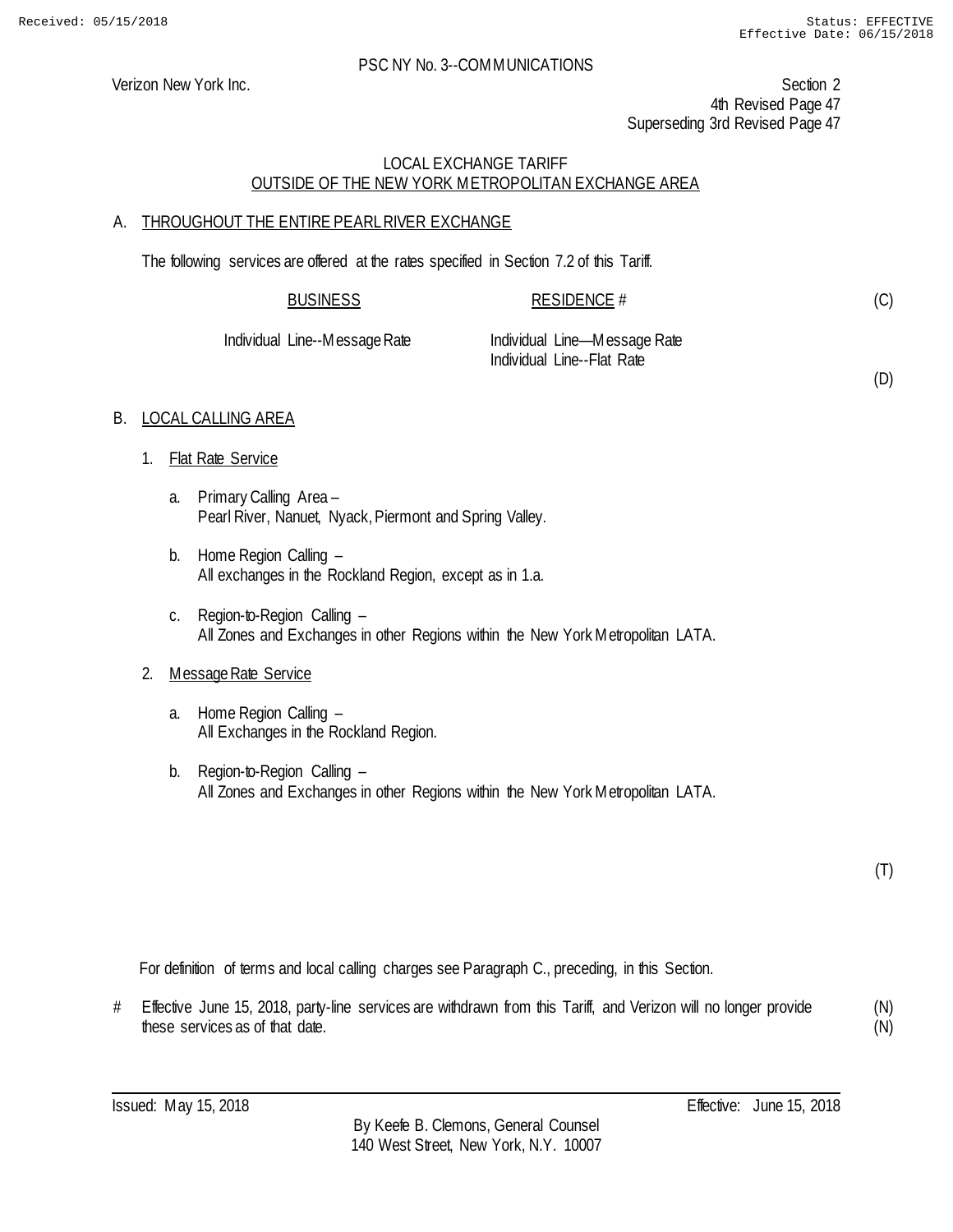Verizon New York Inc. Section 2 4th Revised Page 48 Superseding 3rd Revised Page 48

#### LOCAL EXCHANGE TARIFF OUTSIDE OF THE NEW YORK METROPOLITAN EXCHANGE AREA

#### A. THROUGHOUT THE ENTIRE PEEKSKILL EXCHANGE

The following services are offered at the rates specified in Section 7.2 of this Tariff.

| BUSINESS            | RESIDENCE #                    |  |
|---------------------|--------------------------------|--|
| L Line-Messane Rate | - Individual Line—Message Rate |  |

Individual Line--Message Rate Individual Line—Message Rate Individual Line--Flat Rate

(D)

(C)

# B. LOCAL CALLING AREA

- 1. Flat Rate Service
	- a. Primary Calling Area Peekskill, Croton-on-Hudson, Garrison, Lakeland and Yorktown Heights.
	- b. Home Region Calling All exchanges in the Upper Westchester Region, except as in 1.a.
	- c. Region-to-Region Calling All Zones and Exchanges in other Regions within the New York Metropolitan LATA, except as in 1.a.

# 2. Message Rate Service

- a. Home Region Calling All exchanges in the Upper Westchester Region, except as in 1.a.
- b. Region-to-Region Calling All Zones and Exchanges in other Regions within the New York Metropolitan LATA, except as in 2.a.

(T)

For definition of terms and local calling charges see Paragraph C., preceding, in this Section.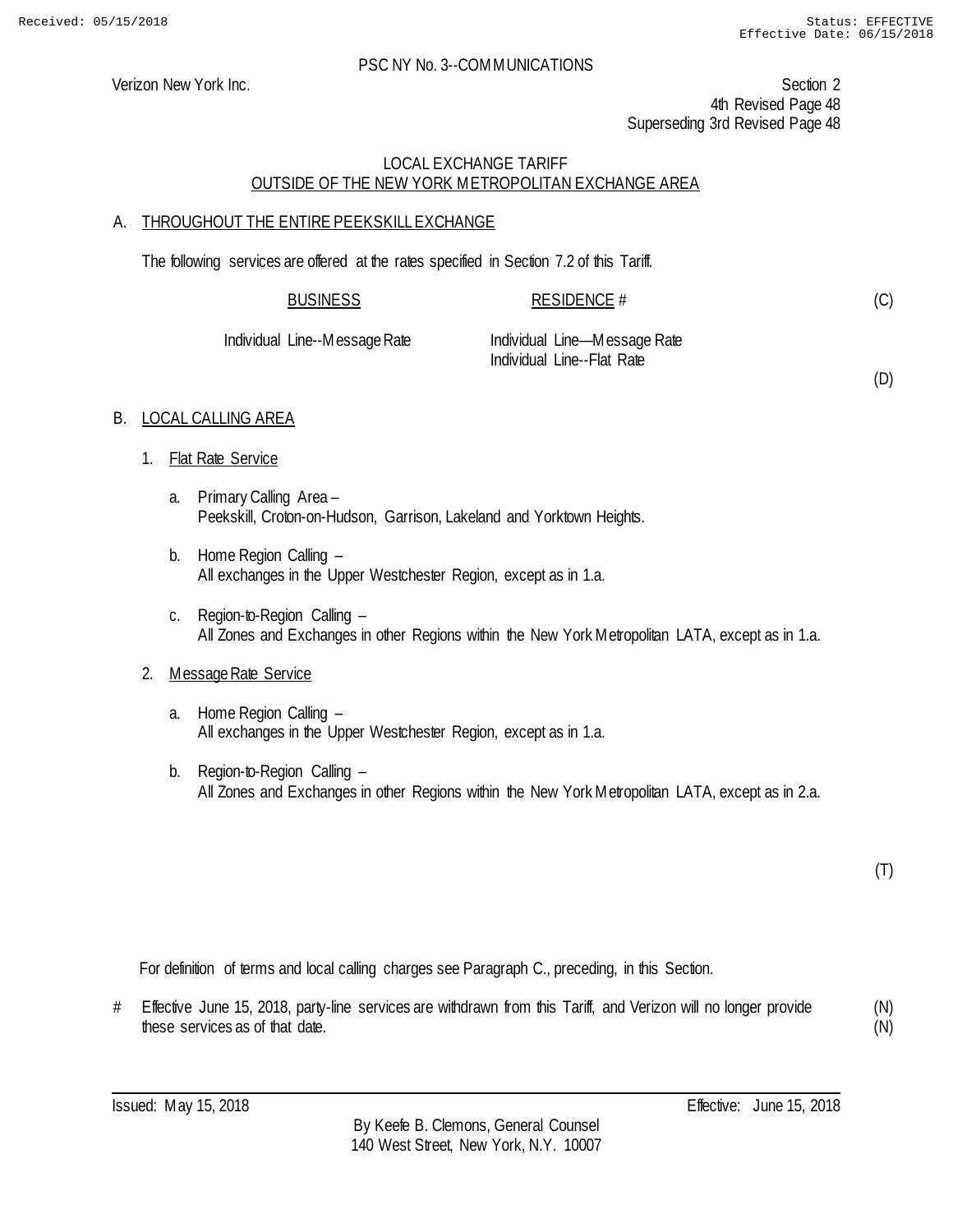Verizon New York Inc. Section 2 4th Revised Page 49 Superseding 3rd Revised Page 49

# LOCAL EXCHANGE TARIFF OUTSIDE OF THE NEW YORK METROPOLITAN EXCHANGE AREA

# A. THROUGHOUT THE ENTIRE PIERMONT EXCHANGE

The following services are offered at the rates specified in Section 7.2 of this Tariff.

|                               | <b>BUSINESS</b> | RESIDENCE $\#$                                             |  |
|-------------------------------|-----------------|------------------------------------------------------------|--|
| Individual Line--Message Rate |                 | Individual Line—Message Rate<br>Individual Line--Flat Rate |  |

# B. LOCAL CALLING AREA

- 1. Flat Rate Service
	- a. Primary Calling Area Piermont, Nanuet, Nyack and Pearl River.
	- b. Home Region Calling All exchanges in the Rockland Region, except as in 1.a.
	- c. Region-to-Region Calling All Zones and Exchanges in other Regions within the New York Metropolitan LATA.

# 2. Message Rate Service

- a. Home Region Calling All exchanges in the Rockland Region.
- b. Region-to-Region Calling All Zones and Exchanges in other Regions within the New York Metropolitan LATA.

(T)

(D)

For definition of terms and local calling charges see Paragraph C., preceding, in this Section.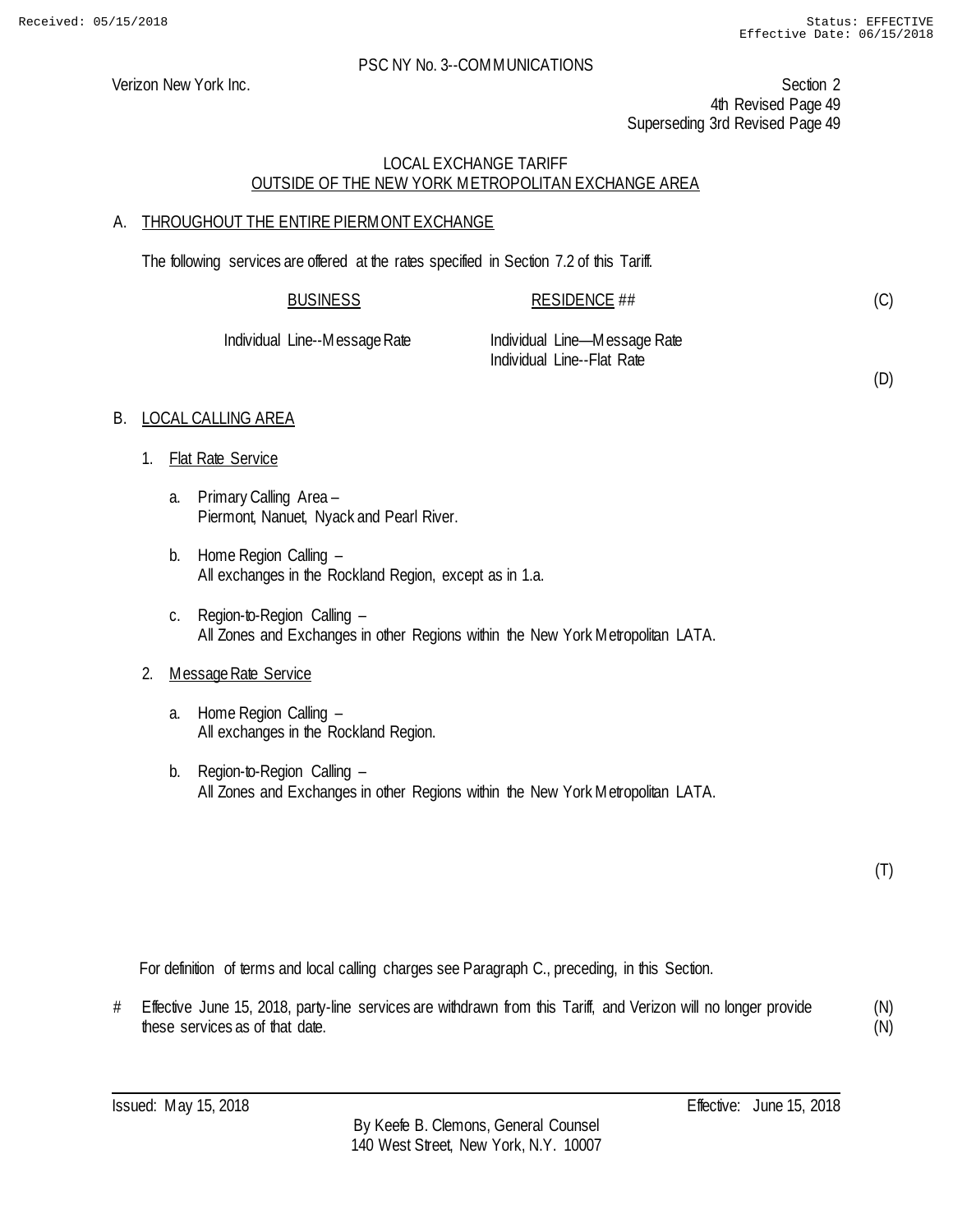Verizon New York Inc. Section 2 4th Revised Page 50 Superseding 3rd Revised Page 50

# LOCAL EXCHANGE TARIFF OUTSIDE OF THE NEW YORK METROPOLITAN EXCHANGE AREA

#### A. THROUGHOUT THE ENTIRE PLEASANTVILLE EXCHANGE

The following services are offered at the rates specified in Section 7.2 of this Tariff.

| <b>BUSINESS</b> | <b>RESIDENCE #</b> |
|-----------------|--------------------|
|                 |                    |

Individual Line--Message Rate Individual Line—Message Rate Individual Line--Flat Rate

(D)

(C)

# B. LOCAL CALLING AREA

- 1. Flat Rate Service
	- a. Primary Calling Area Pleasantville, Armonk Village, Chappaqua, Mount Kisco, Ossining and Zones W7 and W8 in Lower Westchester Region.
	- b. Home Region Calling All Exchanges in the Upper Westchester Region, except as in 1.a.
	- c. Region-to-Region Calling All Zones and Exchanges in other Regions within the New York Metropolitan LATA, except as in 1.a.

# 2. Message Rate Service

- a. Home Region Calling All Exchanges in the Upper Westchester Region and Zones W7 and W8 in Lower Westchester Region.
- b. Region-to-Region Calling All Zones and Exchanges in other Regions within the New York Metropolitan LATA., except as in 2.a.

(T)

For definition of terms and local calling charges see Paragraph C., preceding, in this Section.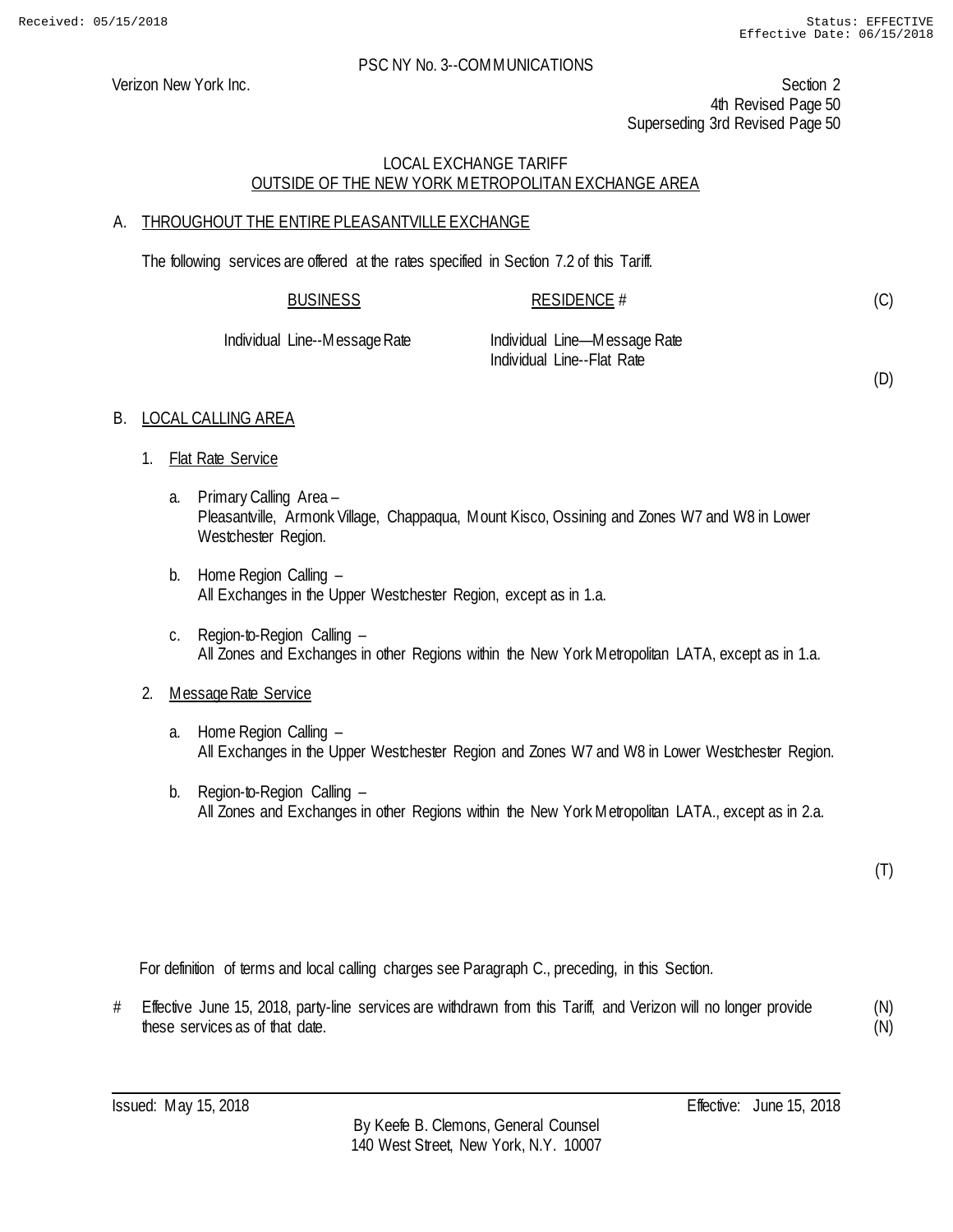Verizon New York Inc. Section 2 4th Revised Page 51 Superseding 3rd Revised Page 51

# LOCAL EXCHANGE TARIFF OUTSIDE OF THE NEW YORK METROPOLITAN EXCHANGE AREA

# A. THROUGHOUT THE ENTIRE POUND RIDGE EXCHANGE

The following services are offered at the rates specified in Section 7.2 of this Tariff.

| <b>BUSINESS</b> | <b>RESIDENCE #</b> |  |
|-----------------|--------------------|--|
|                 |                    |  |

Individual Line--Message Rate Individual Line—Message Rate Individual Line--Flat Rate

(D)

(C)

# B. LOCAL CALLING AREA

- 1. Flat Rate Service
	- a. Primary Calling Area Pound Ridge, Bedford Village, Lewisboro, Mount Kisco, New Canaan, Conn., South Salem and Stamford, Conn.
	- b. Home Region Calling All exchanges in the Upper Westchester Region, except as in 1.a.
	- c. Region-to-Region Calling All Zones and Exchanges in other Regions within the New York Metropolitan LATA.

# 2. Message Rate Service

- a. Home Region Calling All exchanges in the Upper Westchester Region and New Canaan and Stamford, Conn.
- b. Region-to-Region Calling All Zones and Exchanges in other Regions within the New York Metropolitan LATA.

(T)

For definition of terms and local calling charges see Paragraph C., preceding, in this Section.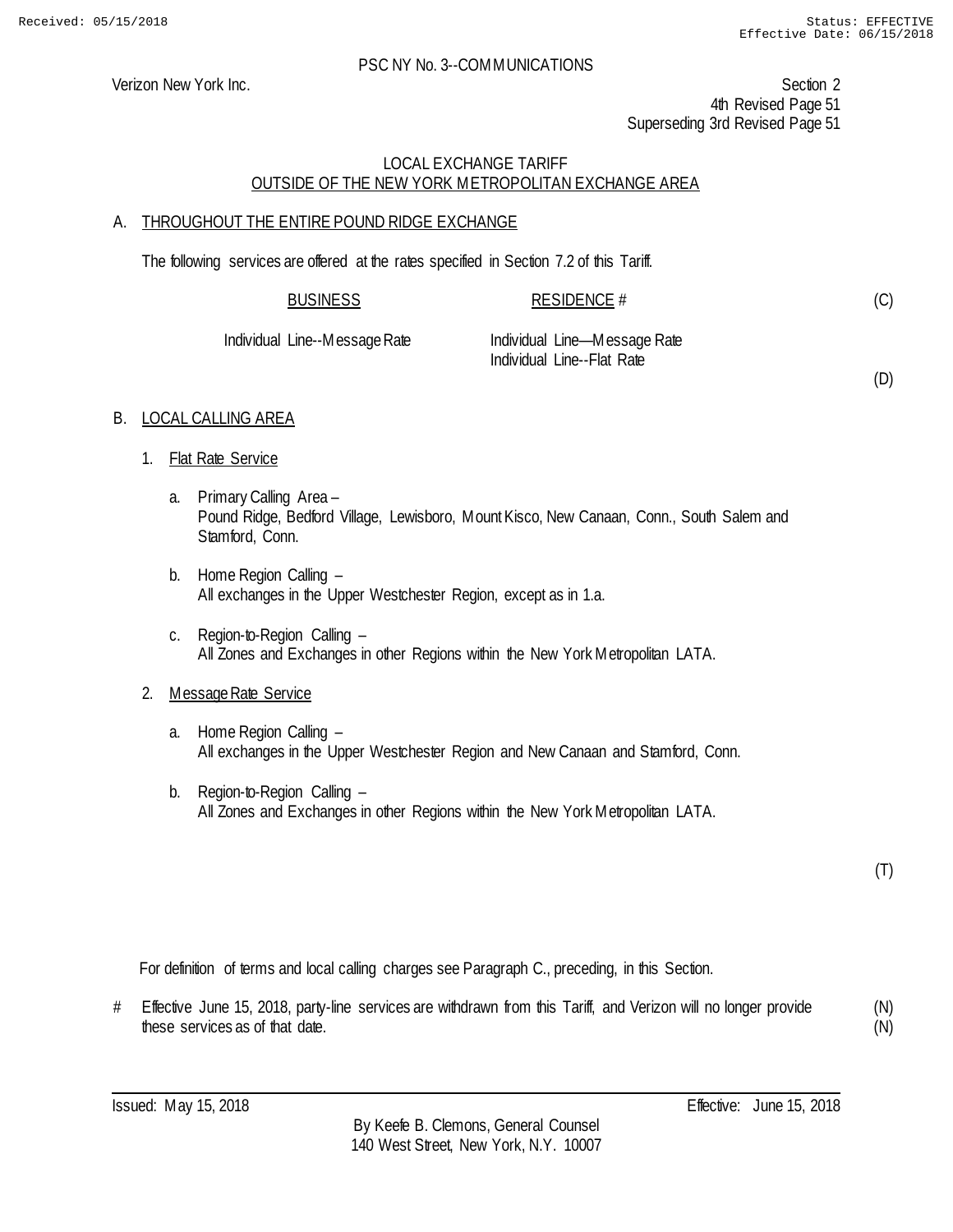(D)

#### PSC NY No. 3--COMMUNICATIONS

Verizon New York Inc. Section 2 4th Revised Page 52 Superseding 3rd Revised Page 52

# LOCAL EXCHANGE TARIFF OUTSIDE OF THE NEW YORK METROPOLITAN EXCHANGE AREA

# A. THROUGHOUT THE ENTIRE SLOATSBURG EXCHANGE

The following services are offered at the rates specified in Section 7.2 of this Tariff.

| <b>BUSINESS</b>               | RESIDENCE #                                                |
|-------------------------------|------------------------------------------------------------|
| Individual Line--Message Rate | Individual Line—Message Rate<br>Individual Line--Flat Rate |

# B. LOCAL CALLING AREA

- 1. Flat Rate Service
	- a. Primary Calling Area Sloatsburg, Suffern and Tuxedo.
	- b. Home Region Calling All exchanges in the Rockland Region, except as in 1.a.
	- c. Region-to-Region Calling All Zones and Exchanges in other Regions within the New York Metropolitan LATA.

# 2. Message Rate Service

- a. Home Region Calling All exchanges in the Rockland Region.
- b. Region-to-Region Calling All Zones and Exchanges in other Regions within the New York Metropolitan LATA.

(T)

For definition of terms and local calling charges see Paragraph C., preceding, in this Section.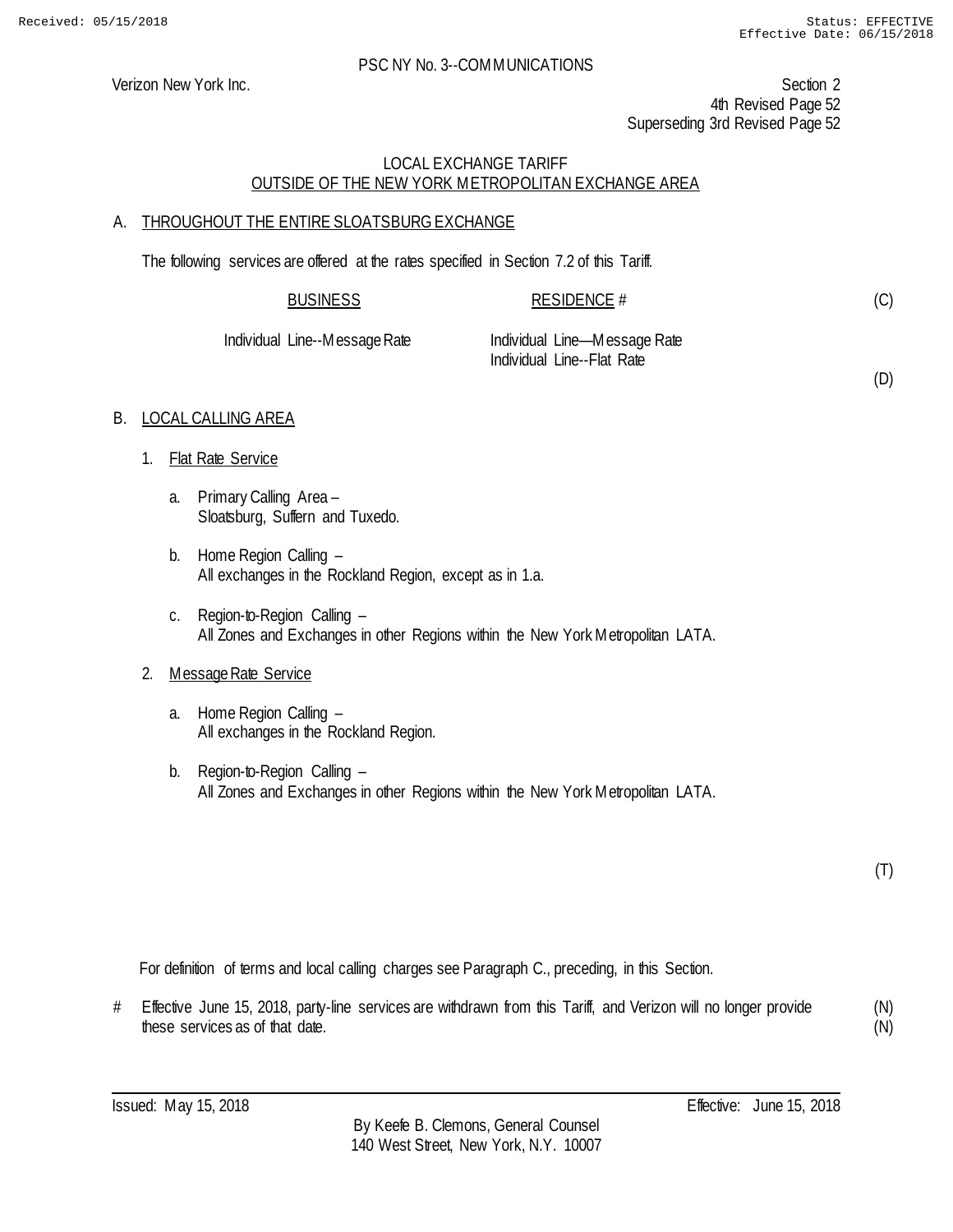Verizon New York Inc. Section 2 4th Revised Page 53 Superseding 3rd Revised Page 53

# LOCAL EXCHANGE TARIFF OUTSIDE OF THE NEW YORK METROPOLITAN EXCHANGE AREA

# A. THROUGHOUT THE ENTIRE SOUTH SALEM EXCHANGE

The following services are offered at the rates specified in Section 7.2 of this Tariff.

| <b>BUSINESS</b>    | RESIDENCE #                  |  |
|--------------------|------------------------------|--|
| Line--Message Rate | Individual Line—Message Rate |  |

Individual Line

Individual Line--Flat Rate

(D) (D)

(C)

# B. LOCAL CALLING AREA

- 1. Flat Rate Service
	- a. Primary Calling Area South Salem, Bedford Village, Katonah, Lewisboro, North Salem, Pound Ridge and Ridgefield, Conn.
	- b. Home Region Calling All exchanges in the Upper Westchester Region, except as in 1.a.
	- c. Region-to-Region Calling All Zones and Exchanges in other Regions within the New York Metropolitan LATA.

# 2. Message Rate Service

- a. Home Region Calling All Exchanges in the Upper Westchester Region and Ridgefield, Conn.
- b. Region-to-Region Calling All Zones and Exchanges in other Regions within the New York Metropolitan LATA.

(T)

For definition of terms and local calling charges see Paragraph C., preceding, in this Section.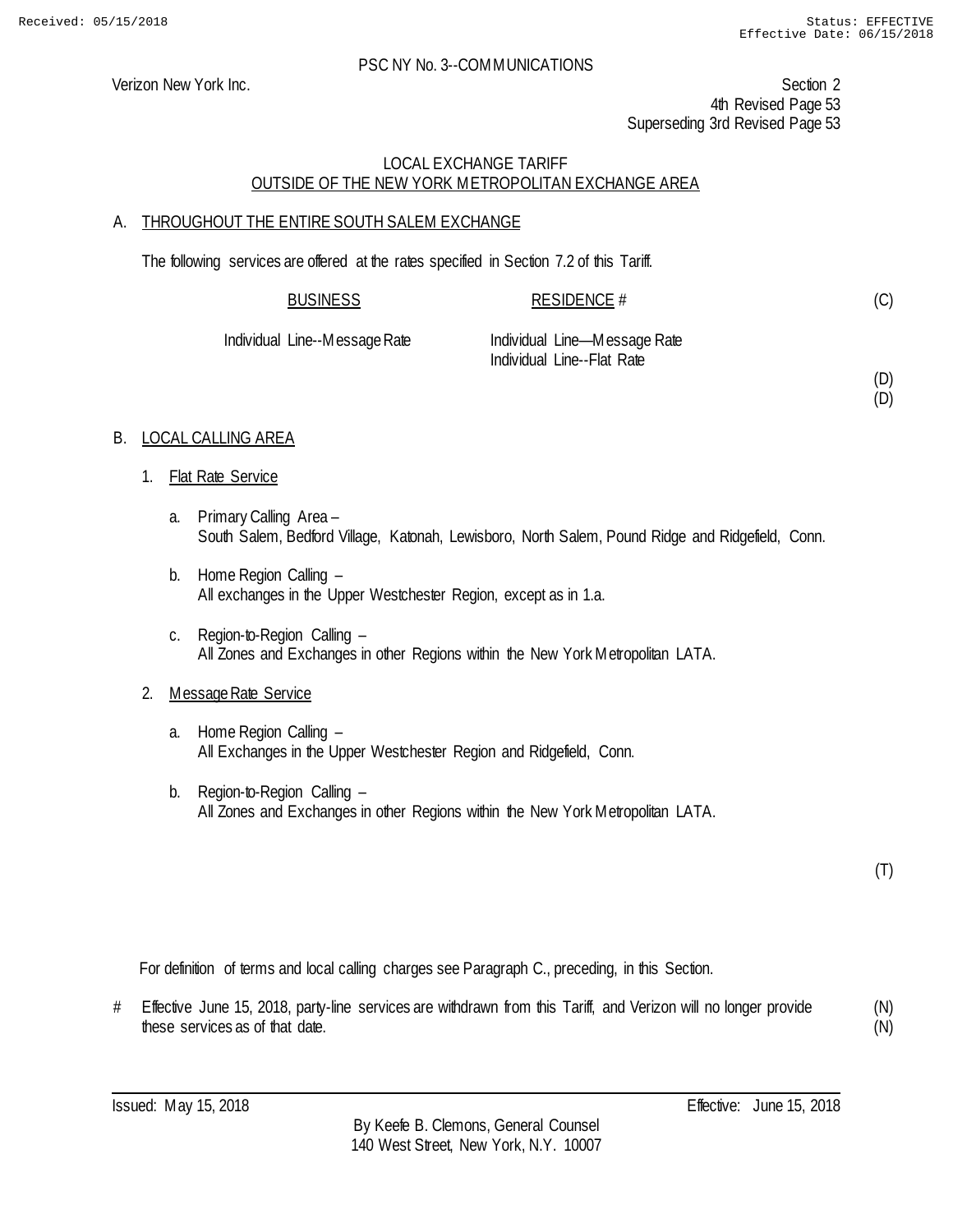Verizon New York Inc. Section 2 4th Revised Page 54 Superseding 3rd Revised Page 54

# LOCAL EXCHANGE TARIFF OUTSIDE OF THE NEW YORK METROPOLITAN EXCHANGE AREA

# A. THROUGHOUT THE ENTIRE SPRING VALLEY EXCHANGE

The following services are offered at the rates specified in Section 7.2 of this Tariff.

| <b>BUSINESS</b> | <b>RESIDENCE #</b> |
|-----------------|--------------------|
|                 |                    |

Individual Line--Message Rate Individual Line—Message Rate Individual Line--Flat Rate

(D)

(C)

# B. LOCAL CALLING AREA

- 1. Flat Rate Service
	- a. Primary Calling Area Spring Valley, Haverstraw, Nanuet, New City, Pearl River and Suffern.
	- b. Home Region Calling All exchanges in the Rockland Region, except as in 1.a.
	- c. Region-to-Region Calling All Zones and Exchanges in other Regions within the New York Metropolitan LATA.

# 2. Message Rate Service

- a. Home Region Calling All exchanges in the Rockland Region.
- b. Region-to-Region Calling All Zones and Exchanges in other Regions within the New York Metropolitan LATA.

(T)

For definition of terms and local calling charges see Paragraph C., preceding, in this Section.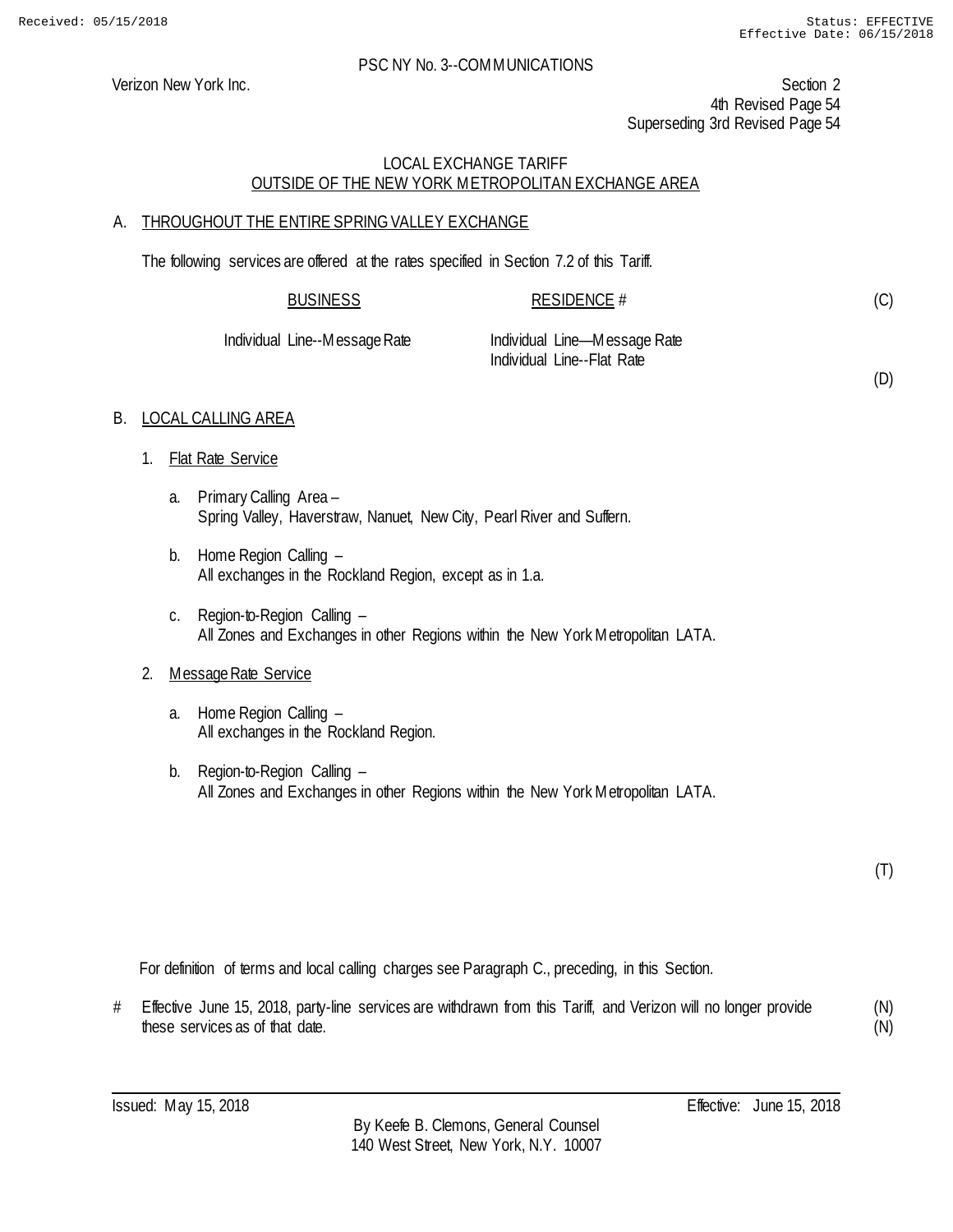(D)

#### PSC NY No. 3--COMMUNICATIONS

Verizon New York Inc. Section 2 4th Revised Page 55 Superseding 3rd Revised Page 55

# LOCAL EXCHANGE TARIFF OUTSIDE OF THE NEW YORK METROPOLITAN EXCHANGE AREA

# A. THROUGHOUT THE ENTIRE SUFFERN EXCHANGE

The following services are offered at the rates specified in Section 7.2 of this Tariff.

| <b>BUSINESS</b>               | RESIDENCE $#$                                              |  |
|-------------------------------|------------------------------------------------------------|--|
| Individual Line--Message Rate | Individual Line—Message Rate<br>Individual Line--Flat Rate |  |

# B. LOCAL CALLING AREA

- 1. Flat Rate Service
	- a. Primary Calling Area Suffern, Cragmere, N.J., Sloatsburg, Spring Valley and Tuxedo.
	- b. Home Region Calling All exchanges in the Rockland Region, except as in 1.a.
	- c. Region-to-Region Calling All Zones and Exchanges in other Regions within the New York Metropolitan LATA.

# 2. Message Rate Service

- a. Home Region Calling All Exchanges in the Rockland Region and Cragmere, N.J.
- b. Region-to-Region Calling All Zones and Exchanges in other Regions within the New York Metropolitan LATA.

(T)

For definition of terms and local calling charges see Paragraph C., preceding, in this Section.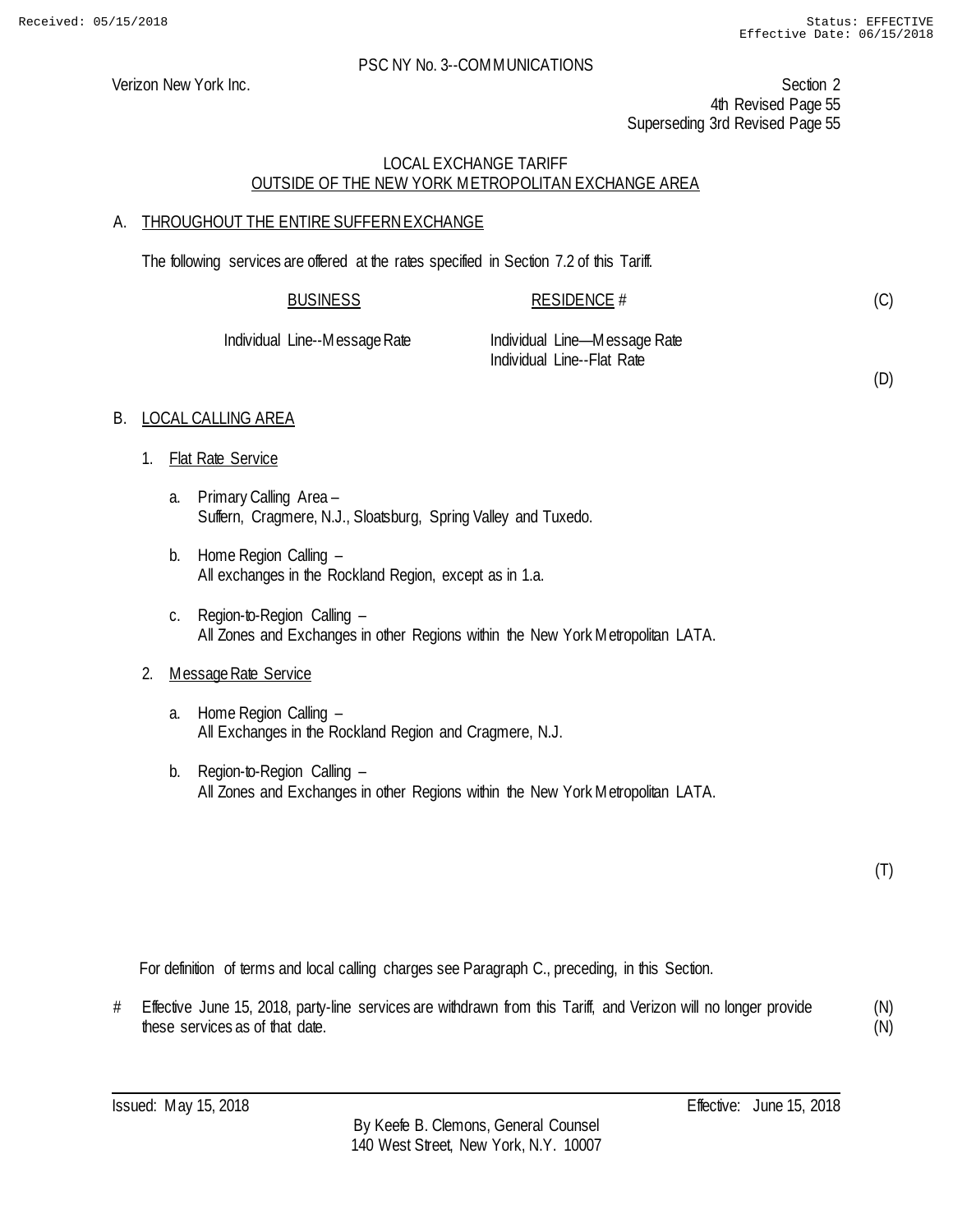(D) (D)

#### PSC NY No. 3--COMMUNICATIONS

Verizon New York Inc. Section 2 4th Revised Page 56 Superseding 3rd Revised Page 56

# LOCAL EXCHANGE TARIFF OUTSIDE OF THE NEW YORK METROPOLITAN EXCHANGE AREA

# A. THROUGHOUT THE ENTIRE TUXEDO EXCHANGE

The following services are offered at the rates specified in Section 7.2 of this Tariff.

| <b>BUSINESS</b>               | RESIDENCE #                  |  |
|-------------------------------|------------------------------|--|
| Individual Line--Message Rate | Individual Line—Message Rate |  |
|                               | Individual Line--Flat Rate   |  |

# B. LOCAL CALLING AREA

- 1. Flat Rate Service
	- a. Primary Calling Area Tuxedo, Greenwood Lake, Monroe (Highland Telephone Company), Sloatsburg, and Suffern.
	- b. Home Region Calling All exchanges in the Rockland Region, except as in 1.a.
	- c. Region-to-Region Calling All Zones and Exchanges in other Regions within the New York Metropolitan LATA.

# 2. Message Rate Service

- a. Home Region Calling All Exchanges in the Rockland Region and Monroe (Highland Telephone Company).
- b. Region-to-Region Calling All Zones and Exchanges in other Regions within the New York Metropolitan LATA, except as in 2.a.

(T)

For definition of terms and local calling charges see Paragraph C., preceding, in this Section.